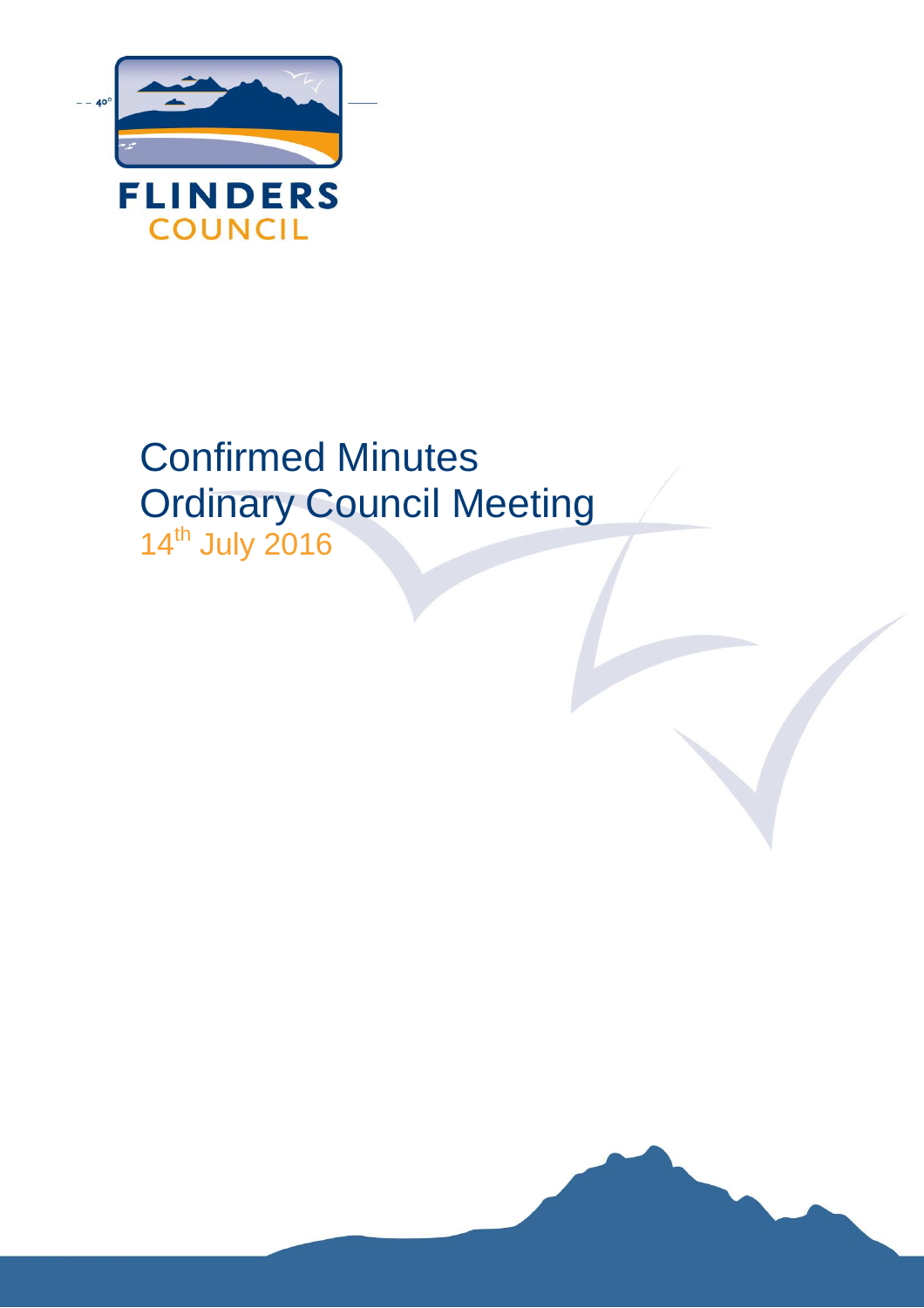# FLINDERS COUNCIL ORDINARY MEETING

CONFIRMED MINUTES

| DATE:              | Thursday 14 <sup>th</sup> July 2016                      |
|--------------------|----------------------------------------------------------|
| <b>VENUE:</b>      | <b>Furneaux Arts and Entertainment Centre, Whitemark</b> |
| <b>COMMENCING:</b> | 1.00 pm                                                  |

# **PRESENT**

| Mayor Carol Cox          |
|--------------------------|
| Deputy Mayor Marc Cobham |
| <b>Cr Chris Rhodes</b>   |
| Cr Peter Rhodes          |
| Cr Ken Stockton          |
| Cr David Williams        |
| Cr Gerald Willis         |
|                          |

# APOLOGIES

Nil

#### STAFF IN ATTENDANCE

| $1.00 - 4.57$ pm                                                                                                           |
|----------------------------------------------------------------------------------------------------------------------------|
|                                                                                                                            |
| $1.00 - 2.07$ pm                                                                                                           |
| $1.00 - 4.57$ pm                                                                                                           |
| - Acting General Manager<br>- Development Services Coordinator 1.00 - 1.56pm<br>- Strategic Planner<br>- Executive Officer |

# CONFIRMATION OF MINUTES

140.07.2016 Moved: Cr P Rhodes Seconded: Deputy Mayor M Cobham That the minutes from the Ordinary and Closed Council Meetings held on the 16<sup>th</sup> June 2016 be confirmed.

# CARRIED UNANIMOUSLY (7-0)

For: Mayor Carol Cox, Deputy Mayor Marc Cobham, Cr Chris Rhodes, Cr Peter Rhodes, Cr Ken Stockton, Cr David Williams and Cr Gerald Willis.

141.07.2016 Moved: Deputy Mayor M Cobham Seconded: Cr D Williams That the open minutes from the Special Council Meeting held on the  $27<sup>th</sup>$  June -4<sup>th</sup> July 2016 be confirmed.

# CARRIED UNANIMOUSLY (7-0)

For: Mayor Carol Cox, Deputy Mayor Marc Cobham, Cr Chris Rhodes, Cr Peter Rhodes, Cr Ken Stockton, Cr David Williams and Cr Gerald Willis.

2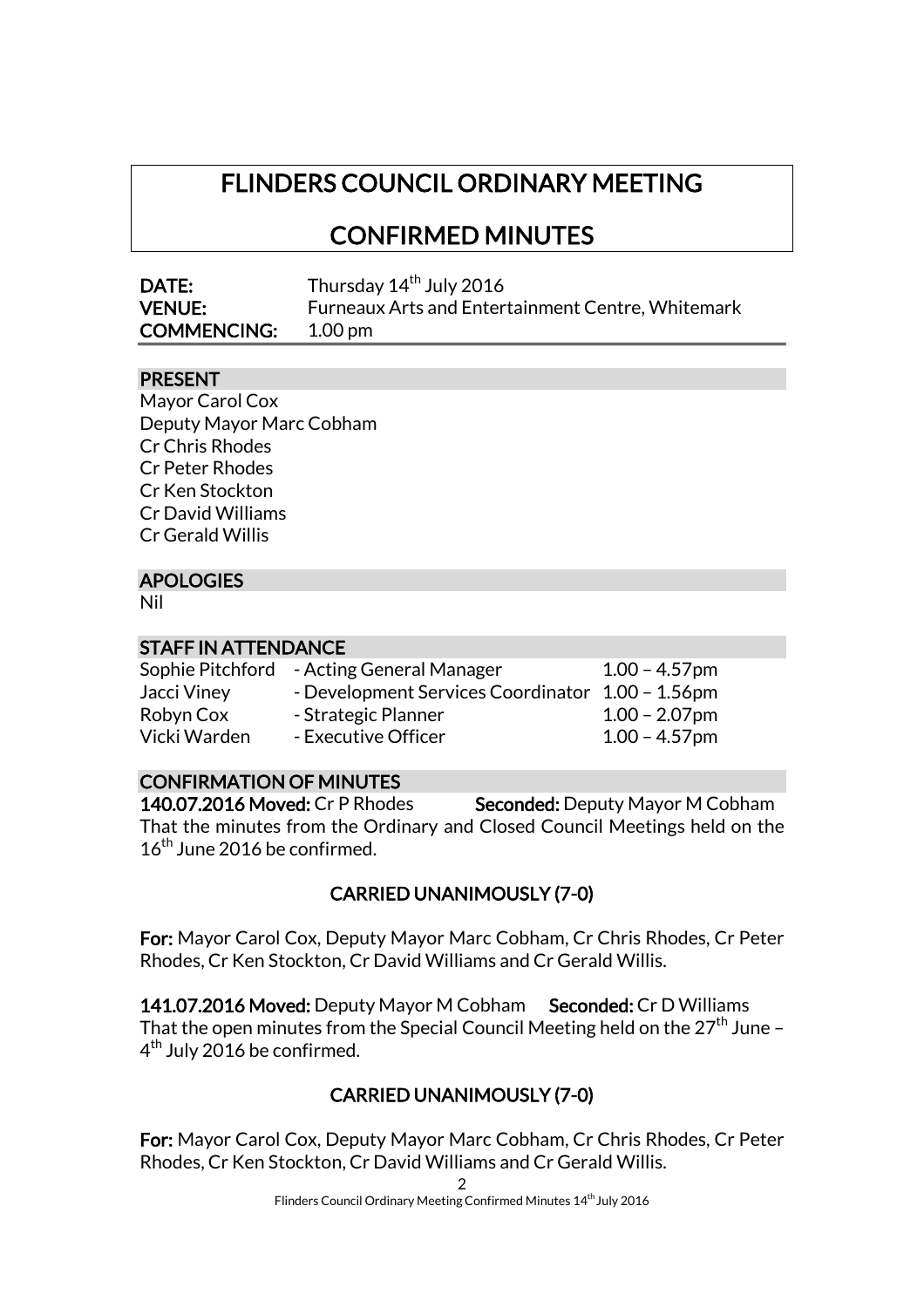142.07.2016 Moved: Cr P Rhodes Seconded: Cr G Willis That the closed minutes from the Special Council Meeting 27<sup>th</sup> June – 4<sup>th</sup> July 2016 2016 be considered for confirmation in closed session.

# CARRIED (5-2)

For: Mayor Carol Cox, Cr Chris Rhodes, Cr Peter Rhodes, Cr Ken Stockton and Cr Gerald Willis.

Against: Deputy Mayor Marc Cobham and Cr David Williams.

Mayor Carol Cox left the table at 1.04pm to address the gallery for Public Question Time, making the following introductory statement:

#### "Welcome

I understand that many of you are stunned and concerned as I am by the decision that was made at a recent Special Meeting, and in Closed Council. I appreciate you all making the effort to come to this meeting today to convey your position and concerns to your elected members.

The Agenda and thus the Minutes of this meeting will hold a record of my thanks and appreciation for the achievements and dedication to the Island that Raoul has displayed during his almost seven year tenure as our General Manager, a period of growth and stability for the island. I have enjoyed working with Raoul.

I wish I could give you all the answers you are looking for. However, in the best interests of Council and Ratepayers my answers to your questions will be limited and may not satisfy your quest for information.

Under the Local Government Act 1993, discussions held and decisions made in Closed Council Meetings are confidential and I will not publicly disclose the details of those discussions. Councillors and staff are also bound by the same confidentiality under the Act.

I add that Council is not at liberty to discuss any of the formal advice it has sought and received. I can promise you that Council is about business as usual, just look at the agenda for this meeting, which includes consideration of the 2016-17 Annual Plan, Budget Estimates, the setting of fees and charges, the setting of the rates, and very importantly the Structure Plan for Public comment as a lead up to the introduction of the State-wide planning scheme. Also the consideration of funding for marketing the Island and for the Furneaux Festival. The Whitemark Boat ramp upgrade is almost complete and building and plumbing permits are being organised for the Killiecrankie Toilet.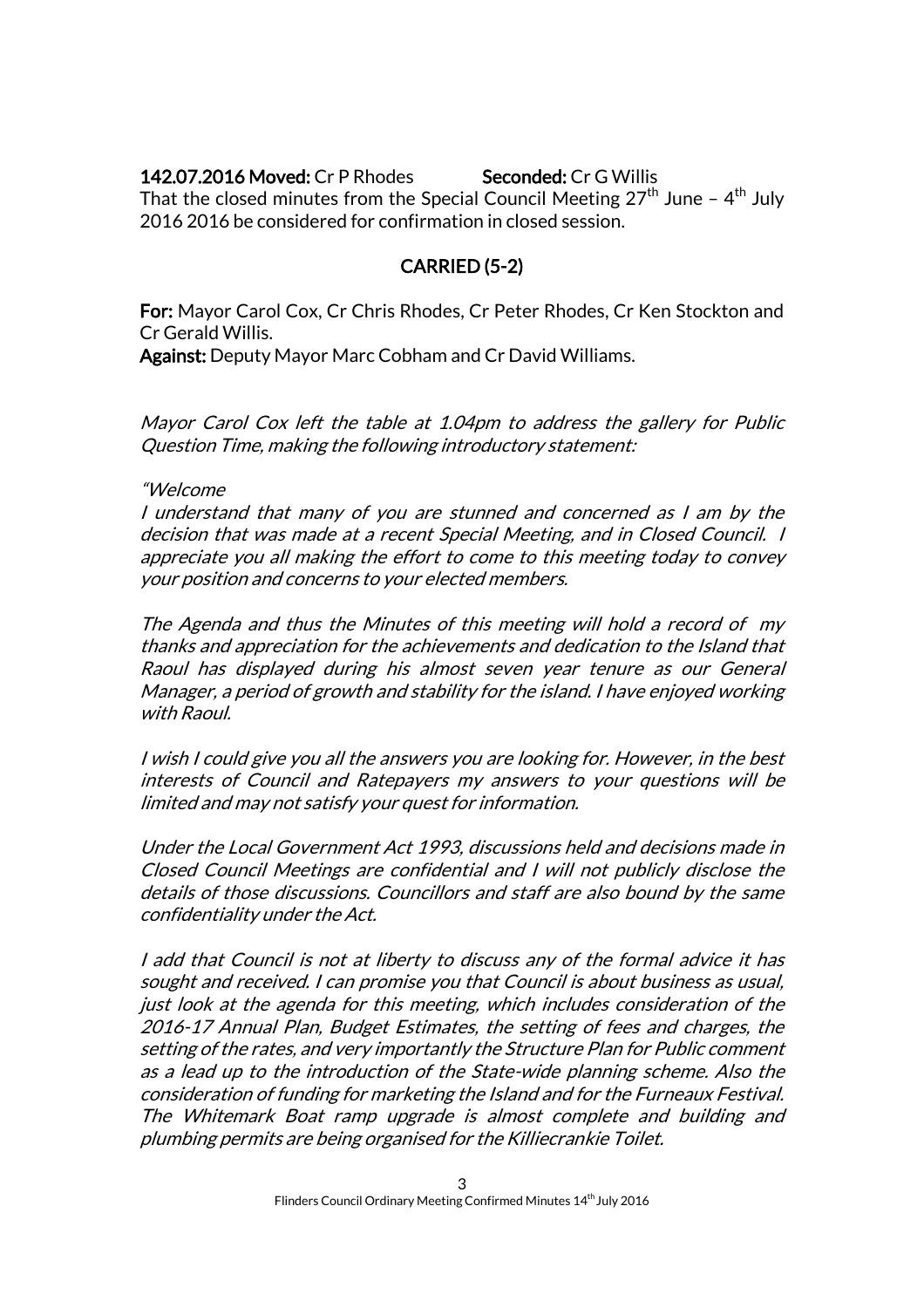There is also an Agenda item for Council consideration relating to the engagement of a management recruitment consultant for the purpose of finding a new General Manager.

Regarding public question time, this is limited to 30 minutes as per Council's Policy and outlined in the Agenda. Those questions that have been delivered to Council in writing prior to the close of business last night have been answered and a printed copy of the questions and answers is available to you. Those questions asked verbally here today will, if I cannot answer them, be taken on notice. For those questions taken on notice to be answered, a written copy is to be provided to staff. The answers to questions taken on notice will also be printed in the Agenda of the August Ordinary Meeting of Council.

All questions are to be addressed through me and not to any individual Councillor or staff member.

I once again sincerely thank you all for taking time out from your busy lives to attend this Council meeting to convey to your elected members your position and concerns regarding Mr Harper's separation from Council.

I will now declare Public Question time open for the next 30 minutes."

# PUBLIC QUESTION TIME

# Question 1: Terence Klug

- a) Following the recent and unprecedented sacking of our General Manager, could you inform the Public of the proceedings and reasons for this action by Councillors Peter and Chris Rhodes, Gerald Willis and Ken Stockton.
- b) Was the reasons for a number of "special meetings" clearly stated in public advertisements, andwere the meetings strictly limited to the subject matter published?
- c) At any time was the intent to terminate the General Manager's contract clearly spelt out in the notices? Were special meetings held strictly on time and place as advertised?
- d) I would suggest that any deviation from the form and performance of "special meetings" could mean an offence against the Local Government Act, and therefore disqualify the motions arising from these meetings.
- e) Could the Mayor, Carol Cox, confirm that she was off the Island during these 'special meetings" and was excluded from the debate relating to the termination of the General Manager's contract?
- f) Was the General Manager also absent from the Island during these "special meetings", and not invited to respond to the termination of contract motion?
- g) As a consequence of the General Manager's sacking, is it true that Mrs Jana Harper has resigned as our Community and Economic Development Manager?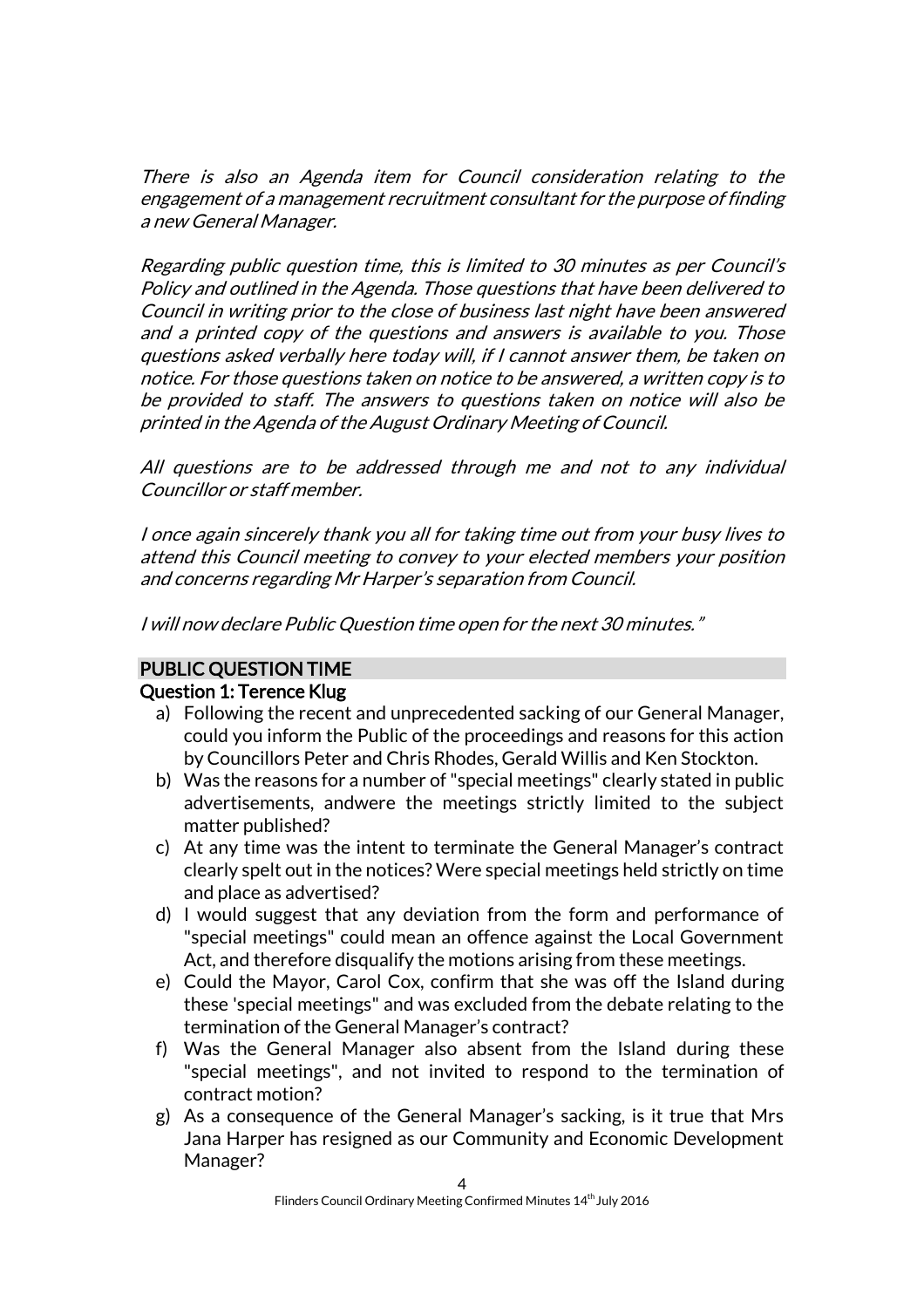- h) Is it true that Councillors Rhodes, Willis and Stockton had access to the Council's Lawyer, and that their action to terminate the General Manager's contract was not in line with legal advice given?
- i) Is it true that Council will be liable to pay a termination fee, recruitment costs and liability costs in relation to this action by four Councillors, and that this could exceed \$100,000.00?
- j) Could you inform this meeting if the Honourable Peter Gutwein, Minister for Local Government, has intervened in this matter? What form has the intervention taken? Has the Council responded to his request for an explanation? Could this explanation be made public?
- k) Are Councillors aware that they do not have Parliamentary Privilege and protection from liability actions? Like Directors of Companies, they can have action taken against their assets?

# Mayor's Response

- a) Generally the response is no because the issue of the separation of Mr Harper from Council was a personnel matter which was discussed in a closed meeting. Discussions and decisions in Closed Council meeting are to be kept confidential unless a council authorises their release which this Council has not done, having considered the privacy and confidentiality of the discussions.
- b) Yes, there was one Special Meeting with adjournments and that meeting was convened and conducted in accordance with the requirements of the Local Government Act 1993 and the Local Government (Meeting Procedures) Regulations 2015.
- c) Council is not required to give public notice of items to be discussed in closed portions of special meetings. Council is only required to give public notice of the items to be discussed in open session.
- d) This is a statement not a question.
- e) The Mayor can confirm she was off the Island when the issue of the General Manager's separation from Council was discussed. It is not accurate to say that the Mayor was excluded.The Mayor was on leave.
- f) The General Manager was on leave. Interactions between the General Manager and Council on this issue are confidential and will not be discussed publically by Council.
- g) Council can confirm that Mrs Harper has resigned from her position at Council.
- h) Discussions held in closed council meetings are confidential and Council will not publicly disclose the details of those discussions.
- i) Details of Mr Harper's separation from Council are private and confidential and will not be discussed publically by Council.
- j) The Minister has requested an update and that has been provided in accordance with Council's obligations to do so under the Local Government Act.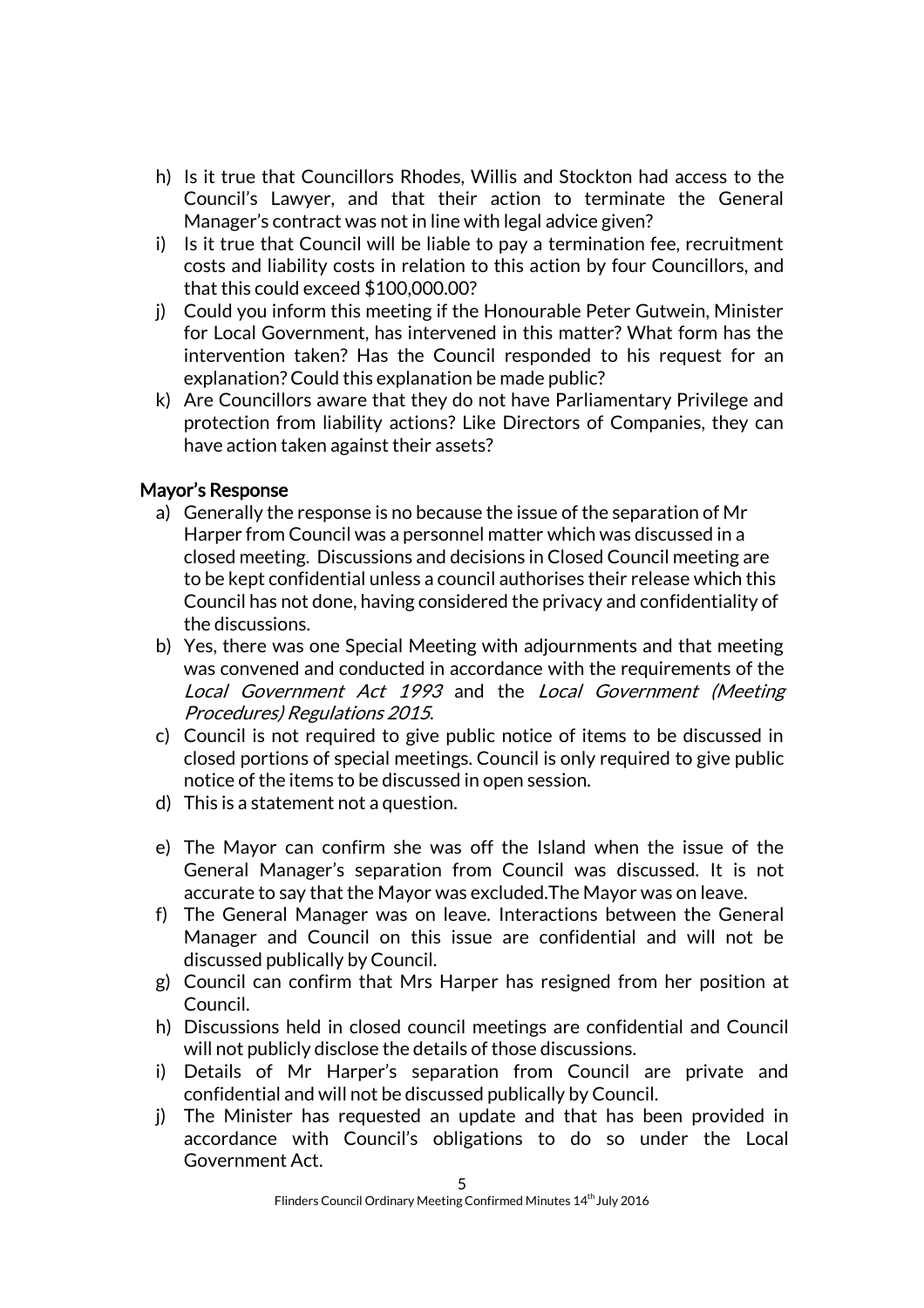k) Section 341 of the Local Government Act provides immunities for Councillors and the Councillors are expected to be aware of their functions and liabilities as Councillors under the Local Government Act.

#### Question 2: Bronwen Grutzner

The Local Government Act requires Council "to represent and promote the interests of the community". The Act further states "In performing its functions the Council is to consult, involve and be accountable to the community".

By acting in secret, during the absence of the Mayor, to dismiss the General Manager just weeks after having approved his performance, and giving no grounds for their decision, Council has treated the Flinders Island Community with contempt.

This dismissal will have many negative impacts on the community, both financial and otherwise. Ratepayers will bear the cost, but were kept completely in the dark. We are now presented with a *fait accompli* without any explanation.

What steps will be taken to prevent the recurrence of such an unacceptable situation in the future and ensure Councillors honour their responsibility to the Community under the Act?

#### Mayor's response:

Council rejects the suggestion that it has acted improperly. Council's position is that it has at all times acted in accordance with its statutory powers, functions and obligations and it will continue to do so.

# Question 3: David & Jan Henning

Re the Sacking of the General Manager:

- a) Was the procedure correctly handled?
- b) What are the consequences of this action for the ratepayers of the Municipality?

#### Mayor's response:

- a) The separation of Mr Harper from Council is a personnel matter which was addressed in closed session. Discussions and decisions of Council in closed meetings are confidential and will not be discussed publically.
- b) Council does not foresee any negative consequences or disruption for ratepayers. A new General Manager will be appointed in due course.

# Question 4: David Madden

It has now been 9 days since a decision was made to sack the General Manager:

a) Does the General Manager now know the reason or reasons for his dismissal?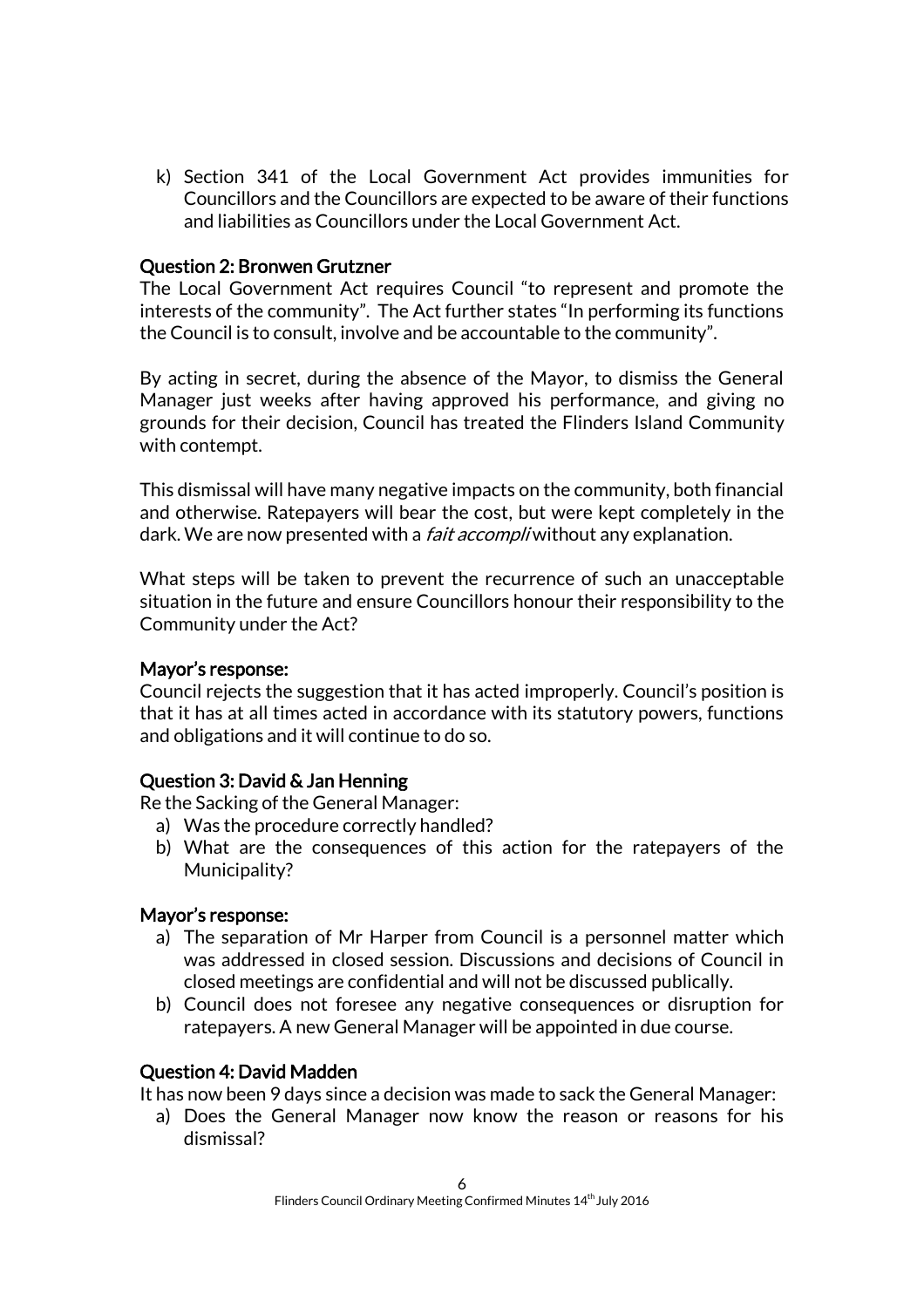- b) Was legal advice relating to the dismissal of the General Manager obtained?
- c) Did that legal advice support the course of action taken?

# Mayor's response:

The separation of Mr Harper from Council is a personnel matter which was addressed in closed session. Discussions and decisions of Council in closed meetings are confidential and will not be discussed publically.

# Question 5: Steve Kacir

Regarding the recent dismissal of Mr Raoul Harper as General Manager:

- a) Did Council approve a recent pay rise for Mr Harper and did he receive a favourable performance review?
- b) Was legal advice sought prior to the dismissal and if so what advice was forthcoming?
- c) Has Council considered the financial consequences for the Community should a successful legal challenge be mounted for wrongful dismissal?
- d) What sum is provided in the budget for the recruitment process that will now be necessary?
- e) If the Council has acted contrary to legal advice will the 4 proponents of the dismissal immediately step down and resign their positions on Council?

# Mayor's response:

- a) The details of Mr Harper's former employment are private personnel matters and Council is not at liberty to discuss them publicly.
- b) Council sought and received appropriate advice prior to making its decision.
- c) Council sought and received appropriate advice as to the issue prior to making its decision.
- d) Council will take all necessary steps to secure the engagement of a new General Manager. Council does not anticipate that this process will have any adverse impact upon the Council budget.
- e) Council rejects the suggestion that it has acted contrary to advice.

# Question 6: Rachel Summers

- a) What are the reasons for terminating the employment of Mr. Harper?
- b) In an article for The Examiner newspaper on the  $6<sup>th</sup>$  July 2016, Mr Harper states that he had not been given a reason or reasons for his dismissal. Has he been provided with such information now? Why wasn't this done at the time of dismissal?
- c) If the Councillors involved are found to have acted without cause, will the Council take legal action against them to recoup any expenses incurred (including legal action from Mr Harper)?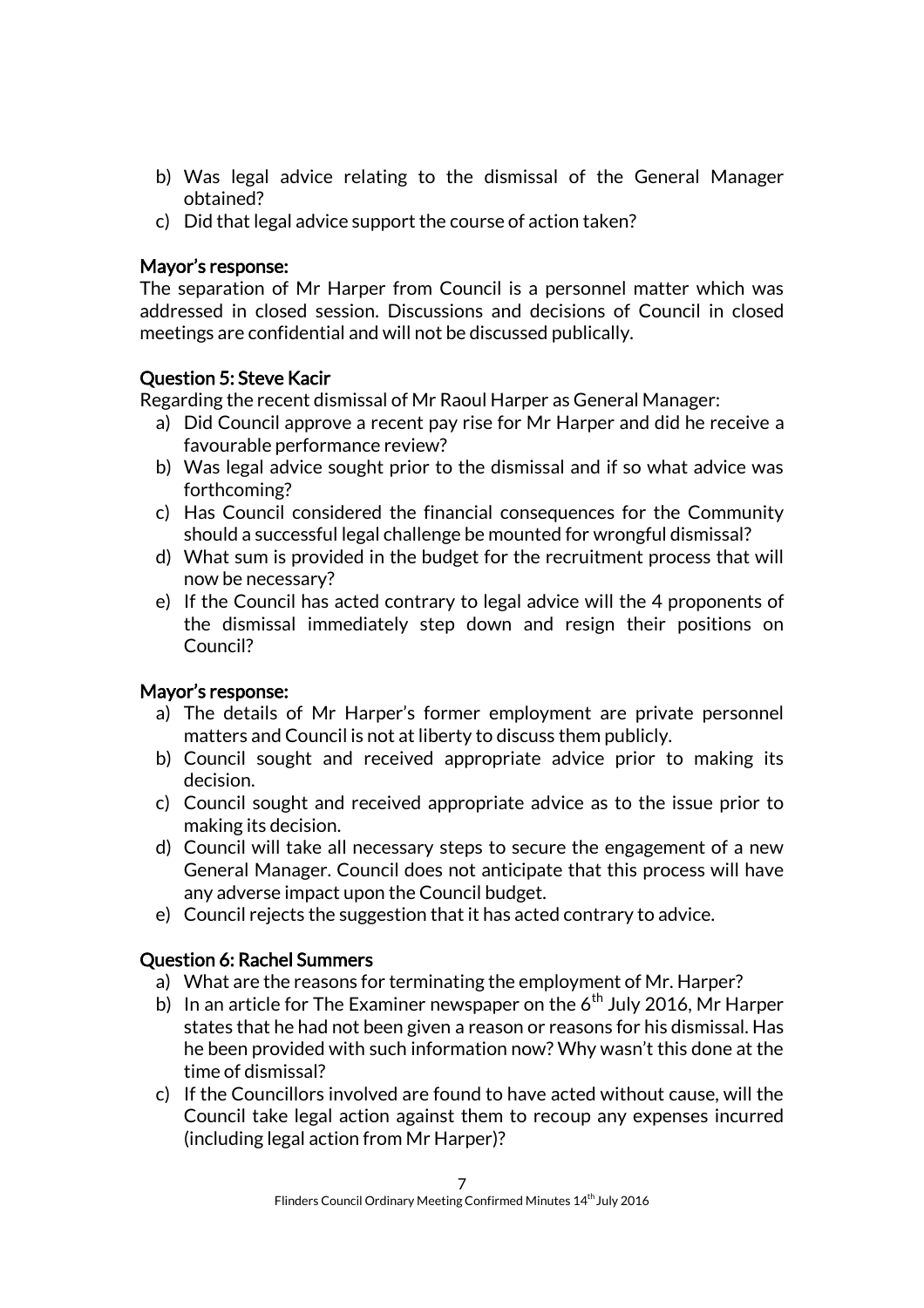d) Is it the intention of the Council to keep Ms. Sophie Pitchford in the role of Acting General Manager until the position is advertised and filled?

# Mayor's response:

- a) & b) Mr Harper's separation from Council is a personnel matter which was addressed in closed session. The details are confidential and Council is not at liberty to discuss them.
- c) Council rejects the suggestion that it has acted improperly or unlawfully. Council's position is that it has at all times acted in accordance with its statutory powers, functions and obligations and it will continue to do so.
- d) Yes

# Question 7: Jude Cazaly

1. Was legal advice sought by Flinders Council in order to ensure that the action of sacking of the General Manager:

- a) was within the law;
- b) minimised cost financially and politically to the Community; and
- c) that the grounds on which he was dismissed were based on substantiated evidence, provable in a court of law and contrary to the terms of his contract?

Was any of this advice followed?

#### Mayor's response:

Legal advice was sought and received.

# Question 8: Jude Cazaly

What formal notice was given to the General Manger that his performance was considered by the majority of Councillors to be less than satisfactory and that failure to redress any perceived failings would result in his dismissal? If such formal notice was given, when did that happen and did the General Manager have a reasonable time to respond?

#### Mayor's response:

This was a personnel matter and Council is not at liberty to discuss private personnel matters publicly. The question is noted.

#### Question 9: Jude Cazaly

What efforts were made by Council during the time of the General Manager's employment to reconcile any differences, real or perceived, between any aggrieved Councillors and the General Manager? What was the result of those efforts if any were made?

#### Mayor's response:

The question was taken on notice.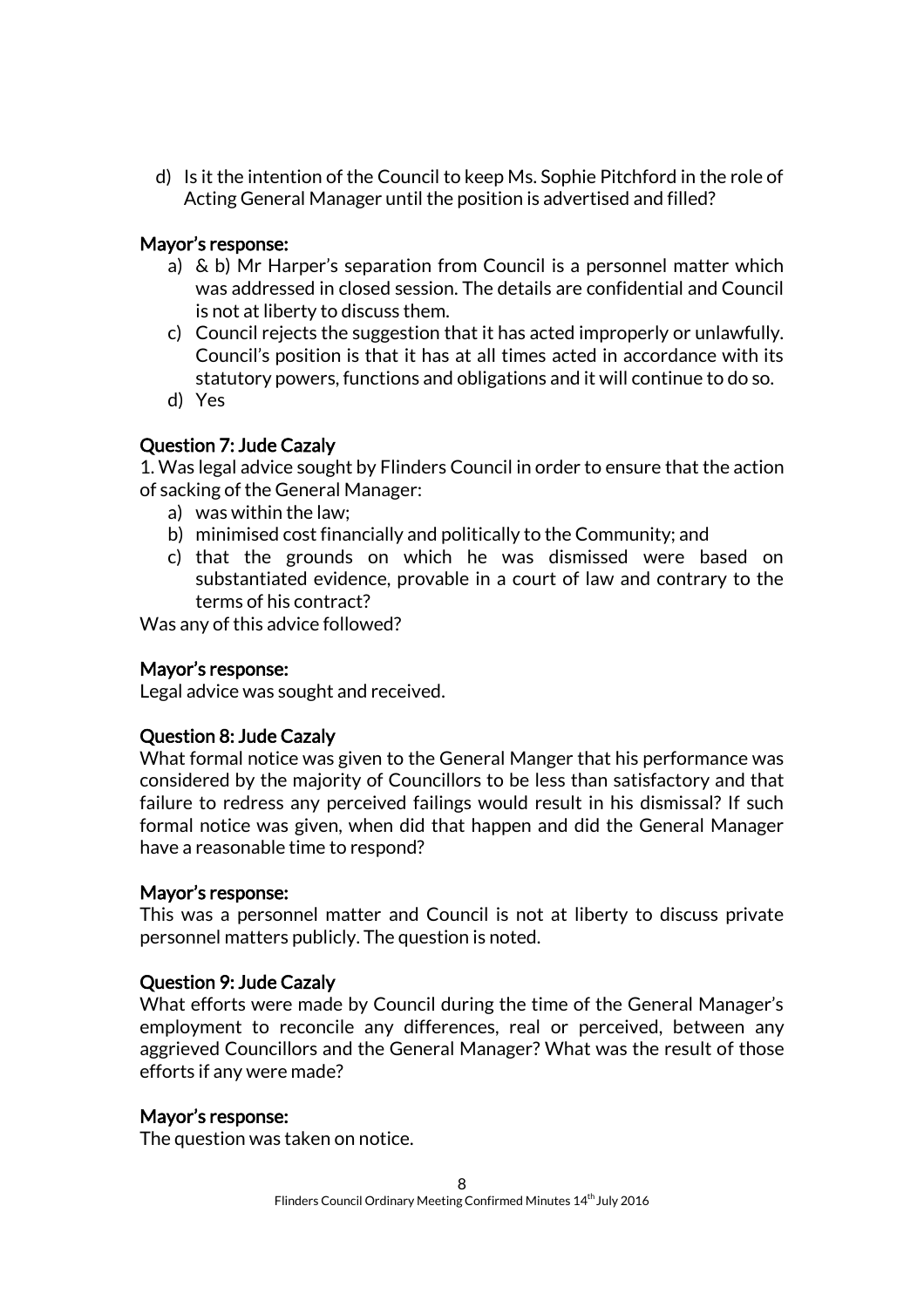# Question 10: Jude Cazaly

If Council has erred in law and attracts financial penalties to be paid to any aggrieved party what funds will these payments come from? Will it come from ratepayer's money or will it come from any personal indemnity fund or pockets of the Councillor's responsible?

### Mayor's response:

The question was taken on notice.

# Question 11: Jude Cazaly

What guarantees do the Community have that this is not and has not been a personal vendetta against the General Manager by the majority of Councillors and that all Council employees current and future will be treated with fairness, with regard for the law, will be free from personal vendettas by Councillors and respect for their contribution to the workplace and the Flinders Community regardless of their social connection with any Councillors?

# Mayor's response:

The question was taken on notice.

# Question 12: Dale Williams

Please explain the costs and benefits to the Community of the decision taken, specifically:

- how the termination of the General Manager's contract, with no reason or notice, is in the best interests of our Community;
- the anticipated costs allocated to fund this decision;
- the programs, staff and planned council activities to be sacrificed to cover these costs; and
- who is responsible for paying these costs the four Councillors who voted for it or the ratepayers?

# Mayor's response:

The details of Mr Harper's former employment are private personnel matters and Council is not at liberty to discuss them publicly.

# Question 13: Dale Williams

Please explain what changed in the few weeks after the General Manager received a positive performance review and salary increase to warrant the termination of his contract.

# Mayor's response:

The details of Mr Harper's former employment are private personnel matters and Council is not at liberty to discuss them publicly.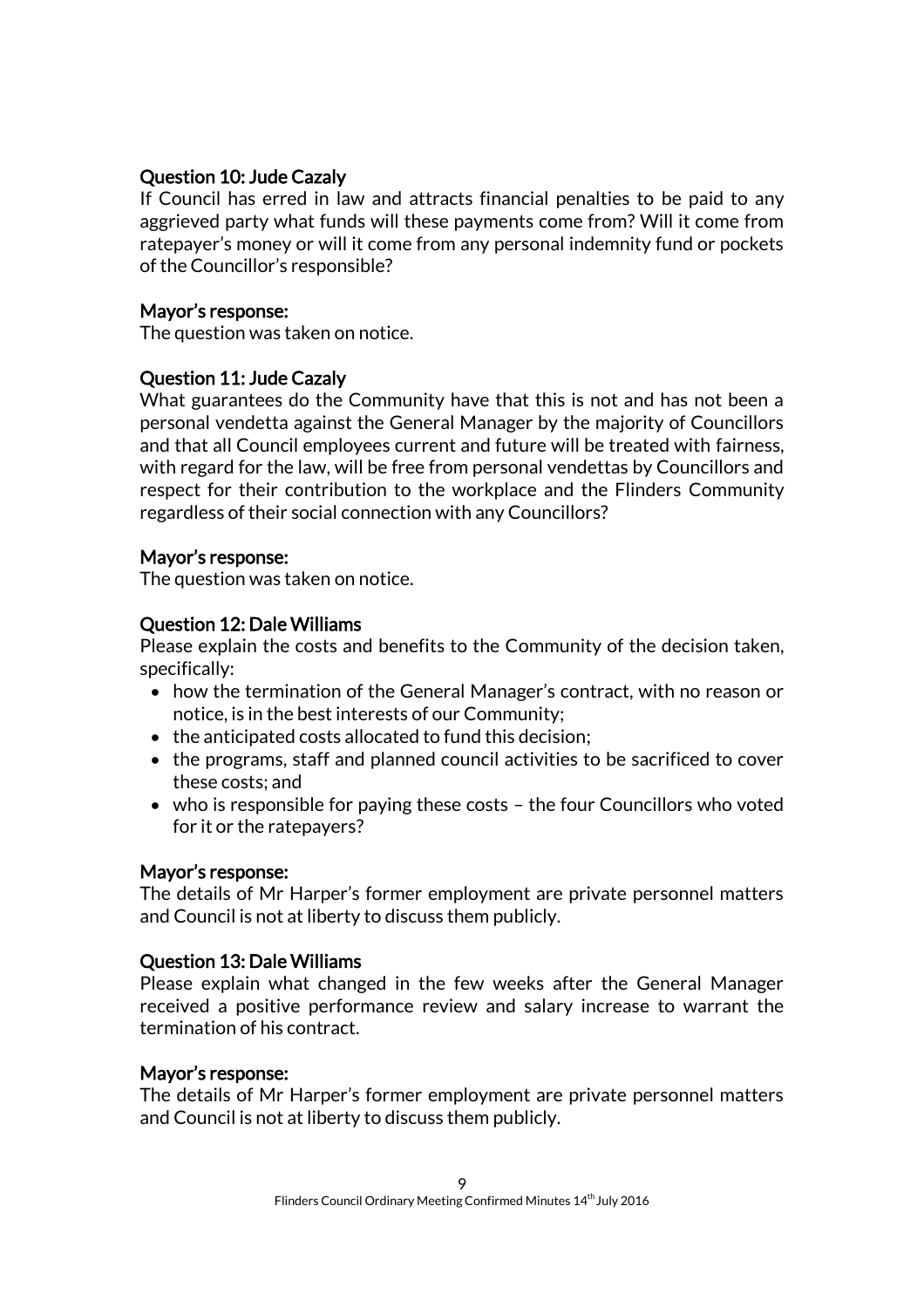### Question 14: Dale Williams

What steps are being taken to ensure that the Councillors involved in the General Manager's unjustified sacking are not involved in any way with the selection of the next? They clearly act in their own self-interest and not those of the Community.

### Mayor's response:

Under the Local Government Act that is impossible. Councillors were elected to be the decision makers of Council. The *Local Government Act 1993* does not allow for Councillors to be excluded from decision making, except when they themselves declare an interest.

# Question 15: Dale Williams

Can you guarantee that no current projects, staff etc. will be sacrificed to cover costs?

### Mayor's response:

I don't expect there will be an impact on Council's Annual Plan. Draft estimates have included the cost of recruitment of a new General Manager. Other employee costs at this stage remain the same. It is a council agenda item for later in the meeting.

# Question 16: Wendy and Alan Reid

Is this action of the Council (the dismissal of the General Manager) backed by competent legal advice, absolute proper procedure and serious consideration of the consequences and disruptions of programs and projects for the Community?

#### Mayor's response:

The process was done legally. The only person employed by Councillors is the General Manager. All other staff are employed by the General Manager. Like every other board we have to abide by the Fair Work Act.

# Question 17: David Grutzner

Will the Council please confirm that the following is correct?

- a) That Council reviewed the performance of the General Manager at Committee meetings on  $31<sup>st</sup>$  May and  $8<sup>th</sup>$  June.
- b) That Council voted unanimously to approve the subsequent report from the Committee approving the General Manager's performance and authorising a salary increase to this position.
- c) On  $27<sup>th</sup>$  June there was a Closed Meeting of Council when four Councillors voted to terminate the appointment of Raoul Harper as General Manager.
- d) A letter dated  $5<sup>th</sup>$  July was sent to Raoul Harper advising him that his contract would be terminated as from the close of business on that day.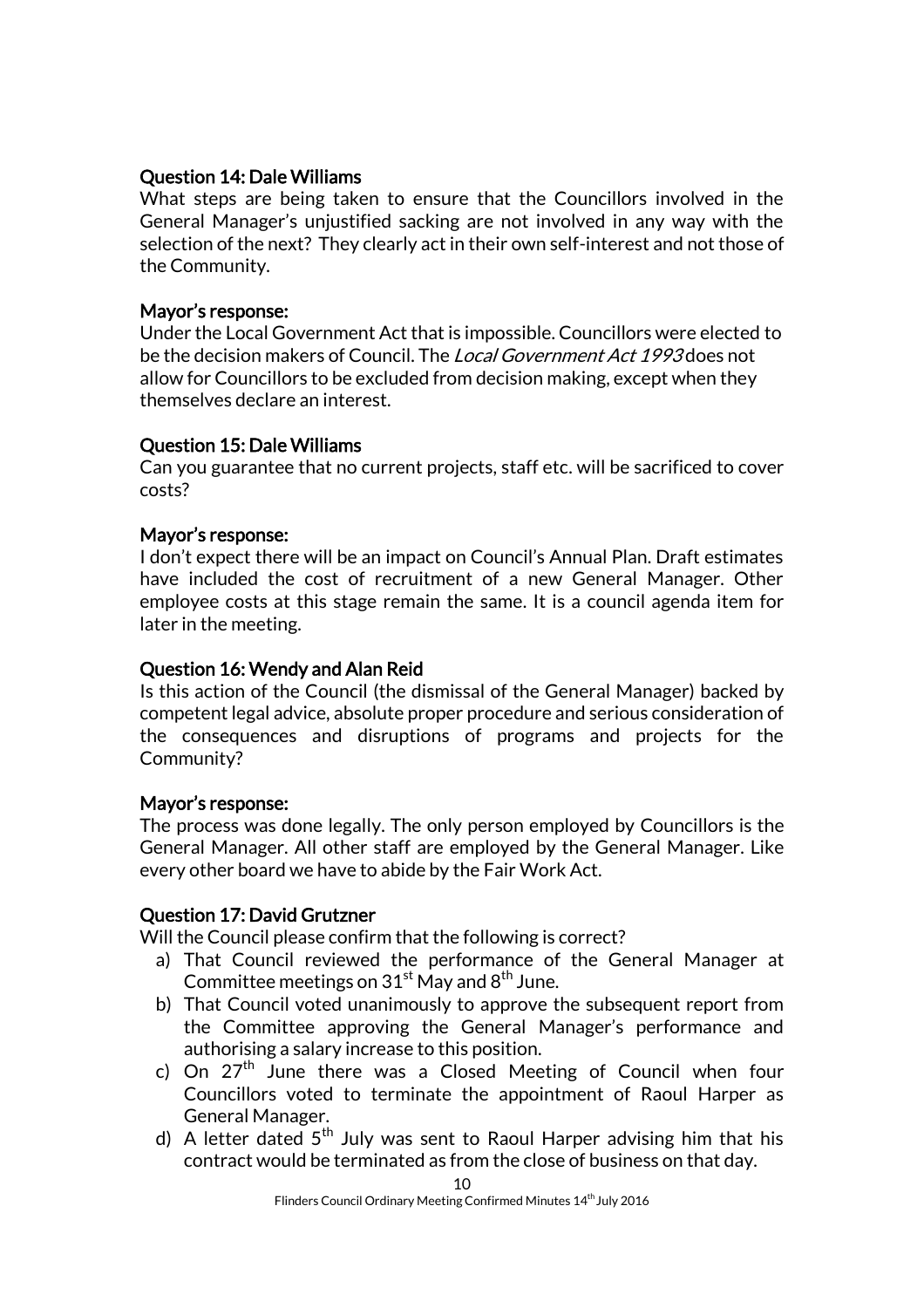- e) That the Mayor was on leave at the time of items c and d.
- f) That the General Manager has been granted leave during this time due to serious illness in his family.
- g) That two of the four Councillors identified above had applied unsuccessfully for the position of General Manager at the time Mr Harper was appointed.
- h) At the time of writing, none of these facts have been revealed to the wider community prior to the release of the Agenda for the July meeting of Council.
- i) Given that the Mayor was on leave through all this will the Mayor accept my personal vote of confidence in her and the Councillors who are not part of the gang of four?

### Mayor's response:

The details of Mr Harper's former employment are private personnel matters and Council is not at liberty to discuss them publicly. Discussions and decisions of Council in closed meetings are confidential and will not be discussed publically.

The Mayor accepted the vote of confidence on behalf of herself and the other Councillors.

# Question 18: Vanessa Grace

Moving forward, what is the time line on getting a new General Manager? Are we vulnerable and at risk of being taken over by another Council?

#### Mayor's response:

The process could take three months. We are considering whether to engage a recruitment agency at this meeting. I have been in touch with Peter Gutwein Peter Gutwein, and he has assured me not from his perspective.

#### Question 19: Chris Chen

Is there a precedent or Council regulation which can be cited in support of the actions of Councillors in reference to the recent dismissal of the General Manager?

#### Mayor's response:

The question was taken on notice.

#### Question 20: Lynn Wilson

Can you please report on the progress of the Killiecrankie toilet?

#### Mayor's response: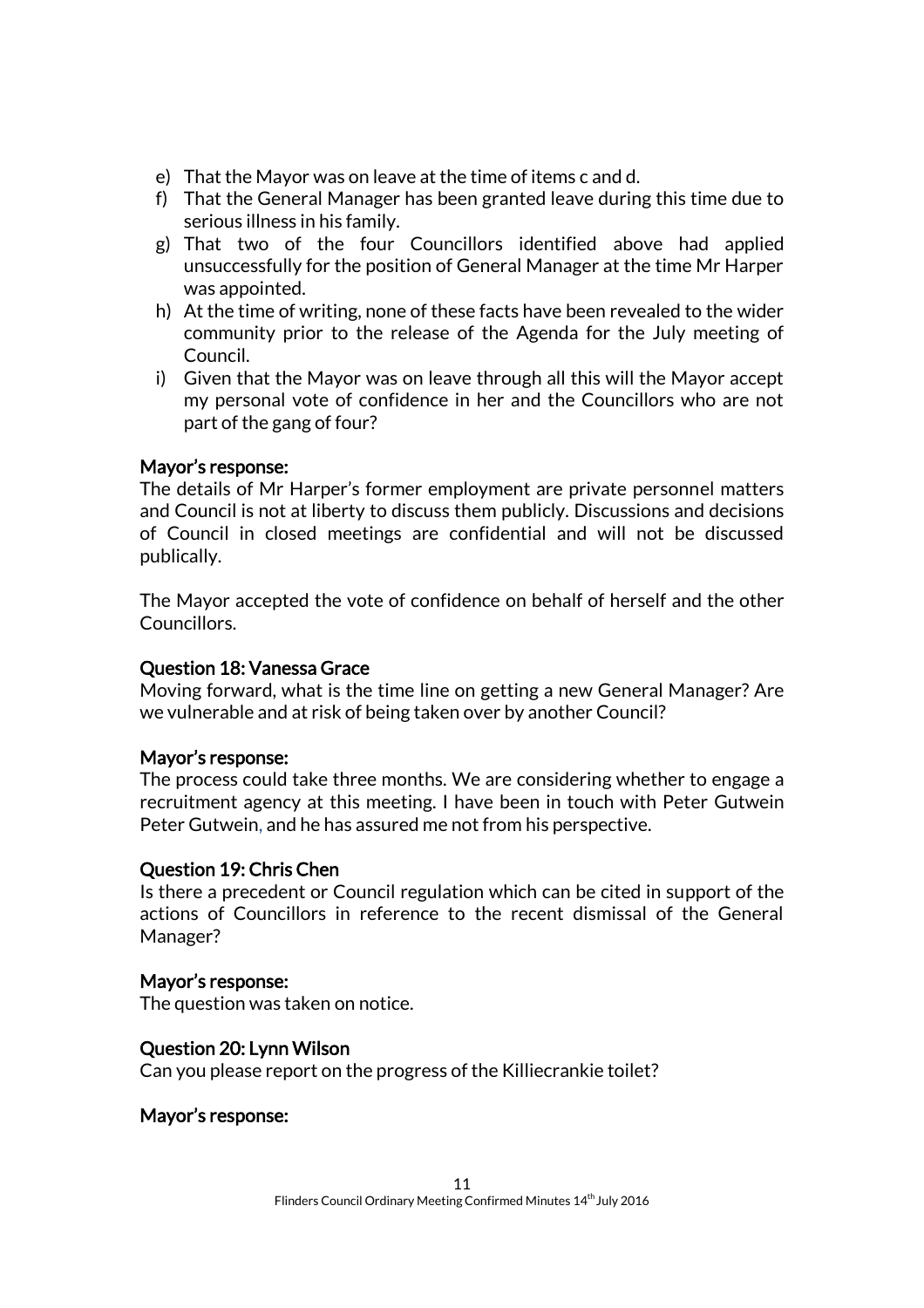The Killiecrankie toilet has received planning approval. No representations were received. Council is in the process of getting building and plumbing permits.

Mayor Carol Cox closed Public Question Time with the following address:

"Thank you for your participation in Public Question Time.

I believe your questions have quite strongly conveyed your opinions as community members and ratepayers of the recent action of Council and I recommend to all Councillors that in their role as elected members, they seriously consider the views of the Community they represent when making decisions. "

Mayor Carol Cox returned to the table at 1.35pm.

Mayor Carol Cox called a break in the meeting at 1.37pm and resumed the meeting at 1.43pm.

Note: Two further questions were received after Public Question time ran out. The answers to those questions and the answers to the questions taken on notice will be reported in the Agenda of the August Ordinary meeting of Council.

# RESPONSE TO PUBLIC QUESTIONS 16<sup>th</sup> June 2016 Council Meeting

# Question 1: Deputy Mayor M Cobham on behalf of Michael Buck

Is the Council aware of the potential risks to pregnant and breast feeding women from eating honey that has come from the flower of Paterson's Curse that creates v pyrrolizidine alkaloids toxins? There being a higher risk for unborn babies of organ damage from the toxins. What action can the Council take to rid the Island of Paterson's curse in the Emita area?

# Mayor's Response:

Regarding the toxins, Council's Environmental Health Officer has provided the following information:

"Some types of honey contain high levels of naturally occurring plant toxins, known as pyrrolizidine alkaloids (PAs), which may cause adverse health effects. PAs are found in many foods and are naturally produced in more than 600 plants. The toxins may get into the honey when bees forage on the flowers that are rich in pyrrolizidine alkaloids such as Paterson's Curse, also known as Salvation Jane.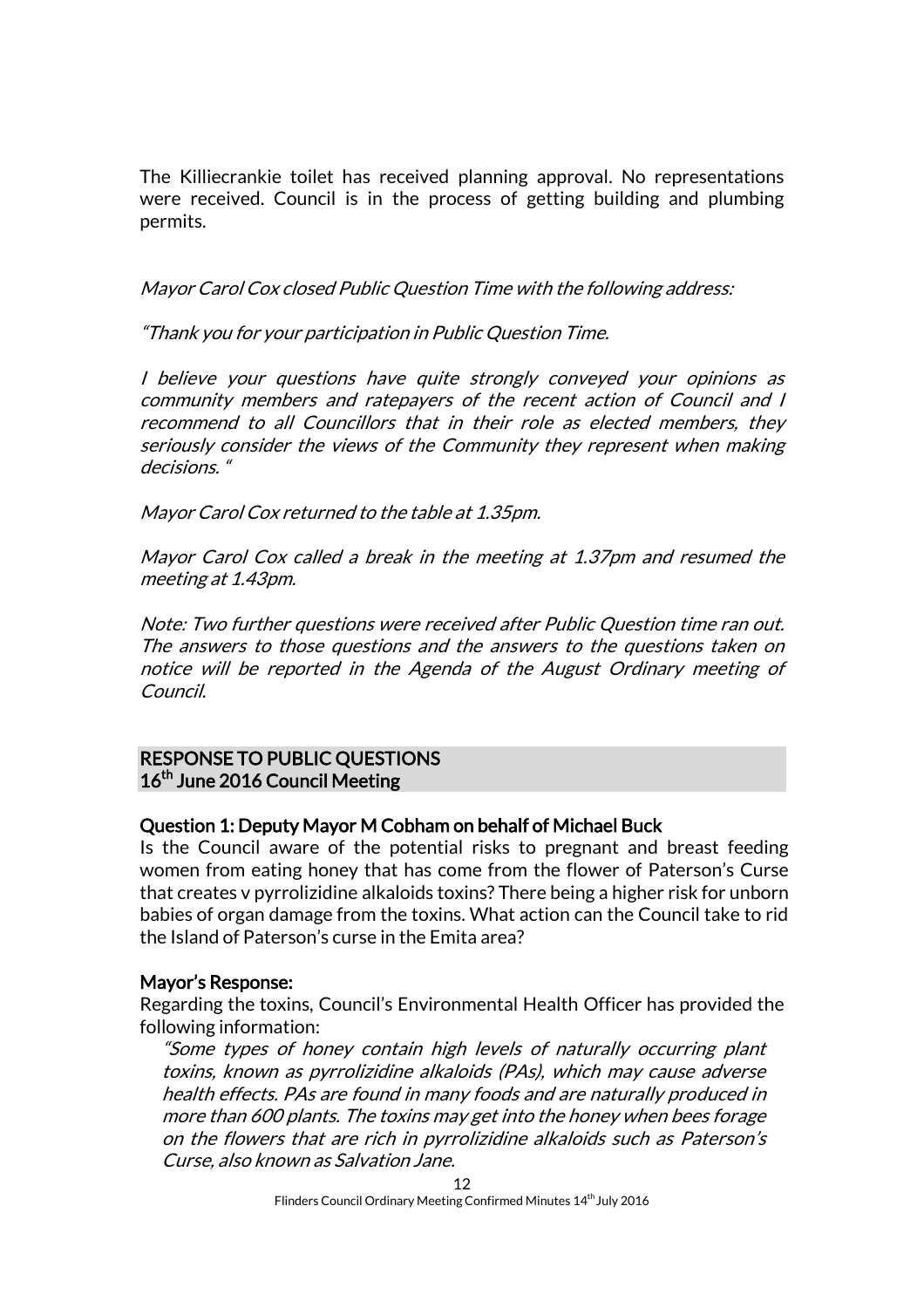Many years ago, Food Standards Australia and New Zealand (FSANZ) established a safe level of intake for these alkaloids of one microgram per kilogram bodyweight per day based on the known toxicity in humans. FSANZ has not established a regulatory level because there is no evidence of harm from normal consumption.

For people who normally eat honey derived from flowers other than Paterson's curse, the levels of pyrrolizidine alkaloids would not bea cause for concern. Itis recommended that anyone, including pregnant or breast feeding women,who consumes more than two tablespoons of honey a day, doesn't eat Paterson's Curse honey exclusively. Pure Paterson's Curse honey is relatively uncommon and is usually bought from specialty markets and online distributors. Most honey processors blend their Paterson's Curse honey with other honey to reduce the pyrrolizidine alkaloids to a safe level.

FSANZ is aware of the recent reports on total PA levels in Australian and New Zealand honey. However, based on the type of PA present andhoney consumption levels in Australia and New Zealand, they are unlikely to pose a health risk.

Further to acceptable standards, it is understood that the honey sourced from Flinders Island is indeed a blend and Paterson's Curse is not the primary plant source of any of the Flinders Island Honey varieties."

I can further confirm that Paterson's Curse (*Echium plantagineum* L.) is a Declared Weed, and property managers are required by law to control declared weeds. Biosecurity Tasmania is the body that is charged with weed control in Tasmania and concerns about non control of this or any other weed should be directed to:

#### **Weed Enquiries**

Biosecurity Tasmania Phone: [03 6165 3777](tel:03%206165%203777) Email[: Weed.Enquiries@dpipwe.tas.gov.au](mailto:Weed.Enquiries@dpipwe.tas.gov.au)

143.07.2016 Moved: Deputy Mayor M Cobham Seconded: Cr G Willis That the answer to the question taken on notice at the  $16<sup>th</sup>$  June 2016 Council Meeting be noted.

# CARRIED UNANIMOUSLY (7-0)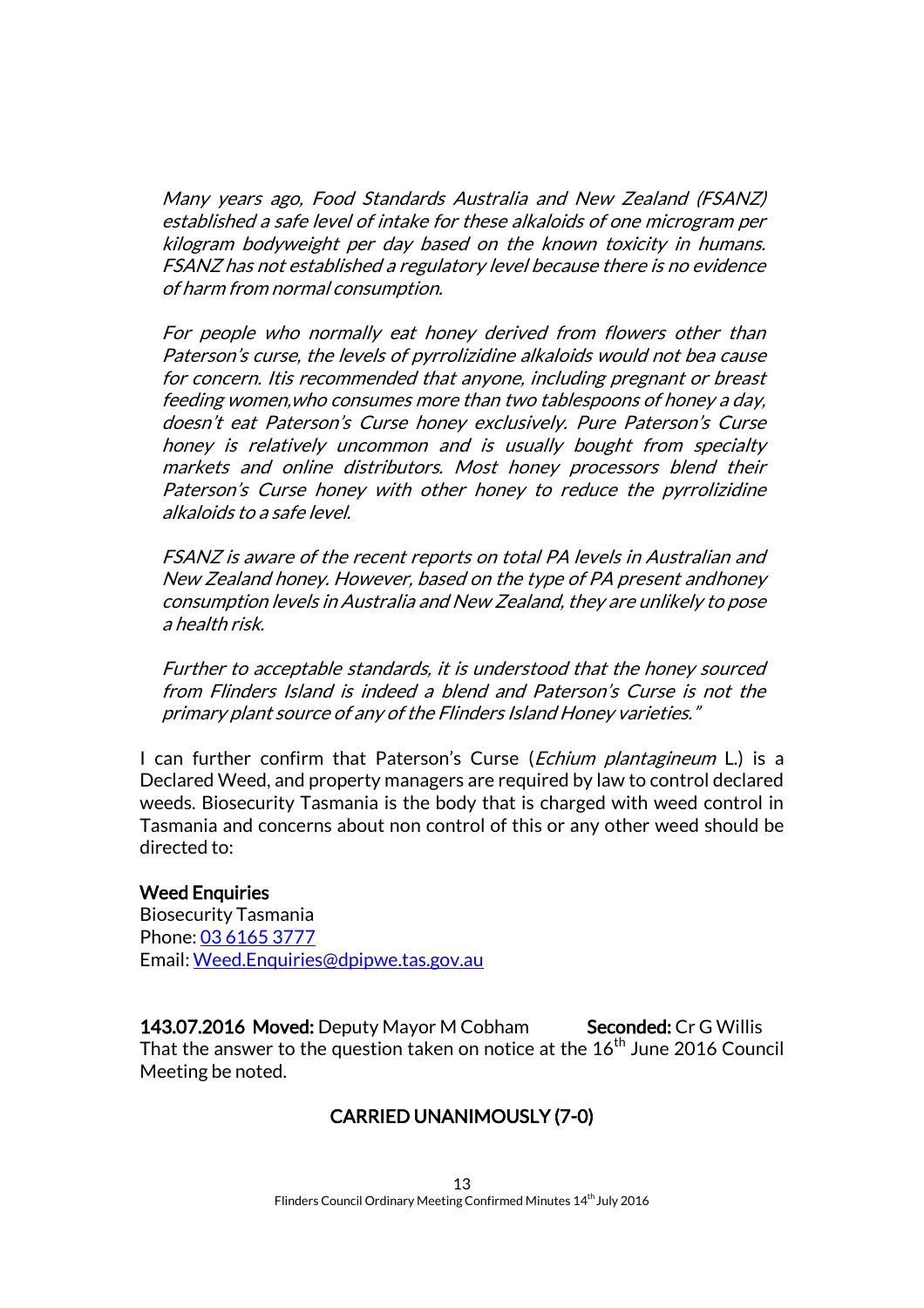For: Mayor Carol Cox, Deputy Mayor Marc Cobham, Cr Chris Rhodes, Cr Peter Rhodes, Cr Ken Stockton, Cr David Williams and Cr Gerald Willis.

# LATE AGENDA ITEMS

Nil

# DECLARATION OF PECUNIARY INTEREST

Mayor Carol Cox declared a pecuniary interest in section 2.1 Waste Management of Item E2 - Rates and Charges for 2016-2017.

# LEAVE OF ABSENCE

Nil

# **PETITIONS**

A petition to Flinders Council from Joanna and Terence Klug with 99 signatories regarding the separation of Raoul Harper from the role of General Manager was tabled at the meeting. The petition complies with section 57 of the Local Government Act 1993 and was tabled as per section 60 of the Act. The wording of the petition is as follows:

"We, the undersigned, request that you forward this petition to Minister of Local Government (the Honorable Peter Gutwein), requesting that he reviews the unprecedented action taken by four of seven councilors who terminated the contract with our former General Manager, Raoul Harper."

The petition will be considered at the next available Council Meeting.

144.07.2016 Moved: Deputy Mayor M Cobham Seconded: Cr D Williams That Council notes that the petition has been tabled.

# CARRIED (6-1)

For: Mayor Carol Cox, Deputy Mayor Marc Cobham, Cr Chris Rhodes, Cr Ken Stockton, Cr David Williams and Cr Gerald Willis. Against: Cr Peter Rhodes (abstained)

# POLICIES

No Council policies were under consideration during the period.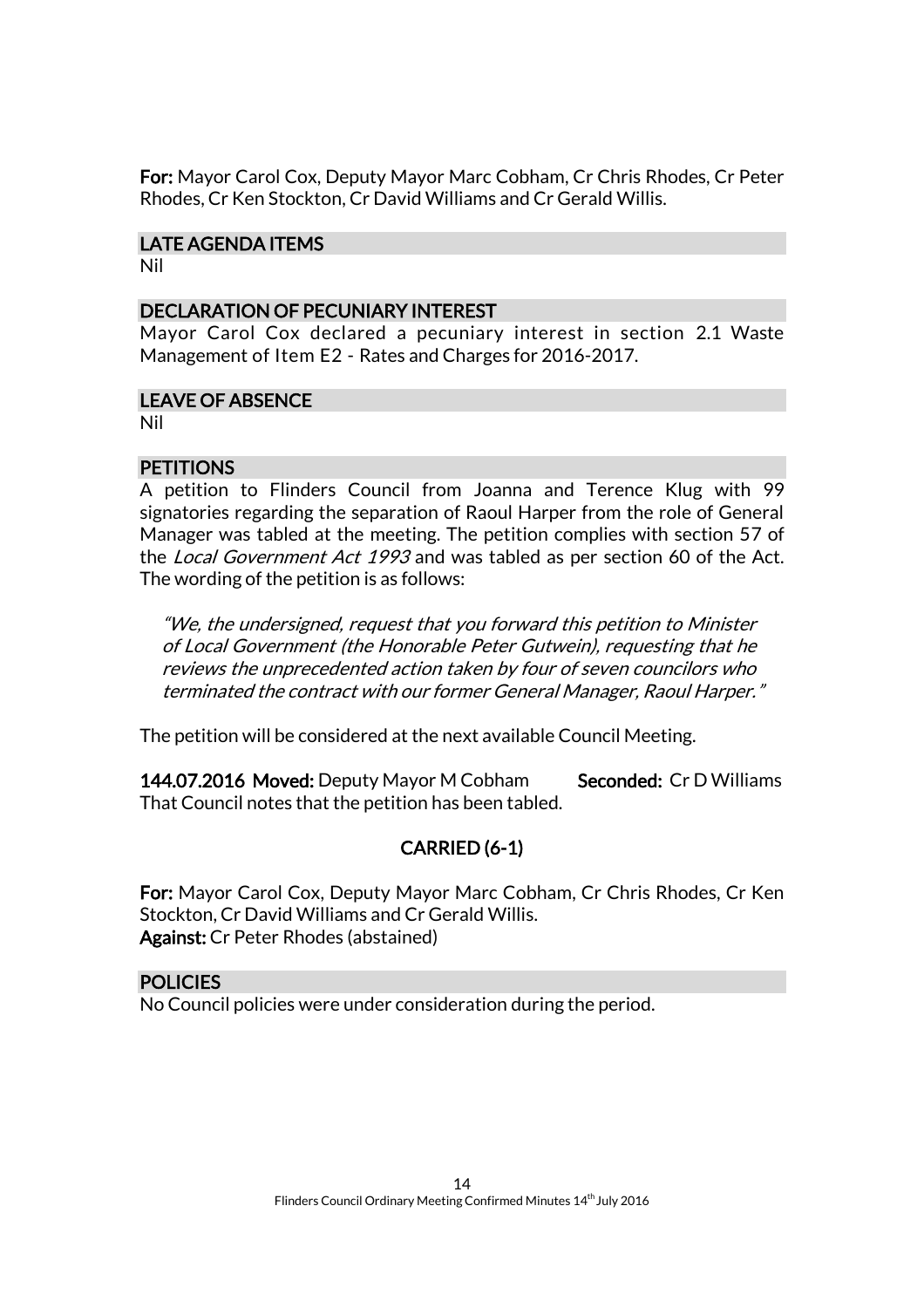# WORKSHOPS & INFORMATION FORUMS File No: COU/0205

# Information Sessions held on  $16^{\text{th}}$  June 2016

Council attended two information sessions:

- Value of Northern Tasmania Development membership
- RSL and Sports Club Feasibility Study

# Councillors Present:

Mayor Carol Cox, Deputy Mayor Marc Cobham, Cr Peter Rhodes, Cr Ken Stockton, Cr David Williams and Cr Gerald Willis.

# Apologies:

Cr Chris Rhodes

### Staff and Consultants Present:

Maree Tetlow (Executive Officer, Northern Tasmania Development) (first session only); Sophie Pitchford (Acting General Manager); Giles Newstead and Richard Brenchley (Dock4 Architects) (second session only), Michael Gordon (PDF Management) (second session only) and Robyn Cox (Strategic Planner) (second session only).

As workshops and information sessions are for information and discussion purposes only, no decisions are made or foreshadowed at these proceedings.

# VOTING REQUIREMENTS:

Simple Majority

# RECOMMENDATION:

That the Information Sessions held on  $16^{\rm th}$  June 2016 be noted.

# DECISION:

145.07.2016 Moved: Cr G Willis Seconded: Cr P Rhodes That the Information Sessions held on  $16^{\rm th}$  June 2016 be noted.

# CARRIED UNANIMOUSLY (7-0)

For: Mayor Carol Cox, Deputy Mayor Marc Cobham, Cr Chris Rhodes, Cr Peter Rhodes, Cr Ken Stockton, Cr David Williams and Cr Gerald Willis.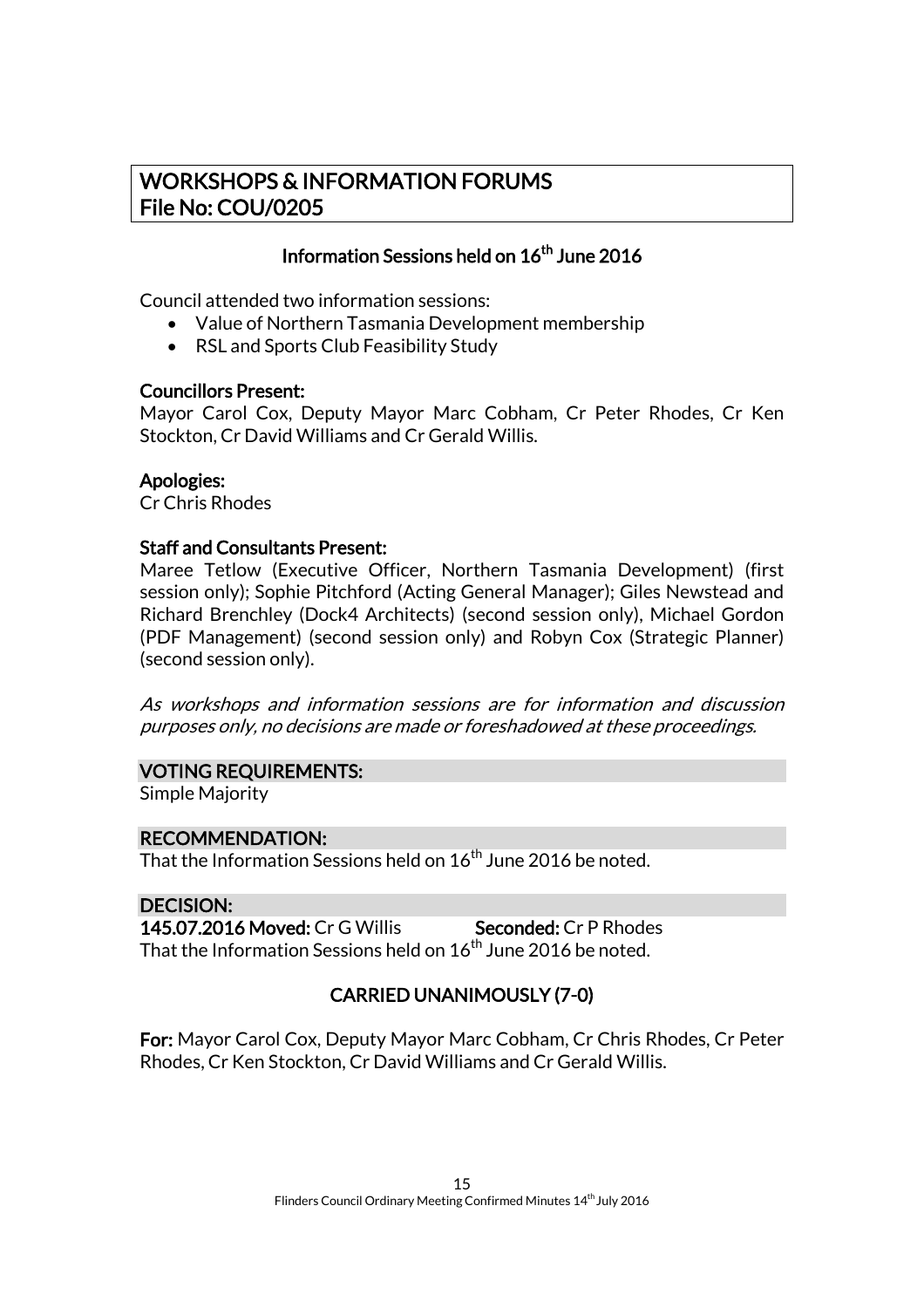# Council Workshop held on 30<sup>th</sup> June 2016

Council held a Workshop on the following subjects:

- Item 1: FITBI Marketing Strategy
- $\bullet$  Item 2: Furneaux Islands Festival
- Item 3: Solid Waste Disposal Update
- Item 4: Whitemark Wharf and surrounding TasPorts Property
- Item 5: Finalise Annual Plan and KPIs
- Item 6: 2016-2017 Annual Budget/Fees and Charges/Rates Modelling

# Councillors Present:

Acting Mayor Marc Cobham, Cr Chris Rhodes, Cr Peter Rhodes, Cr Ken Stockton, Cr David Williams and Gerald Willis.

# Apologies:

Mayor Carol Cox

# Staff and Consultants Present:

Sophie Pitchford (Acting General Manager); Michael Buck and Jo Youl (Flinders Island Tourism and Business Inc.) (Item 1 only); Jana Harper (Community and Economic Development Manager) (Items 1 and 2 only); Jacci Viney (Development Services Coordinator) (Item 3 only); Brian Barnewall (Works and Services Manager) (Items 3 and 4) and Vicki Warden (Executive Officer) (Item 5 only).

As workshops and information sessions are for information and discussion purposes only, no decisions are made or foreshadowed at these proceedings.

# VOTING REQUIREMENTS:

Simple Majority

# RECOMMENDATION:

That the Council Workshop held on 30<sup>th</sup> June 2016 be noted.

# DECISION:

146.07.2016 Moved: Cr D Williams Seconded: Deputy Mayor M Cobham That the Council Workshop held on 30<sup>th</sup> June 2016 be noted.

# CARRIED UNANIMOUSLY (7-0)

For: Mayor Carol Cox, Deputy Mayor Marc Cobham, Cr Chris Rhodes, Cr Peter Rhodes, Cr Ken Stockton, Cr David Williams and Cr Gerald Willis.

# PUBLIC MEETINGS

Nil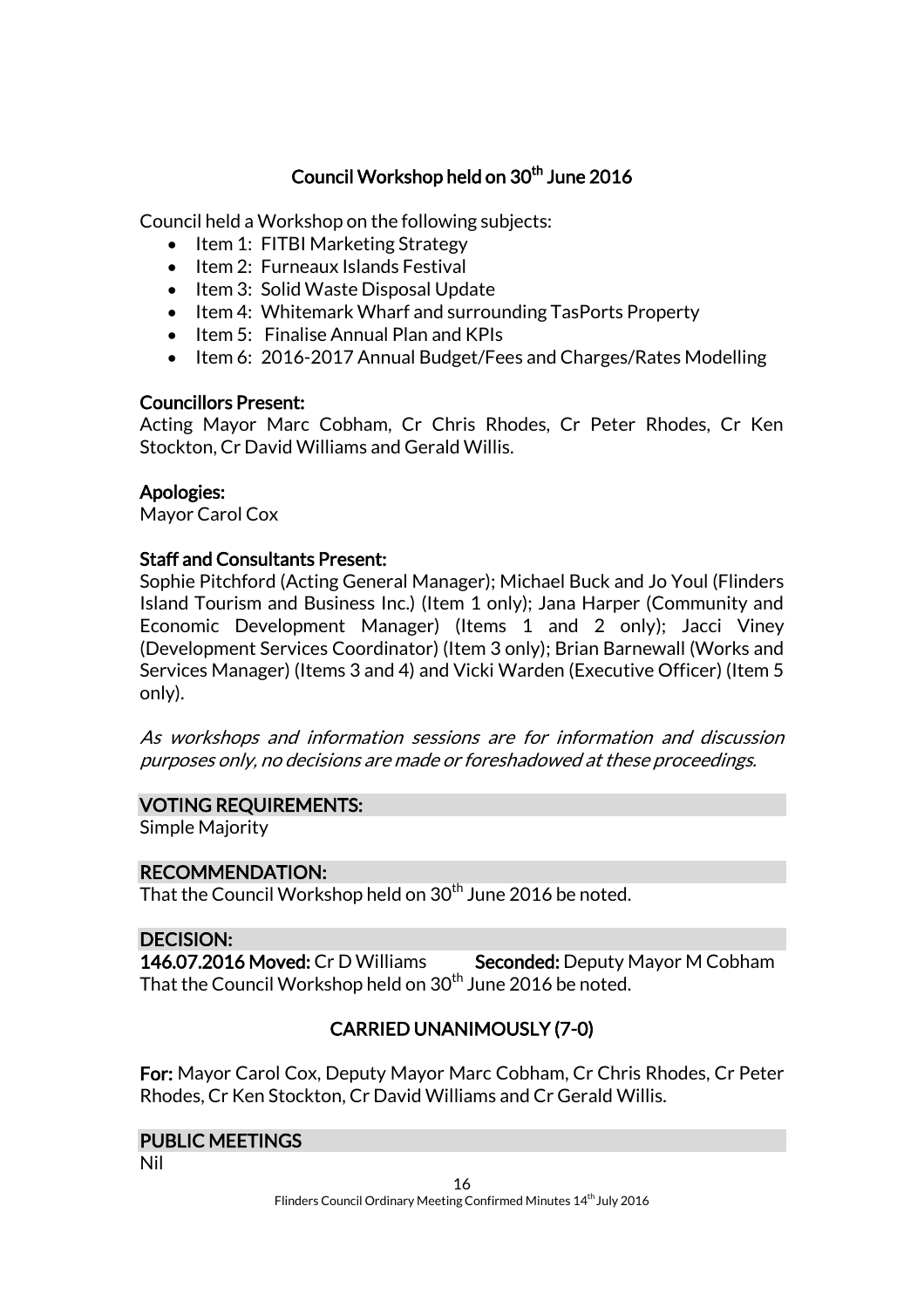# COUNCILLOR'S QUESTIONS ON NOTICE Nil

# COUNCILLOR'S QUESTIONS WITHOUT NOTICE Nil

# PUBLICATIONS/REPORTS TABLED FOR COUNCIL INFORMATION Nil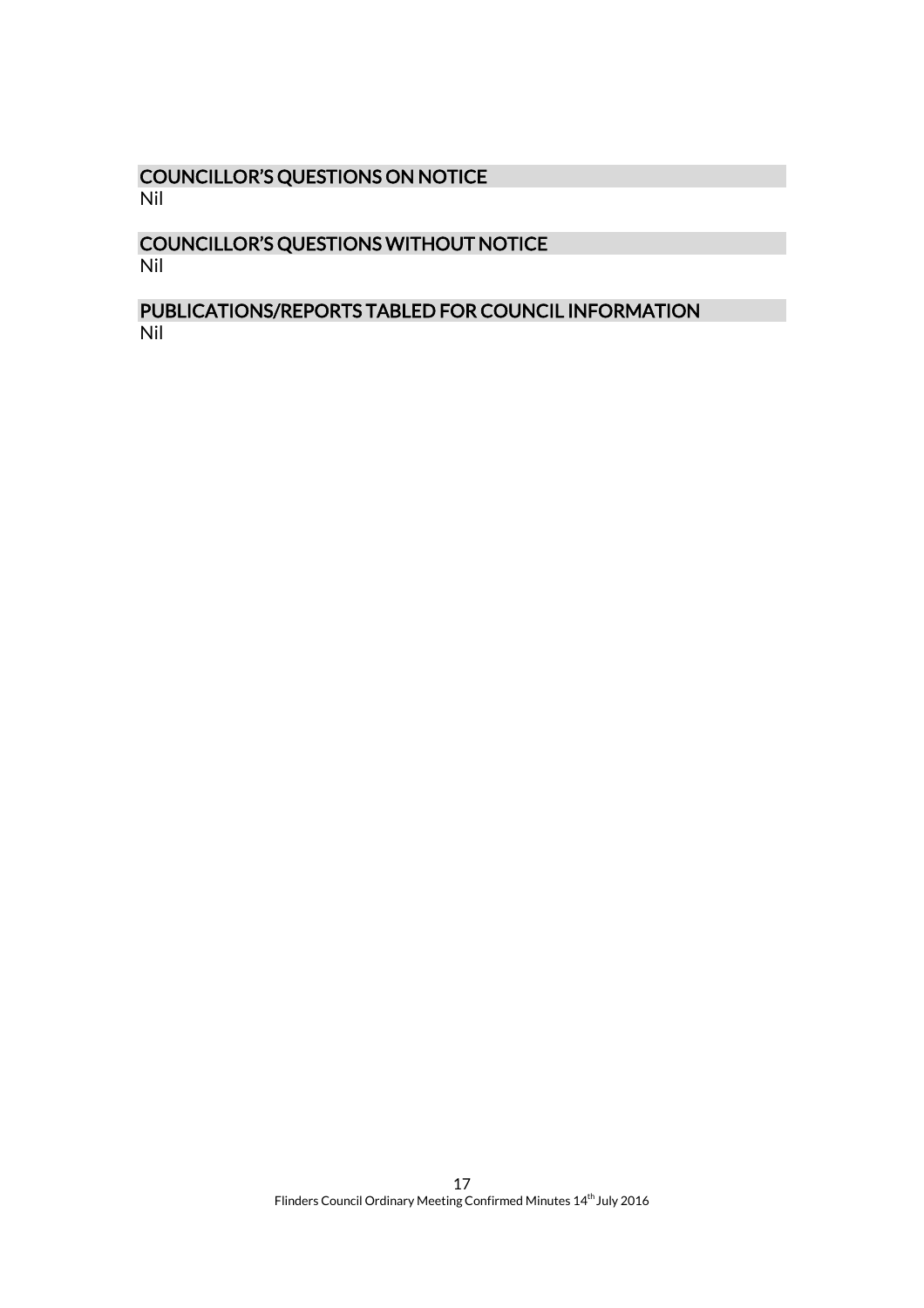# REPORTS TO BE RECEIVED

#### Flinders Island State Emergency Service File No: CSV/0400

<u>Annexure 1:</u> Flinders Island State Emergency Service Annual Report 1<sup>st</sup> April 2015 - 31<sup>st</sup> March 2016 Annexure 2: State Emergency Service Auditor's Report

# OFFICER'S REPORT (Sophie Pitchford, Acting General Manager):

The Flinders Island State Emergency Service Annual Report  $(1<sup>st</sup>$  April 2015 –  $31<sup>st</sup>$  March 2016) and Auditor's Report have been provided for consideration. The report outlines the group's achievement over the 12 month period and can now be received by Council.

# OFFICER'S RECOMMENDATION

That the meeting resolves that the Flinders Island State Emergency Service Annual Report ( $1<sup>st</sup>$  April 2015 –  $31<sup>st</sup>$  March 2016) and Auditor's Report be received and noted.

# DECISION:

147.07.2016 Moved: Deputy Mayor M Cobham Seconded: Cr K Stockton That the meeting resolves that the Flinders Island State Emergency Service Annual Report ( $1<sup>st</sup>$  April 2015 –  $31<sup>st</sup>$  March 2016) and Auditor's Report be received and noted.

# CARRIED UNANIMOUSLY (7-0)

For: Mayor Carol Cox, Deputy Mayor Marc Cobham, Cr Chris Rhodes, Cr Peter Rhodes, Cr Ken Stockton, Cr David Williams and Cr Gerald Willis.

Note: That Council recognises the work by the State Emergency Service and its leaders and that we note some of those accomplishments during the year. Long Service Medals were presented to several members with the most notable being for 40 years service to Les Pitchford. Les`s amazing record of long service includes approximately 12 years on Civil Defence, which handled emergency situations in the Community before the SES was formed. The Unit was called out to two incidents during the year - one motor vehicle accident and a search & rescue operation for a missing fisherman at the North East River. Members were commended on their actions and endeavours searching for the missing fisherman. The members were involved in a total of 1762 hours of training over the year. Thank you for providing this very vital role in the Community.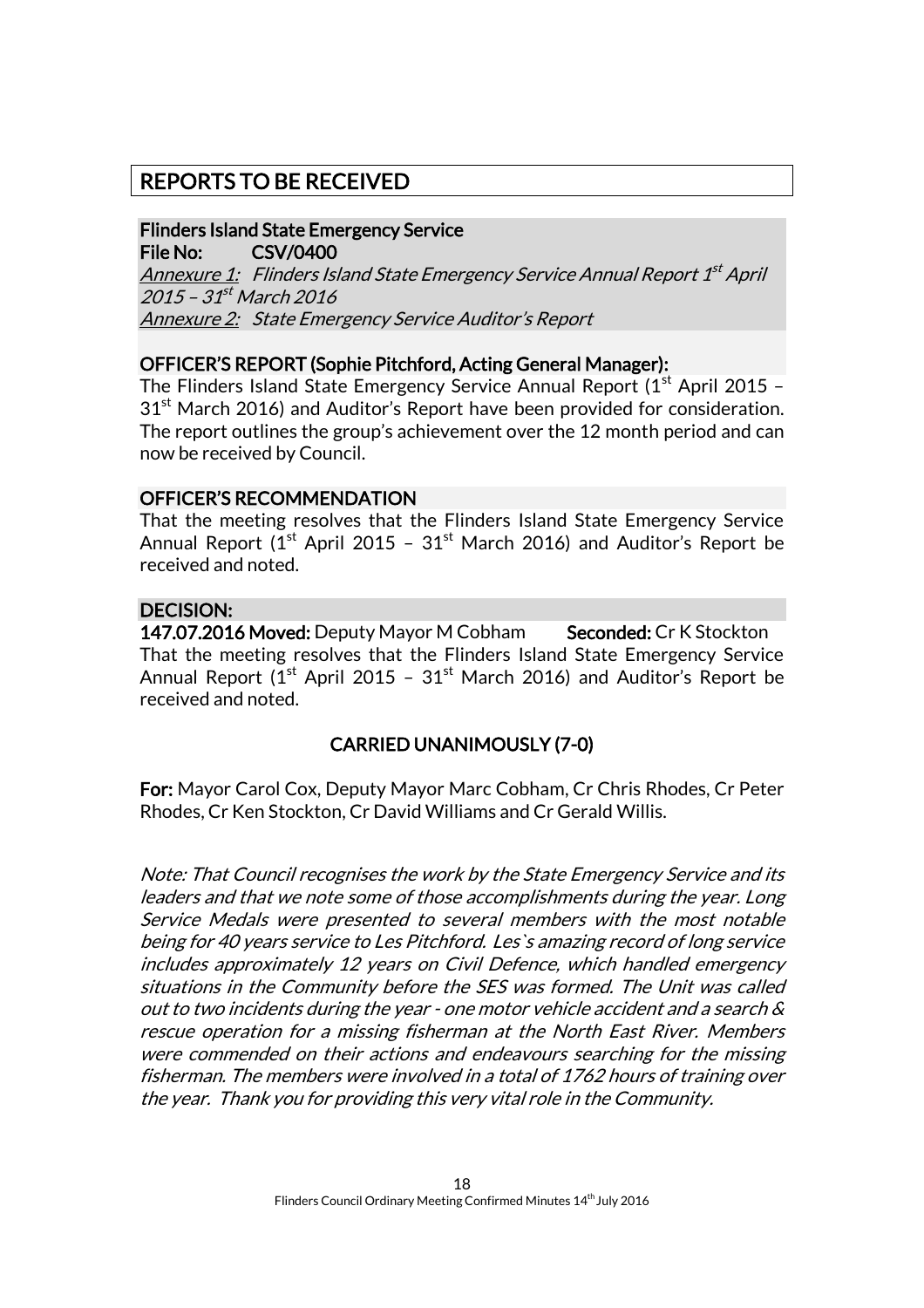# COUNCILLORS' REPORTS

### Report from Councillor Peter Rhodes as the Flinders Council Representative on the OTTER Customer Consultative Committee (OCCC) File No: CSV/1403

I attended the OCCC meeting on Wednesday, the  $25<sup>th</sup>$  of May, as the Flinders Council representative and was welcomed by The Economic Regulator, Mr Joe Dimasi.

Information presented to the Committee included:

- The Tas Networks Tariff Trial:
- The 2016 Electricity Standing Offer and Feed-in Tariff Rate Investigations;
- The Draft Water and Sewerage Price & Service Plan Guideline; and
- The Energy Quarterly Performance Report.

The Tas Network Tariff Trial, being conducted in the Otago/Claremont to Jericho area is part of a Tariff Reform Strategy aimed at collecting data to better understand customer impacts under different tariff structures. It will involve 600 homes and will utilise "smart" meters. The trial will conclude in June 2018.

The Electricity Standing Offer and Feed-in Tariff investigation resulted in the Final Report issued on 5 May 2016. This report sets out how Aurora's Notional Maximum Revenue will be calculated as part of the annual price approval process. New standing offer prices will commence on 1 July 2016. It should be noted that the Economic regulator has input into 12.3 percent of the pricing structure, namely the retail margin (5.4% - reflects the Return on Investment) and the Cost to Serve (6.9% - reflecting the recovery of operating costs), the rest being determined elsewhere. Given our situation this has limited impact on the Bass Strait Islands.

TasWater's Draft Water and Sewerage Price & Service Plan Guideline is part of the price determination process for the proposed three year regulatory period commencing 1 July 2018. The guidelines inform TasWater's submission to the Economic Regulator's Office. This is the start of the investigation process that formally begins when TasWater submits its proposed Price and Service Plan, due by 30 June 2017. Consultation will close in February 2018.

Each meeting has a "Projects on the Go" report that provides an update on significant activities.

Mr Ray McKendrick from the Tasmanian Ombudsman's Office provided a brief update on some relevant matters including a complaint against the West Coast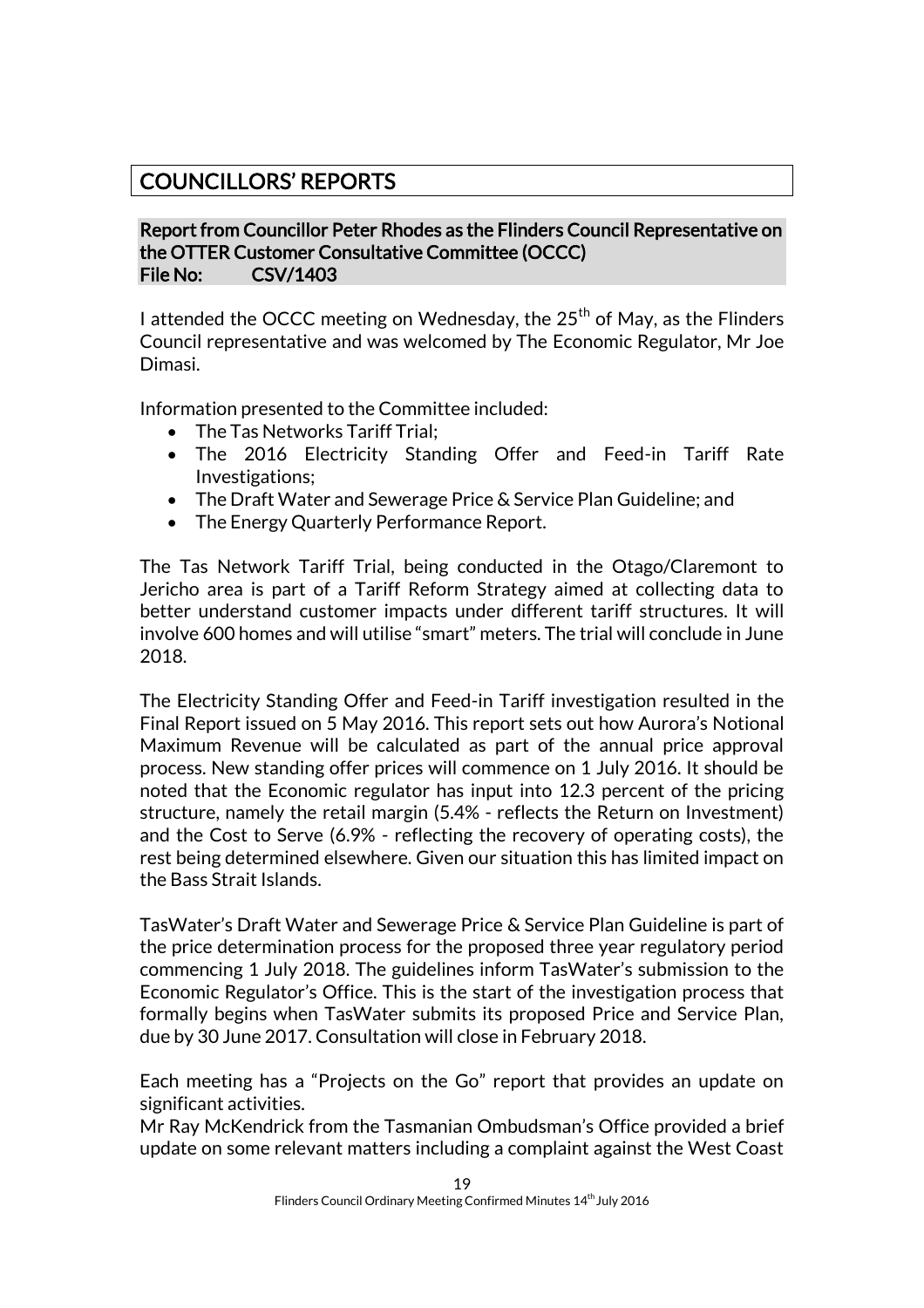Council's free camping on the grounds of competitive neutrality or lack thereof. The complaint against the Council was upheld.

I found the meeting interesting and informative. It was useful to make contact and meet other representatives and get an update on current activities within the purview of the Economic Regulator and the Consultative Committee. The Committee meets Quarterly with the Regulator and OTTER staff. I am of the opinion that not every meeting needs to be attended in person and will investigate the option of participating by telephone for at least some of the future meetings.

### RECOMMENDATION:

That Councillor Peter Rhodes' report as the Flinders Council Representative on the OTTER Customer Consultative Committee (OCCC) be received.

#### DECISION:

148.07.2016 Moved: Cr G Willis Seconded: Cr C Rhodes That Councillor Peter Rhodes' report as the Flinders Council Representative on the OTTER Customer Consultative Committee (OCCC) be received.

# CARRIED UNANIMOUSLY (7-0)

For: Mayor Carol Cox, Deputy Mayor Marc Cobham, Cr Chris Rhodes, Cr Peter Rhodes, Cr Ken Stockton, Cr David Williams and Cr Gerald Willis.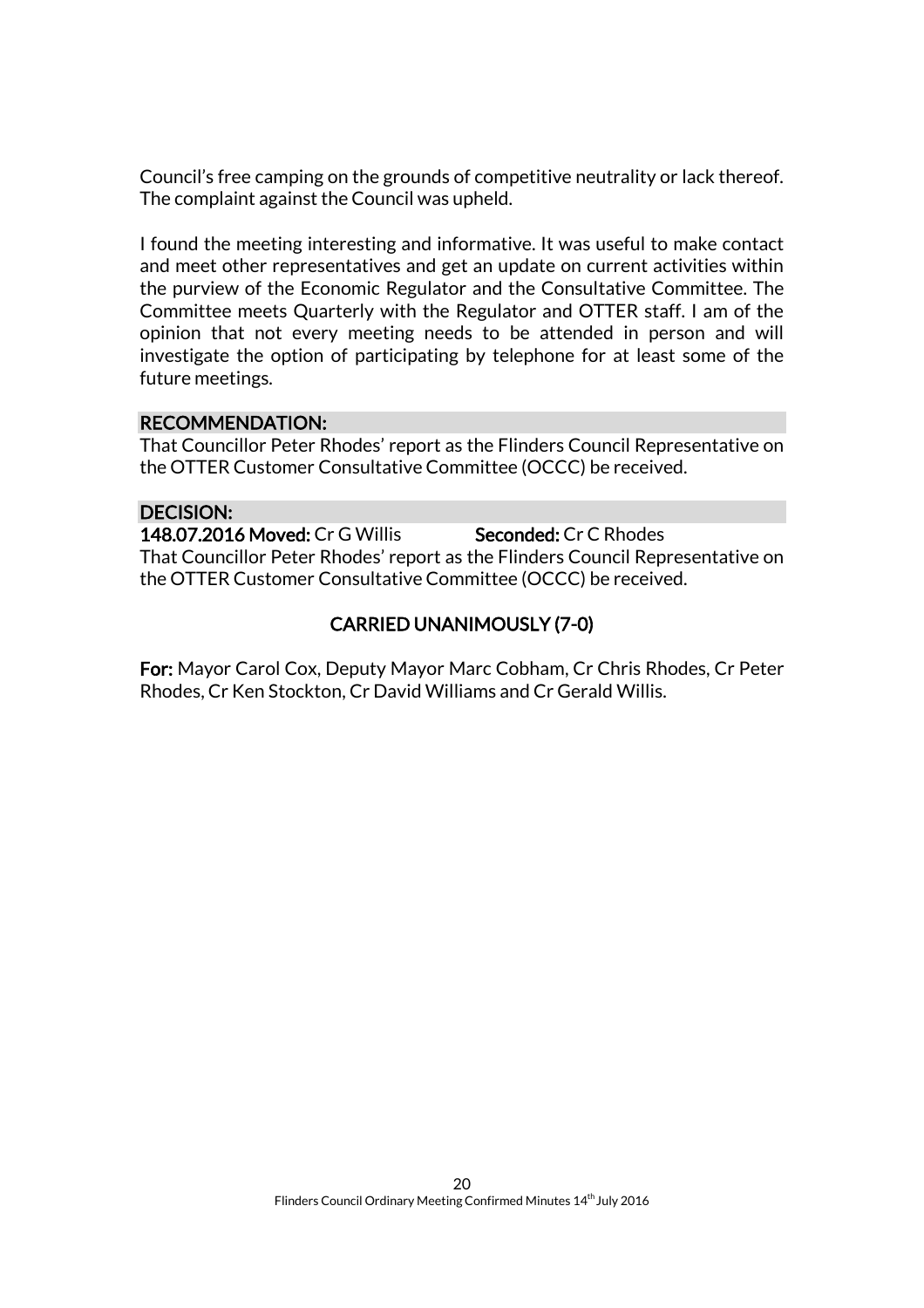# Report from Councillor Peter Rhodes as the Flinders Council Representative on the Flinders Island District High School - School Association File No: COU/0204

The Flinders Island District High School (FIDHS) held its Annual General Meeting on Thursday the  $24<sup>th</sup>$  of May. The primary purpose of the meeting was to consider nominations and elect parent/community representatives and Office Bearers. Carol Cox, the retiring President/Chair, thanked the outgoing representatives, and the following were elected:

| <b>Parent Member:</b>                  | Rebecca Lines            |
|----------------------------------------|--------------------------|
| Community member: Matt Smith (2 years) |                          |
| Community Member: Jana Harper (1 year) |                          |
| P & F Member:                          | Aimee Wheatley (2 years) |
| President/Chair:                       | Aimee Wheatley           |
| Secretary:                             | <b>Kelly Barrett</b>     |
| Treasurer:                             | <b>Andrew Cole</b>       |
| <b>Public Officer:</b>                 | <b>Stuart Dwyer</b>      |

The Association thanked Carol for her guidance and commitment for the previous year.

The AGM was followed by a General Meeting of the School Association.

#### RECOMMENDATION:

That Councillor Peter Rhodes' report as the Flinders Council Representative on the Flinders Island District High School - School Association be received.

#### DECISION:

149.07.2016 Moved: Cr G Willis Seconded: Cr K Stockton That Councillor Peter Rhodes' report as the Flinders Council Representative on the Flinders Island District High School - School Association be received.

# CARRIED UNANIMOUSLY (7-0)

For: Mayor Carol Cox, Deputy Mayor Marc Cobham, Cr Chris Rhodes, Cr Peter Rhodes, Cr Ken Stockton, Cr David Williams and Cr Gerald Willis.

Note: The Mayor asked Cr Peter Rhodes to keep supplying reports on the Flinders Island District High School - School Association as the school is a very important part of the Community.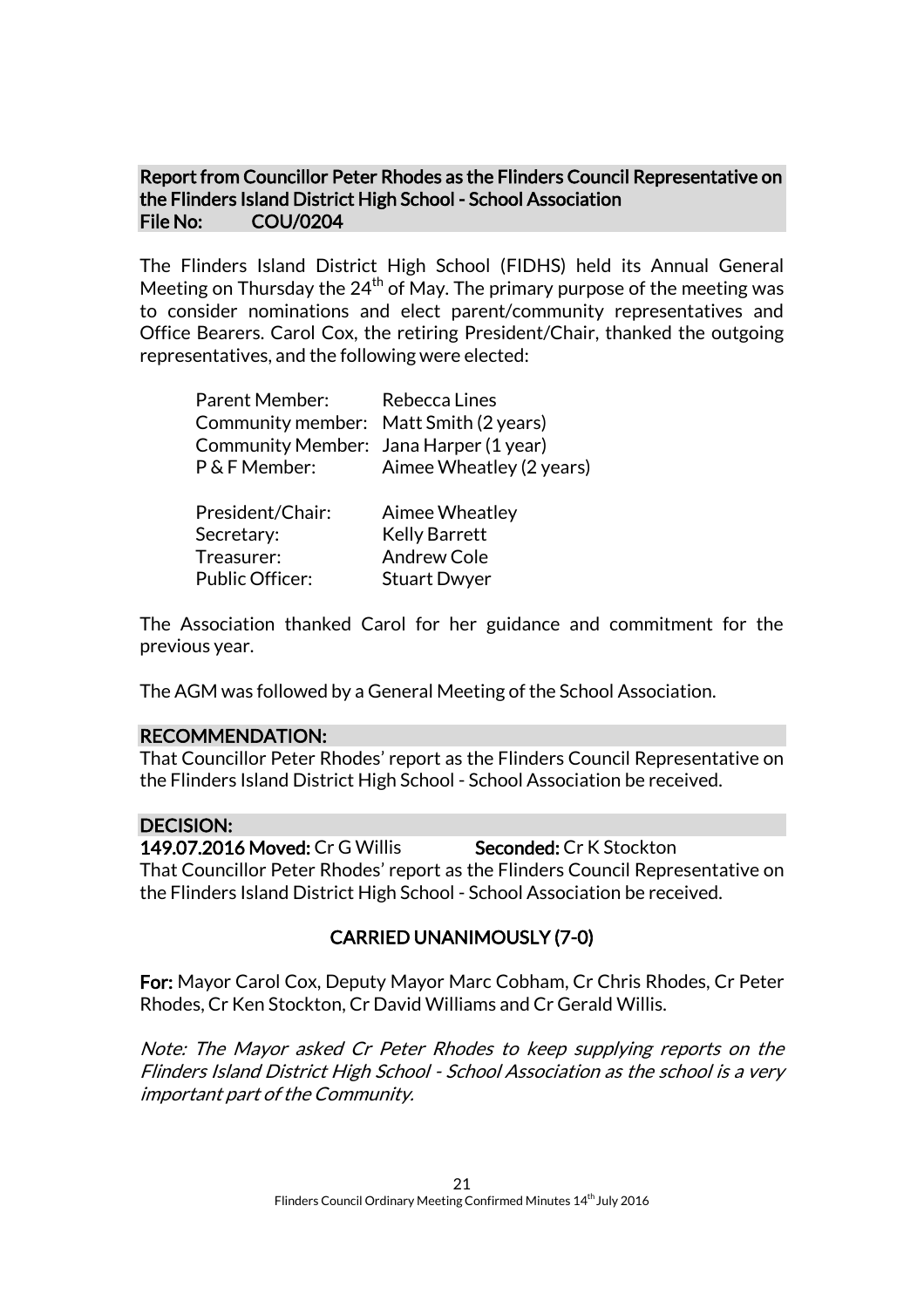### Deputy Mayor's Monthly Report<br>File No: COU/0600 COU/0600

# ACTIVITIES:

| <b>DATE</b> | <b>ITEM</b>                                                 |  |
|-------------|-------------------------------------------------------------|--|
| 16/06/16    | Councillor's meeting with Maree Tetlow - Northern Tasmania  |  |
|             | Development                                                 |  |
| 16/06/16    | Councillor's meeting with Dock 4 Architects                 |  |
| 16/06/16    | <b>Council Meeting</b>                                      |  |
| 23/06/16    | Acting Mayor until 13 <sup>th</sup> July 2016               |  |
| 23/06/16    | Phone call from resident re Telecommunications issues       |  |
| 27/06/16    | <b>Special Council Meeting</b>                              |  |
| 30/06/16    | <b>Council Workshop</b>                                     |  |
| 30/06/16    | <b>Special Council Meeting</b>                              |  |
| 01/07/16    | Meeting with resident re gravel supplies                    |  |
| 01/07/16    | Teleconference - Hon Peter Gutwein, Minister for Local      |  |
|             | Government                                                  |  |
| 01/07/16    | Teleconference - Phillip Hoysted, Department of Premier and |  |
|             | Cabinet (DPAC)                                              |  |
| 04/07/16    | <b>Special Meeting of Council</b>                           |  |
| 06/07/16    | Teleconference #1 - Hon Peter Gutwein, Minister for Local   |  |
|             | Government                                                  |  |
| 06/07/16    | Teleconference #2 - Katrena Stephenson<br>CEO.<br>Local     |  |
|             | Government Association of Tasmania                          |  |
| 06/07/16    | Teleconference #3 – Marc Edwards - Page Seager              |  |
| 06/07/16    | Teleconference #4 - Ann McCullouch - Page Seager            |  |
| 07/07/16    | Teleconference - Phillip Hoysted, DPAC                      |  |

#### CORRESPONDENCE IN:

| <b>DATE</b> | WHO          | <b>SUBJECT</b>  |
|-------------|--------------|-----------------|
| 04/07/16    | P Guichelaar | Gravel supplies |

### CORRESPONDENCE OUT:

| <b>DATE</b> | <b>WHO</b>          | <b>SUBJECT</b>         |
|-------------|---------------------|------------------------|
| 04/07/16    | $\mid$ P Guichelaar | <b>Gravel supplies</b> |

# VOTING REQUIREMENTS:

Simple Majority

# RECOMMENDATION:

That the Deputy Mayor's report be received.

# DECISION:

150.07.2016 Moved: Cr G Willis Seconded: Cr D Williams

22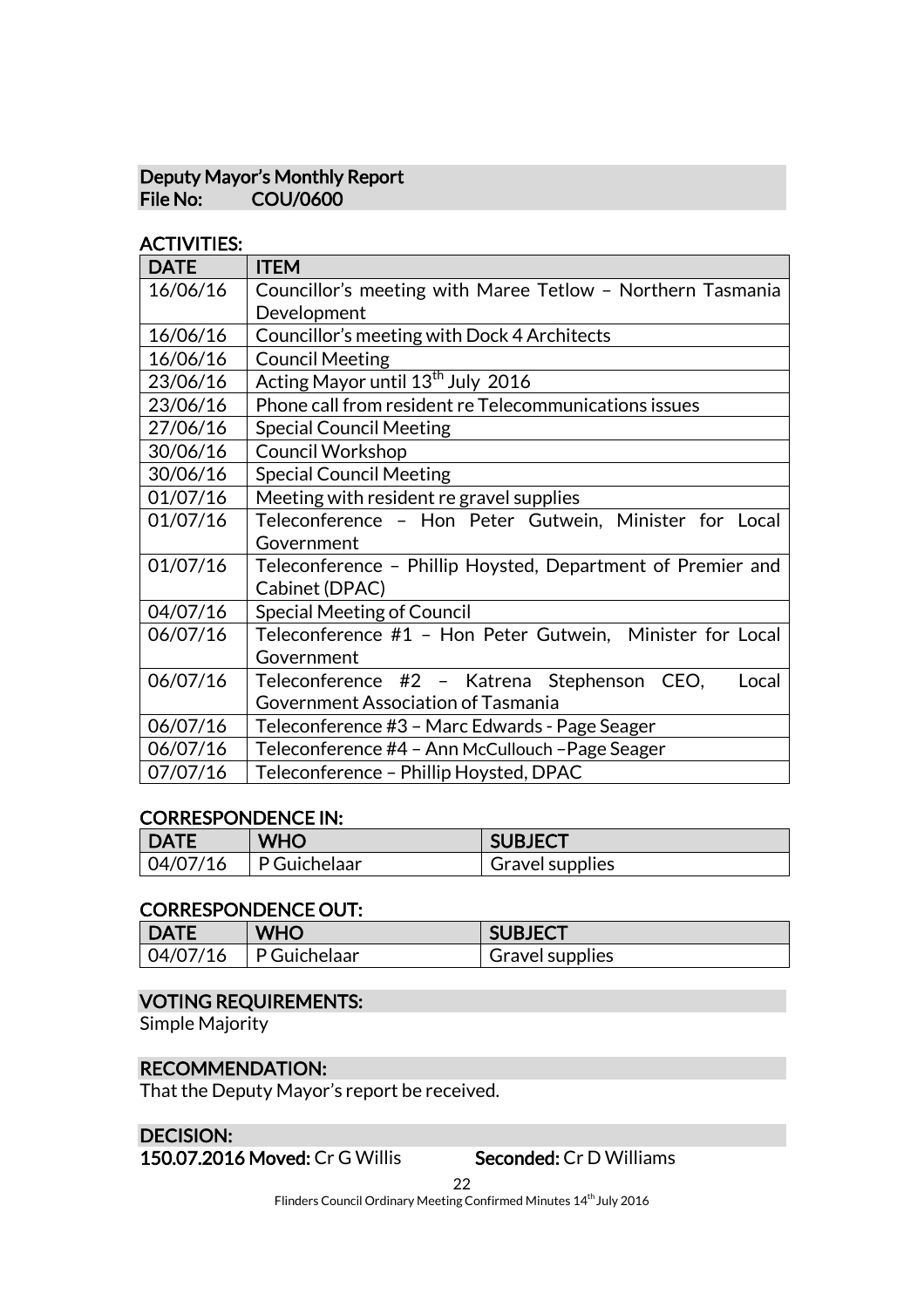That the Deputy Mayor's report be received.

# CARRIED UNANIMOUSLY (7-0)

For: Mayor Carol Cox, Deputy Mayor Marc Cobham, Cr Chris Rhodes, Cr Peter Rhodes, Cr Ken Stockton, Cr David Williams and Cr Gerald Willis.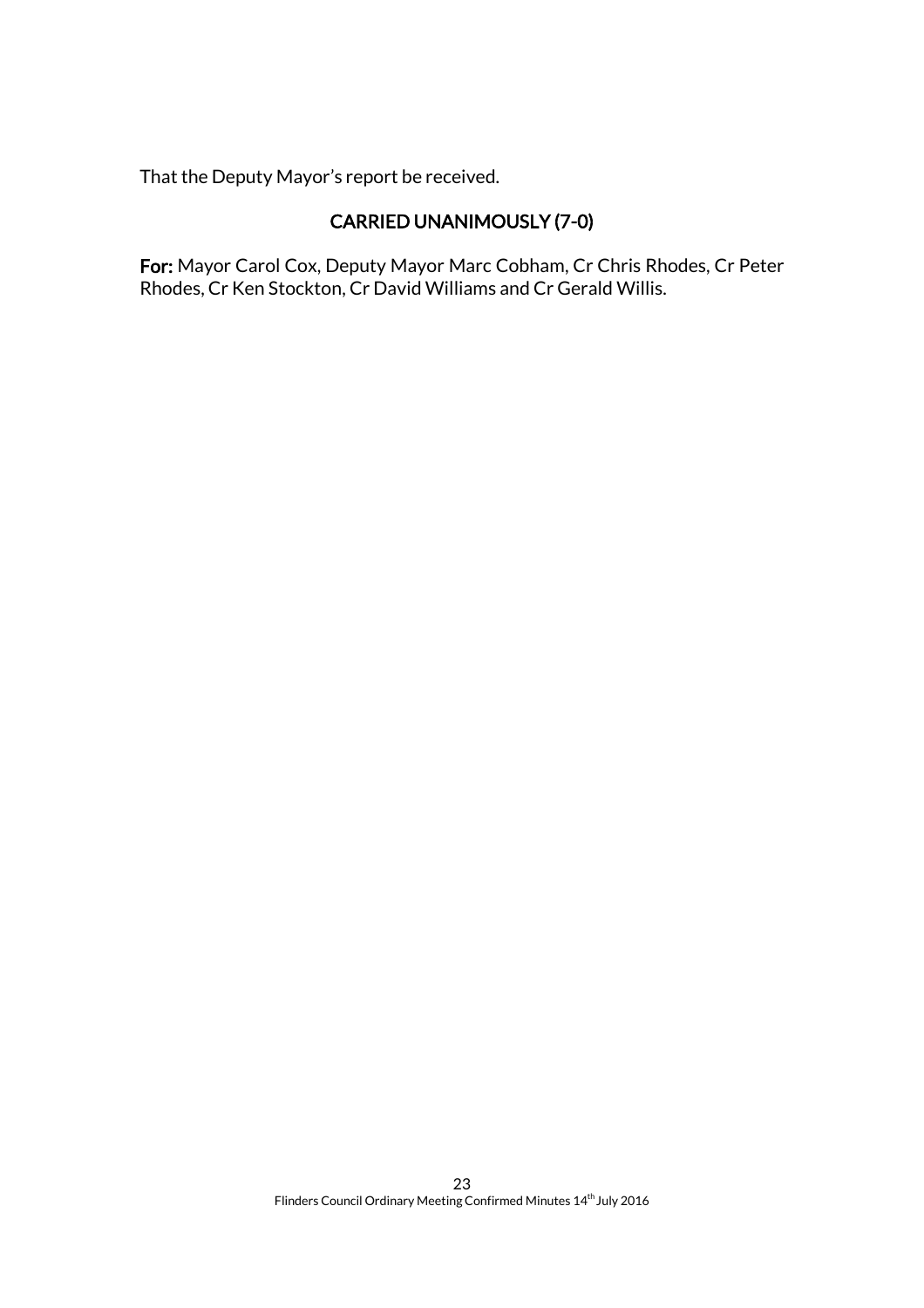# MAYOR'S REPORT:

| <b>ACTION</b>            | <b>Information</b> |
|--------------------------|--------------------|
| <b>PROPONENT</b>         | Mayor C Cox        |
| <b>FILE REFERENCE</b>    | COU/0600           |
| <b>ASSOCIATED PAPERS</b> | Nil                |

# REPORT:

# APPOINTMENTS:

| 15/06/16  | Meeting with M Buck & J Youl of Flinders Island Tourism and  |
|-----------|--------------------------------------------------------------|
|           | Business Incorporated (FITBI) re Marketing Strategy          |
| 16/06/16  | Councillors Meeting with Maree Tetlow, CEO of Northern       |
|           | Tasmania Development                                         |
| 16/06/16  | Councillors meeting with Dock 4 Architects re Sports and RSL |
|           | Club sustainability project                                  |
| 16/06/16  | <b>Council Meeting</b>                                       |
| 2306/16   | Opened Fert-ISLE Forum and attended morning session          |
| $24/06 -$ | Deputy Mayor as Acting Mayor                                 |
| 13/06/16  |                                                              |

# General Manager - Raoul Harper

I would like to record my thanks and appreciation for the achievements and dedication to the Island that Raoul has displayed during his almost seven year tenure as general manager of Flinders Council.

# Flinders Island Tourism and Business Incorporated re Marketing Strategy:

The Strategy has been developed utilising funds allocated for the purpose by the State Government. The meeting was a preview of what would be presented to Councillors at the  $30<sup>th</sup>$  June workshop and in the context of Council's 2016-17 budget estimates. FITBI has a vision of the strategy being implemented using funding and in-kind support from FITBI itself, businesses, Tourism Northern Tasmania, Tourism Tasmania, the remaining State Government Funds and Council.

# Sports & RSL Club Project:

Dock4 Architects has been engaged to investigate proposals for development(s) at the Sports & RSL Club that will provide an economic return, enabling the Club to become economically sustainable and not have a major ongoing reliance on volunteer input to keep it operating. The golf course, bowling greens and clubhouse are important community infrastructure. Dock4 has so far met with Councillors seeking ideas, as well as Sports & RSL Club representatives to understand their vision for the long term future of the facilities and precinct.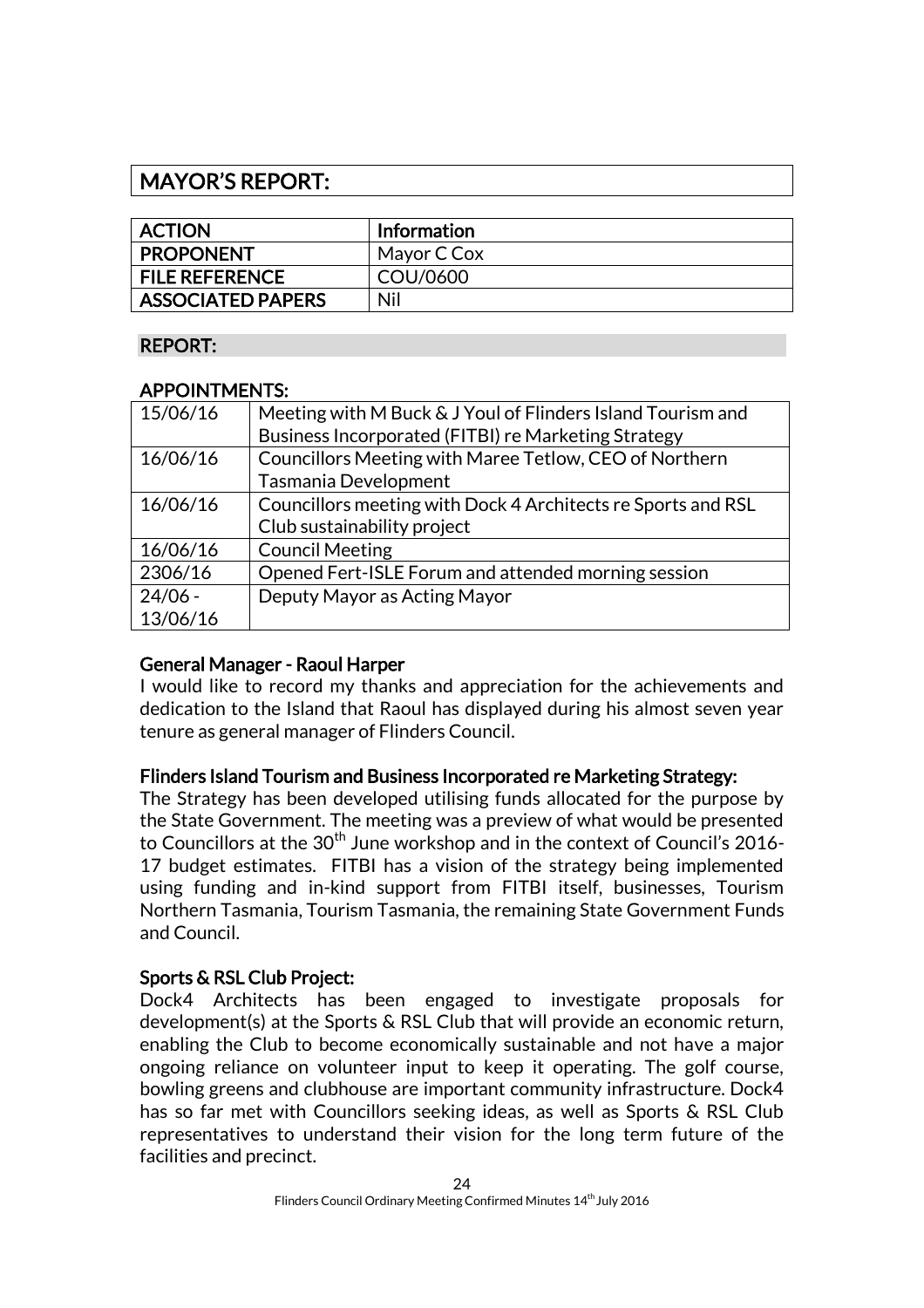# Fert-ISLE Forum:

It was my pleasure to open the Council presented Fert-ISLE forum, a wellattended event, with attendees from a broad spectrum of economic interests, including successful off-island businesses and agencies that can support and guide business development. The Forum was designed to encourage entrepreneurship and to bring together people with interests and passions that can be developed into businesses to support both economic and population growth on the Islands. It was extremely interesting to hear how people had developed businesses from small beginnings. Employment growth on the Island will come from the development of microbusiness.

| <b>DATE</b> | <b>WHO</b>                  | <b>SUBJECT</b>                             |
|-------------|-----------------------------|--------------------------------------------|
| 09/06/16    | <b>Local Government</b>     | Media release - activation of the          |
|             | Association of              | Natural Disaster Relief and Recovery       |
|             | Tasmania (LGAT)             | Arrangements                               |
| 09/06/16    | <b>Biosecurity Tasmania</b> | Biosecurity Advisory 12/2016 - Russian     |
|             |                             | wheat aphid found in South Australia       |
| 09/06/16    | S Watson, LGAT              | <b>Activation of LGAT Natural Disaster</b> |
|             |                             | Relief and Recovery Arrangements           |
| 10/06/16    | A Nikolic MP                | Quote for election campaign                |
| 10/06/16    | A Nikolic MP                | Support for Flinders Island                |
| 10/06/16    | H Cambridge                 | Thank you for 2016 Gunn Bequest            |
| 12/06/16    | Anti-Poverty Week           | Anti-Poverty Week 2016                     |
|             | Tasmania                    |                                            |
| 11/06/16    | <b>Australian Logistics</b> | Future Freight Networks - 2016             |
|             | Council                     | Yearbook                                   |
| 13/06/16    | Cr G Willis                 | Request for information                    |
| 14/06/16    | University of               | Research to Reality                        |
|             | Tasmania                    |                                            |
| 14/06/16    | <b>Professor Michael</b>    | Invitation to attend the IPS conference    |
|             | Negnevitsky, Chair          | on Flinders Island and event dinner and    |
|             | 2016 IPS Connect            | to open the event                          |
| 14/06/16    | K Stephenson, LGAT          | Arrangements for the Mayors                |
|             |                             | Workshop                                   |
| 15/06/16    | K Lowe, Linc                | Changes to opening hours at Whitemark      |
|             | Tasmania                    | Library                                    |
| 16/06/16    | A & L Robinson              | Letter to Island News                      |
| 20/06/16    | S McDonald, NBN Co          | NBN booth at Australian Local              |
|             |                             | <b>Government Association Conference</b>   |
| 21/06/16    | The Examiner                | Apology for error in Special Meeting       |
|             |                             | advertisement placement                    |
| 21/06/16    | M Buck                      | <b>Business Excellence Awards 2016</b>     |

# CORRESPONDENCE IN: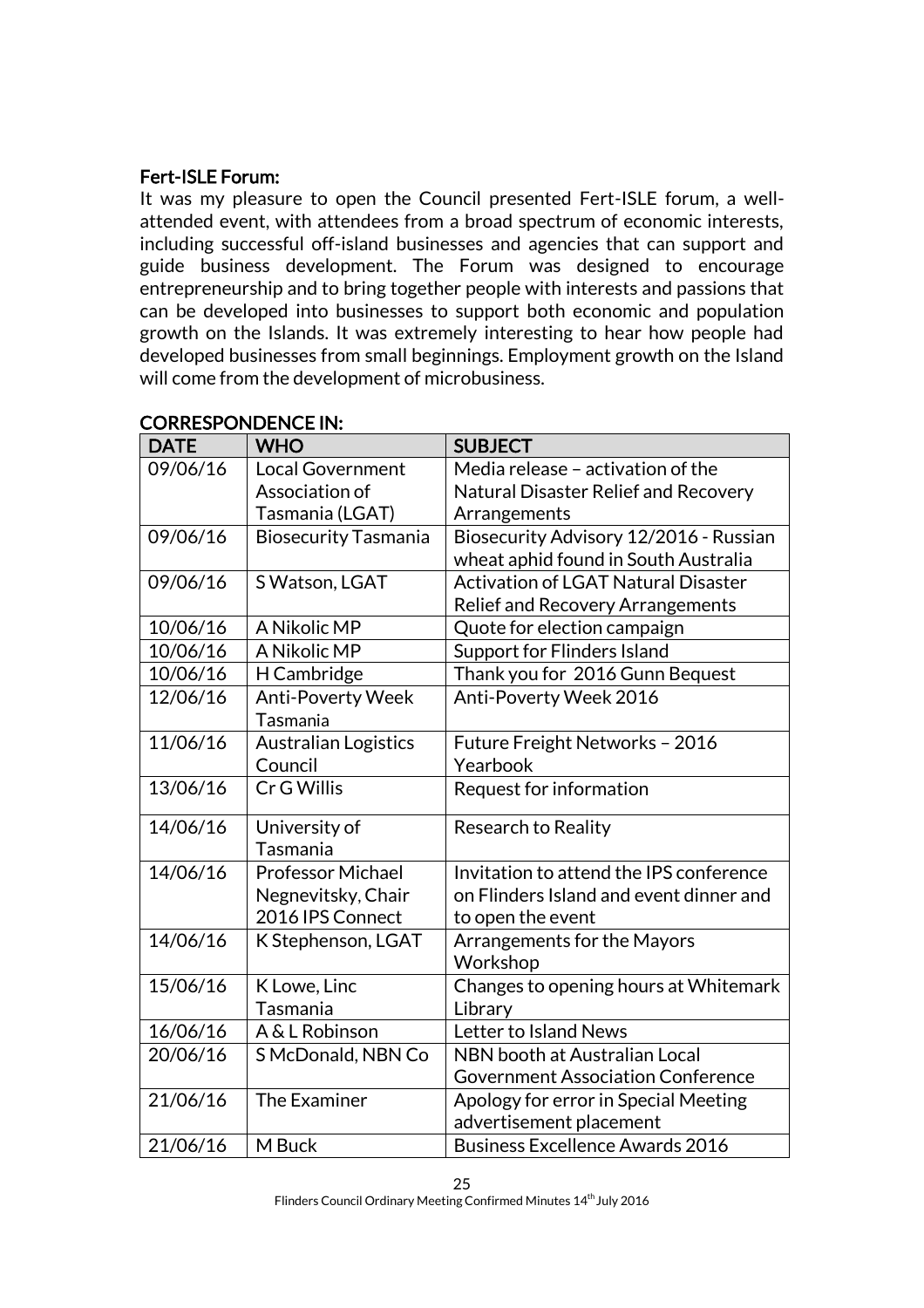| 21/06/16 | Marilyn Roach               | Launch of Tasmanian Community                |
|----------|-----------------------------|----------------------------------------------|
|          |                             | Achievement awards                           |
| 21/06/16 | N Clark                     | Quote regarding telecommunications           |
|          |                             | application                                  |
| 21/06/16 | D Grutzner                  | Flinders Island land use structure and       |
|          |                             | state-wide planning scheme update            |
| 22/06/16 | M Abey,                     | Invitation to attend Local Government        |
|          | Communities, Sport          | Forum - Health and Wellbeing                 |
|          | and Recreation              |                                              |
| 22/06/16 | M Buck                      | Council representation on Flinders Island    |
|          |                             | Tourism and Business Inc.                    |
| 23/06/16 | <b>Tasmanian Transport</b>  | Invitation to AGM Dinner - apology           |
|          | Council                     | sent                                         |
| 24/06/16 | <b>TasWater</b>             | Invitation to the 2016 winter Tasmanian      |
|          |                             | <b>Water Industry Briefing</b>               |
| 28/06/16 | <b>Biosecurity Tasmania</b> | Biosecurity Advisory 14/2016 -               |
|          |                             | Proposal to import Oriental small-           |
|          |                             | clawed otter into Tasmania                   |
| 29/06/16 | M Tetlow, Northern          | Asian Engagement Strategy Project -          |
|          | Tasmania                    | <b>Action Plan and Champion Company</b>      |
|          | Development (NTD)           | <b>Profile Template</b>                      |
| 29/06/16 | <b>Biosecurity Tasmania</b> | Biosecurity Advisory 15/2016 -               |
|          |                             | Tasmania's Management of Hydatids:           |
|          |                             | Freezing of Offal                            |
| 30/06/16 | S McDonald, NBN Co          | Maternity leave and replacements             |
| 04/07/16 | <b>SES</b>                  | <b>Emergency Services Medal Nominations</b>  |
|          |                             | 2017                                         |
| 01/07/16 | Tracey Clark, NTD           | Media Release - Northern Tasmania's          |
|          |                             | <b>Councils Collaborate to Drive Exports</b> |
| 07/07/16 | City of Hobart              | Invitation to attend Hobart Town Hall's      |
|          |                             | 150 <sup>th</sup> Anniversary - 10 September |

# CORRESPONDENCE OUT:

| <b>DATE</b> | <b>WHO</b>    | <b>SUBJECT</b>                         |
|-------------|---------------|----------------------------------------|
| 14/06/16    | A Nikolic     | Quote for election campaign            |
| 14/06/16    | M Tetlow, NTD | <b>Bass Candidates' Debate</b>         |
| 15/06/16    | M Negnevitsky | Opening of IPS Connect conference      |
| 16/06/16    | G Adams       | Regional Revival Funding Grant Program |
|             |               | expressions of interest open 24 June   |
| 18/06/16    | A Robinson    | Letter in Island News                  |
| 20/06/16    | R Harper      | General Manager's contract             |
| 21/06/16    | The Examiner  | Thank you for acknowledgment of error  |
|             |               | in advertising                         |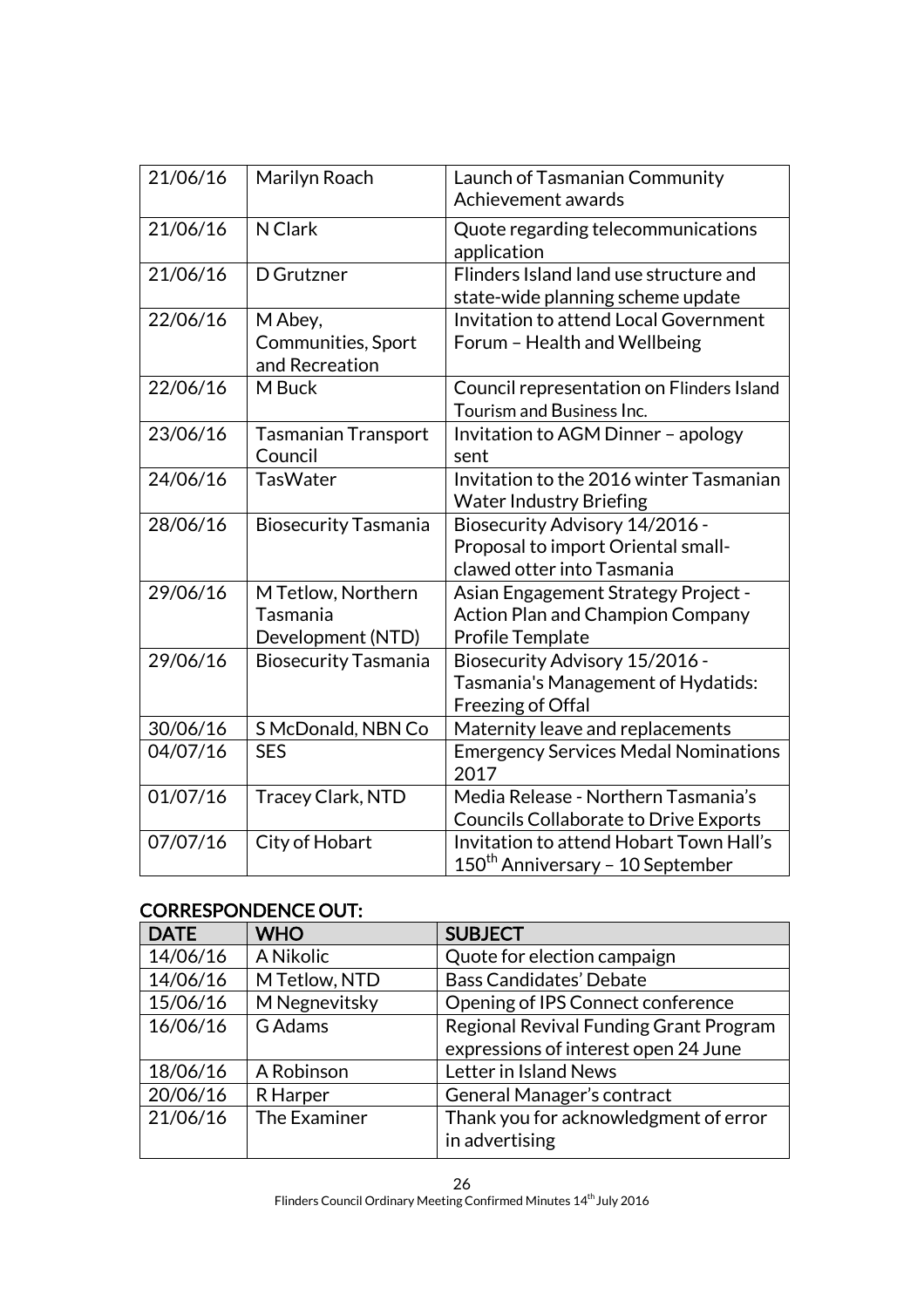| 21/06/16 | N Clark                     | Quote regarding telecommunications<br>application              |
|----------|-----------------------------|----------------------------------------------------------------|
| 22/06/16 | M Cobham and S<br>Pitchford | <b>Acting Mayor Appointment</b>                                |
| 22/06/16 | M Buck                      | Public Question - Potential risks of<br>Paterson's Curse honey |
| 28/06/16 | S Pitchford & M<br>Cobham   | Apology for adjourned meeting                                  |

# VOTING REQUIREMENTS:

Simple Majority

#### RECOMMENDATION:

That the Mayor's report be received.

#### DECISION:

151.07.2016 Moved: Deputy Mayor M Cobham Seconded: Cr P Rhodes That the Mayor's report be received.

# CARRIED UNANIMOUSLY (7-0)

For: Mayor Carol Cox, Deputy Mayor Marc Cobham, Cr Chris Rhodes, Cr Peter Rhodes, Cr Ken Stockton, Cr David Williams and Cr Gerald Willis.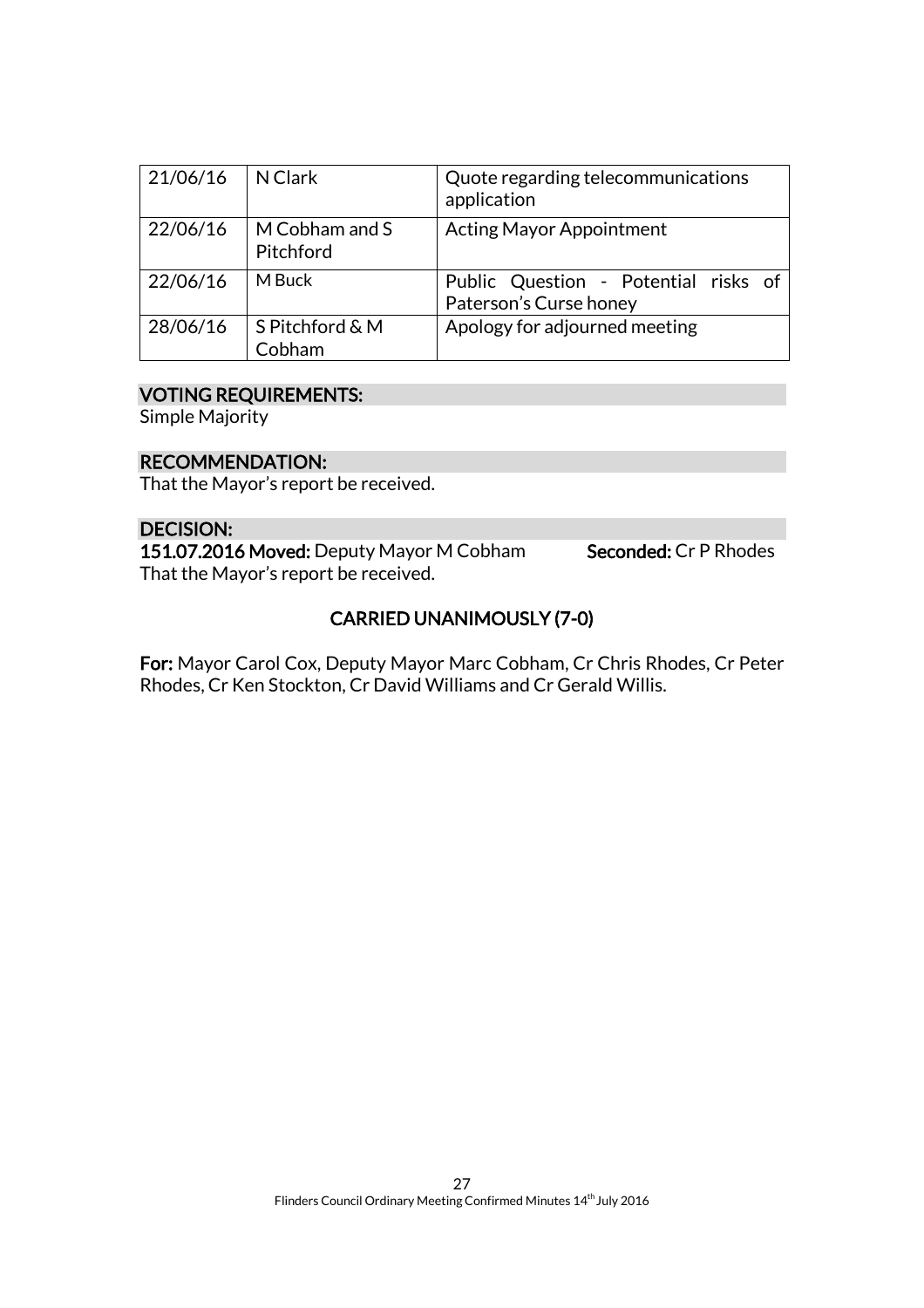# A. DEVELOPMENT SERVICES AND PLANNING APPLICATIONS

| <b>ACTION</b>            | <b>Information</b>                              |
|--------------------------|-------------------------------------------------|
| <b>PROPONENT</b>         | <b>Council Officer</b>                          |
| <b>OFFICER</b>           | Jacci Viney, Development Services Coordinator   |
| <b>FILE REFERENCE</b>    | DSV/0300                                        |
| <b>ASSOCIATED PAPERS</b> | Annexure 3: Planner's Information Report - July |
|                          | 2016                                            |

### Item A1: Development Application Report

#### INTRODUCTION:

The purpose of this report is to provide Councillors with an update of the applications which have been dealt with by the Planning Department for the month of October as per the council motion 249.09.2015, passed at the  $24<sup>th</sup>$ September 2015 Council Meeting.

Council has requested that the planning consultancy service (West Tamar Council) provide this detail to Council on a monthly basis.

### PREVIOUS COUNCIL CONSIDERATION:

Some items may have been considered at meetings of Council while the remainder have been approved under delegation by the General Manager.

#### OFFICER'S REPORT:

Refer to Annexure 3 Planner's Information Report – July 2016, provided by West Tamar Council.

#### VOTING REQUIREMENTS:

Simple Majority

#### OFFICER'S RECOMMENDATION:

That the Planner's Information Report – July 2016 be received.

#### DECISION:

152.07.2016 Moved: Cr G Willis Seconded: Deputy Mayor M Cobham That the Planner's Information Report – July 2016 be received.

# CARRIED UNANIMOUSLY (7-0)

For: Mayor Carol Cox, Deputy Mayor Marc Cobham, Cr Chris Rhodes, Cr Peter Rhodes, Cr Ken Stockton, Cr David Williams and Cr Gerald Willis.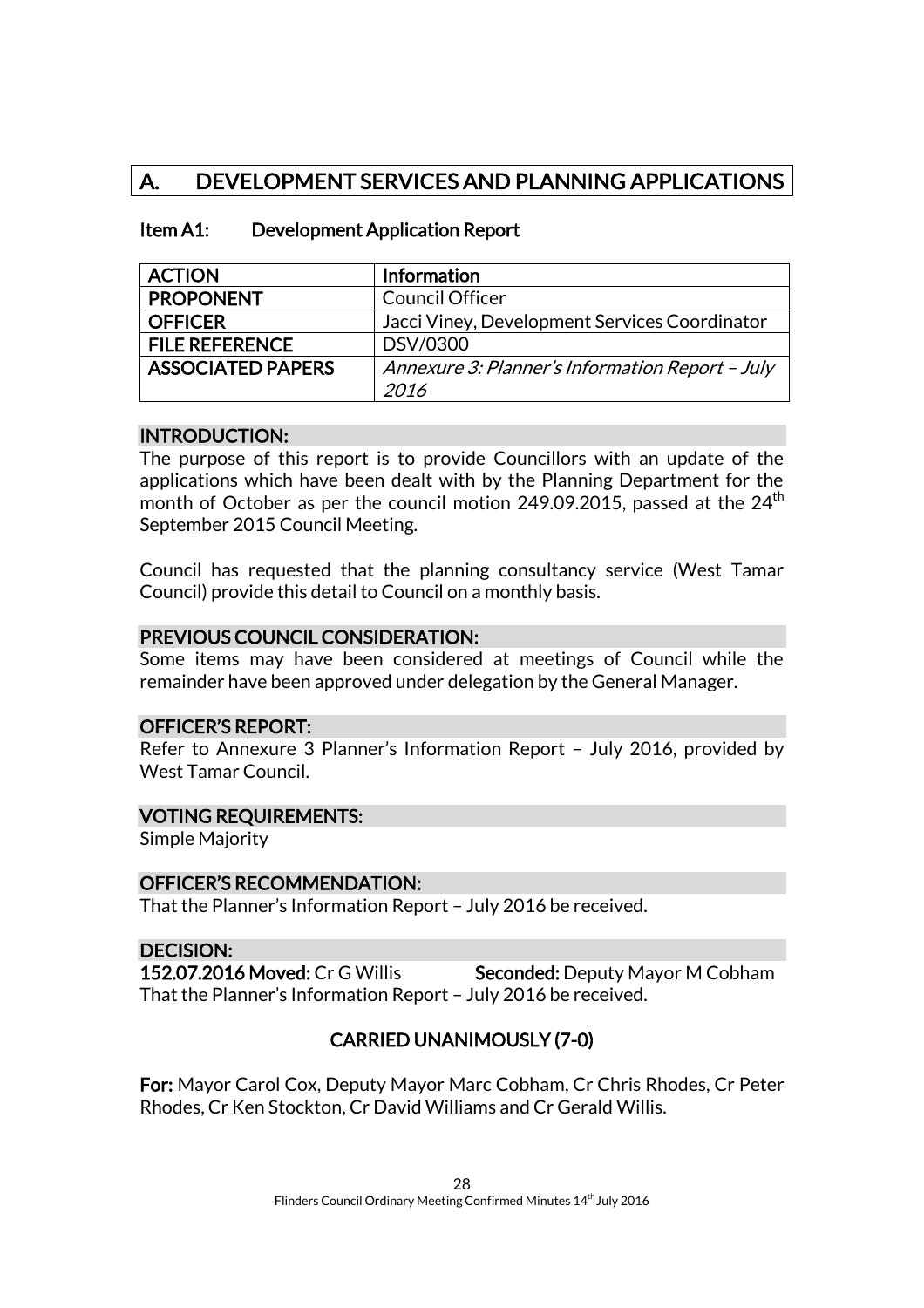# B. ENVIRONMENTAL HEALTH

| <b>ACTION</b>            | <b>Decision</b>                               |
|--------------------------|-----------------------------------------------|
| <b>PROPONENT</b>         | <b>Council Officer</b>                        |
| <b>OFFICER</b>           | Jacci Viney, Development Services Coordinator |
| <b>FILE REFERENCE</b>    | <b>WAS/0400</b>                               |
| <b>ASSOCIATED PAPERS</b> | Annexure 4: Whitemark Landfill Environmental  |
|                          | Management Plan (EMP) Review                  |

### Item B1: Environmental Management Plan review

#### INTRODUCTION:

The most recent visit from an Environmental Protection Agency (EPA) officer was May 2014. From that point forward Council has been requested to present an Environmental Management Plan (EMP) review to the Director of the Environmental Protection Agency.

Time extensions have been repeatedly requested and granted, however threats of infringement and subsequent visitation have continued to loom.

The EPA has provided Council with a deadline of  $1<sup>st</sup>$  August to present an EMP review for the Whitemark (tip) site.

# PREVIOUS COUNCIL CONSIDERATION:

The current EMP review (attached) was presented to Council for discussion at the 30<sup>th</sup> June workshop. It was agreed that the document should be presented to Council for consideration to enable the  $1<sup>st</sup>$  August deadline to be met.

#### OFFICER'S REPORT:

Many scenarios have been analysed and put to Council over the period since the EPA visit. Modern technology such as incineration has been investigated, waste to energy models, Micro Auto Gasification Systems and shipping all waste of Island. The current EMP review presents a strategic vision that will see Council maintain control of waste costs and streams as well as progress the current site and system to better service residents and ratepayers.

# STATUTORY REQUIREMENT:

Local Government Act

Environmental Management and Pollutions Control Act - EPN – 7191/2

# POLICY/STRATEGIC IMPLICATIONS:

4. Strategic, Efficient and Effective Organisation - Responding to risks and opportunities.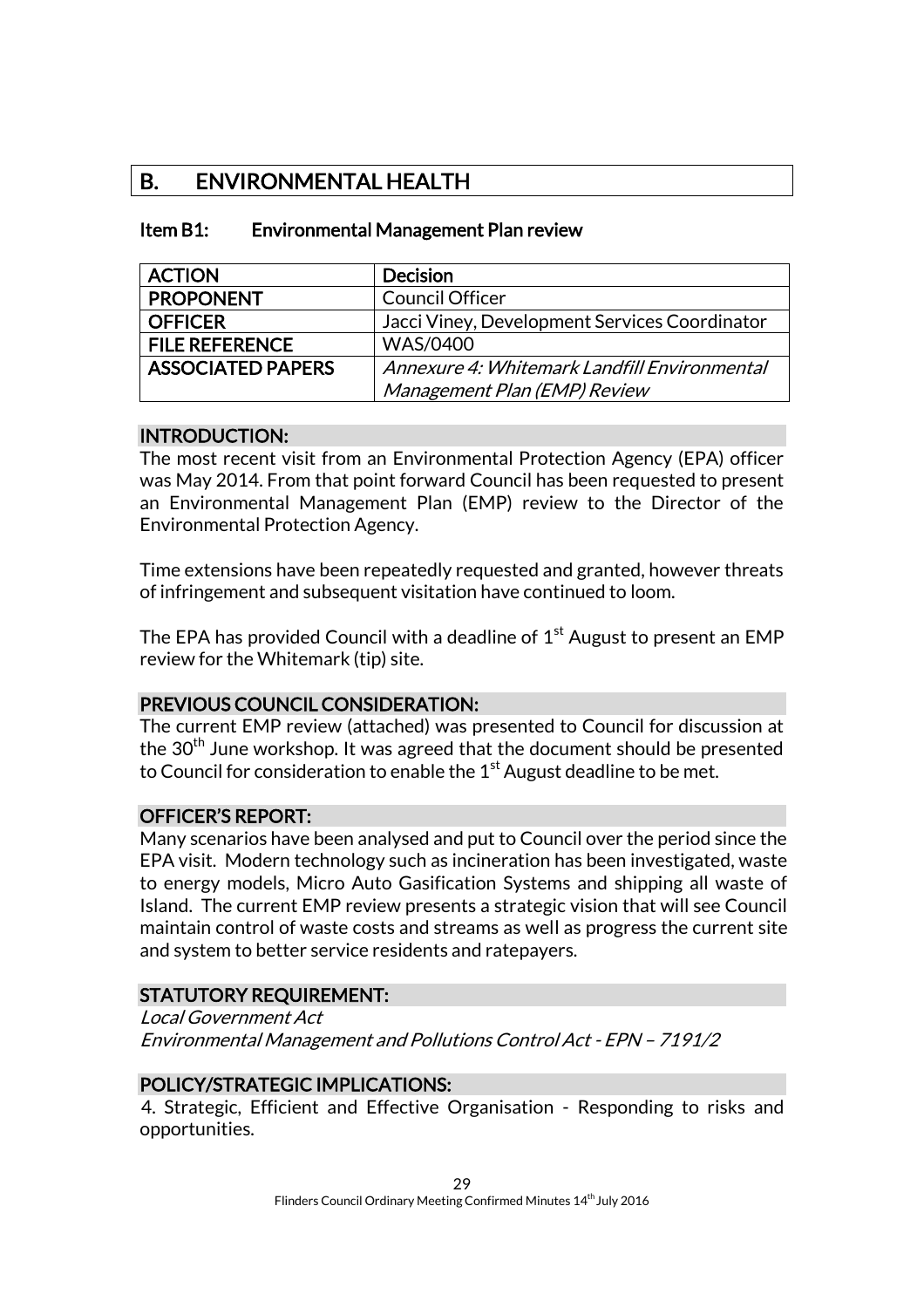4.3 Ensure Council meets its statutory obligations and manages corporate and community risk.

4.3.31 Requirements of the Environment Protection Agency (EPA) regulations are met.

#### BUDGET AND FINANCIAL IMPLICATIONS:

An amount will need to be allocated.

#### RISK/LIABILITY:

Very high risk of infringement and repeated infringement if failure to meet deadline.

#### VOTING REQUIREMENTS:

Simple Majority

#### OFFICER'S RECOMMENDATION:

That the Environmental Management Plan review dated June 2016 be adopted by Council and issued to the Environmental Protection Agency prior to 1 August.

#### DECISION:

153.07.2016 Moved: Cr G Willis Seconded: Cr D Williams

That the Environmental Management Plan review dated June 2016 be adopted by Council and issued to the Environmental Protection Agency prior to 1 August.

#### CARRIED UNANIMOUSLY (7-0)

For: Mayor Carol Cox, Deputy Mayor Marc Cobham, Cr Chris Rhodes, Cr Peter Rhodes, Cr Ken Stockton, Cr David Williams and Cr Gerald Willis.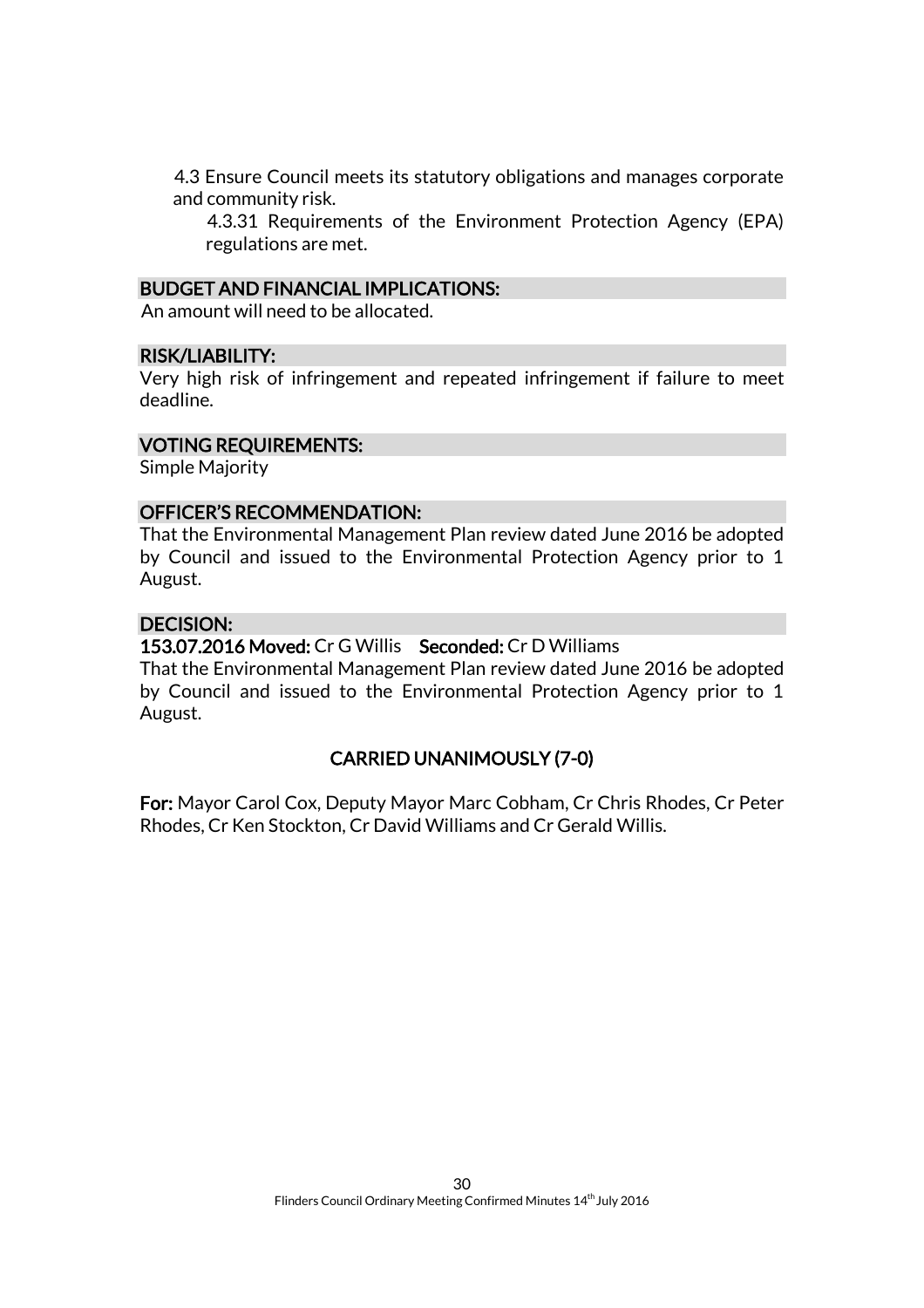# C. STRATEGIC PLANNING

#### Item C1: Structure Plan

| <b>ACTION</b>            | <b>Decision</b>                             |
|--------------------------|---------------------------------------------|
| <b>PROPONENT</b>         | <b>Council Officer</b>                      |
| <b>OFFICER</b>           | Robyn Cox, Strategic Planner                |
| <b>FILE REFERENCE</b>    | PLN/0300                                    |
| <b>ASSOCIATED PAPERS</b> | Annexure 5: Flinders Island Structure Plan  |
|                          | Annexure 6: Appendix 1 Maps 1 & 2           |
|                          | Annexure 7: Appendix 2 Land use Table       |
|                          | Annexure 8: Maps 3-9                        |
|                          | Annexure 9: Appendix 4 Heritage Places List |
|                          | Annexure 10: Invitation to Comment          |

#### INTRODUCTION:

The proposed Structure Plan provides land use strategies that can contribute to Council's strategic goal of growing the population as a means of increasing economic diversity and productivity. Land use strategy is also pre-requisite to the preparation and submission of a local planning scheme. Providing the Community with the opportunity for examination and comment is a necessary step in the process. It will determine if the proposed strategies are generally aligning with public expectations for the direction of future land use on Flinders Island. The Structure Plan and its appended documents are presented to the Council for endorsement of the next stage in the process; release for public exhibition.

#### PREVIOUS COUNCIL CONSIDERATION:

The Council has previously work shopped the Structure Plan strategies on two occasions.

#### OFFICER'S REPORT:

Recent changes to the relevant Act established the template for the Tasmanian Planning Scheme (the Scheme). The legislation permits local policy to be included in the Scheme in one of three formats: a Specific Area Plan; an Area Specific Qualification and a Public Purpose Zone.

To be included in the Local Provisions Schedule, local policy must satisfy the test in s32(4) of the Act. The Structure Plan and its appended items will contribute a large portion of the information required to satisfy that test. The other components will be the strategic investigations documented in the Supporting Information Report and the Submissions Report (which is compiled post public consultation and which outlines the submissions received, how they have been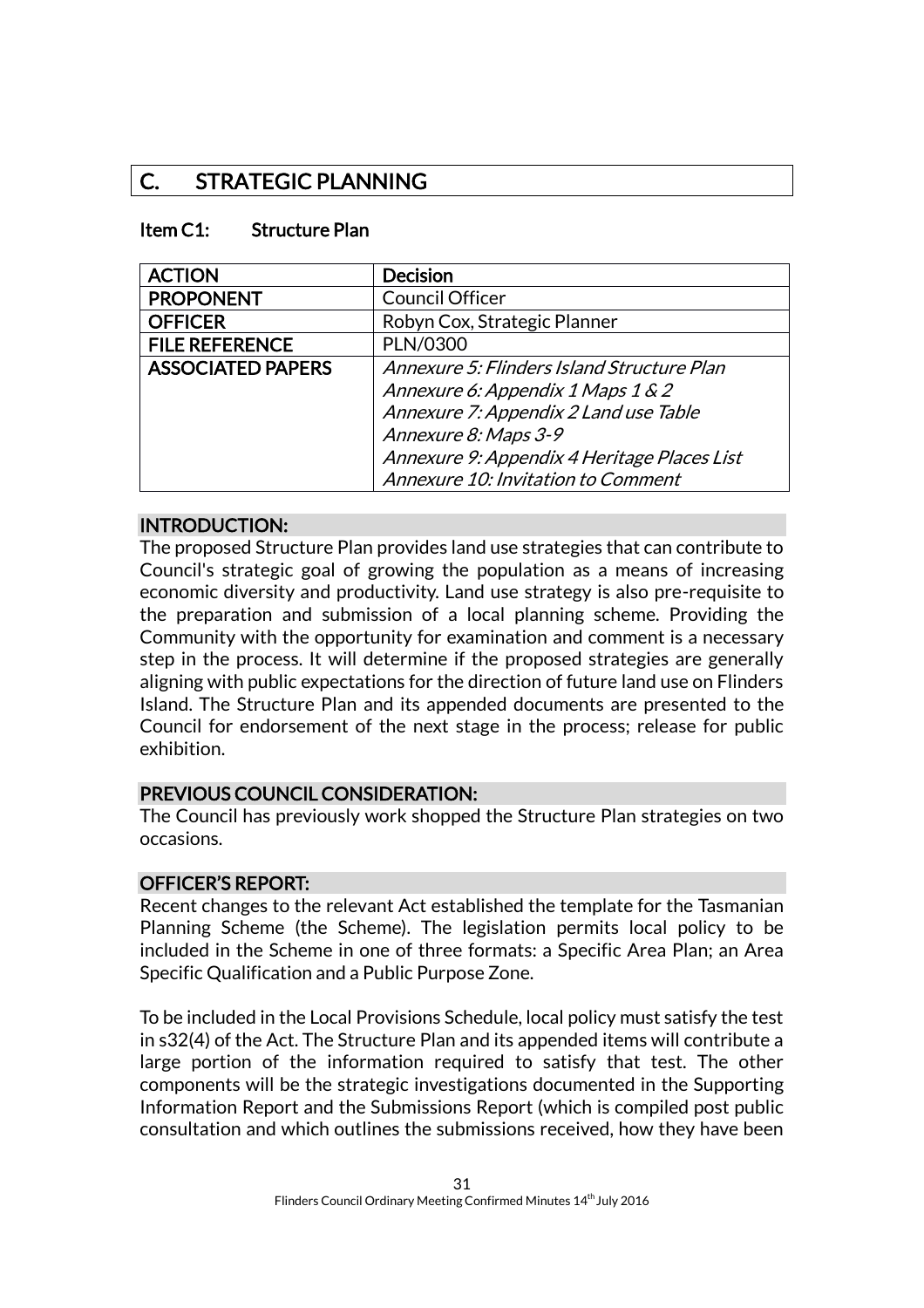considered and how the final Structure Plan specifically addresses the requirements of s32(4)).

The Structure Plan presented here for public consultation is a critical component as it sets out the strategic basis for the modifications of the State template that will be proposed in the local provisions schedule.

In addition to the legislative requirements, the land use strategy contained within the Structure Plan addresses three main criteria: it proposes land use planning methods for achieving spatial application of the Council's strategy to grow the population; it integrates land use with other council policy and operations and it provides a way for the Community to be heard on the proposed future direction of land use as a tool for achieving a sustainable island future.

The document is presented to the Council for endorsement prior to releasing it for public exhibition. Public exhibition is proposed for 3 weeks from the  $19<sup>th</sup>$ July 2016 until  $11<sup>th</sup>$  August 2016. It is proposed that the Structure Plan and associated documents be made available on the Council website, as CDs and as hard copy available at the library and the front office counter. It is suggested that the release of the document be advertised in the Island News prior to and during the exhibition period. An *Invitation to Comment* document is Annexure 6.

# STATUTORY REQUIREMENT:

Land Use Planning and Approvals Act 1993

#### POLICY/STRATEGIC IMPLICATIONS:

1. Population Growth - Focusing on strategies, projects and policy initiatives that support the community, economic development, innovation and investment attraction.

1. 2 Increase "the working age" population.

1.3 Value-add to local commodities.

1.4 Foster and support entrepreneurial activity.

2. Infrastructure and Services - An Islands' specific approach to planning and delivery to ensure community and environmental values are maintained.

2.6 Protect and enhance high quality natural values and environmental assets.

4. Strategic, Efficient and Effective Organisation - Responding to risks and opportunities.

4.1 Remain actively engaged with internal and external stakeholders providing regional leadership.

4.2 Support processes, accountability and project delivery through transparent reporting.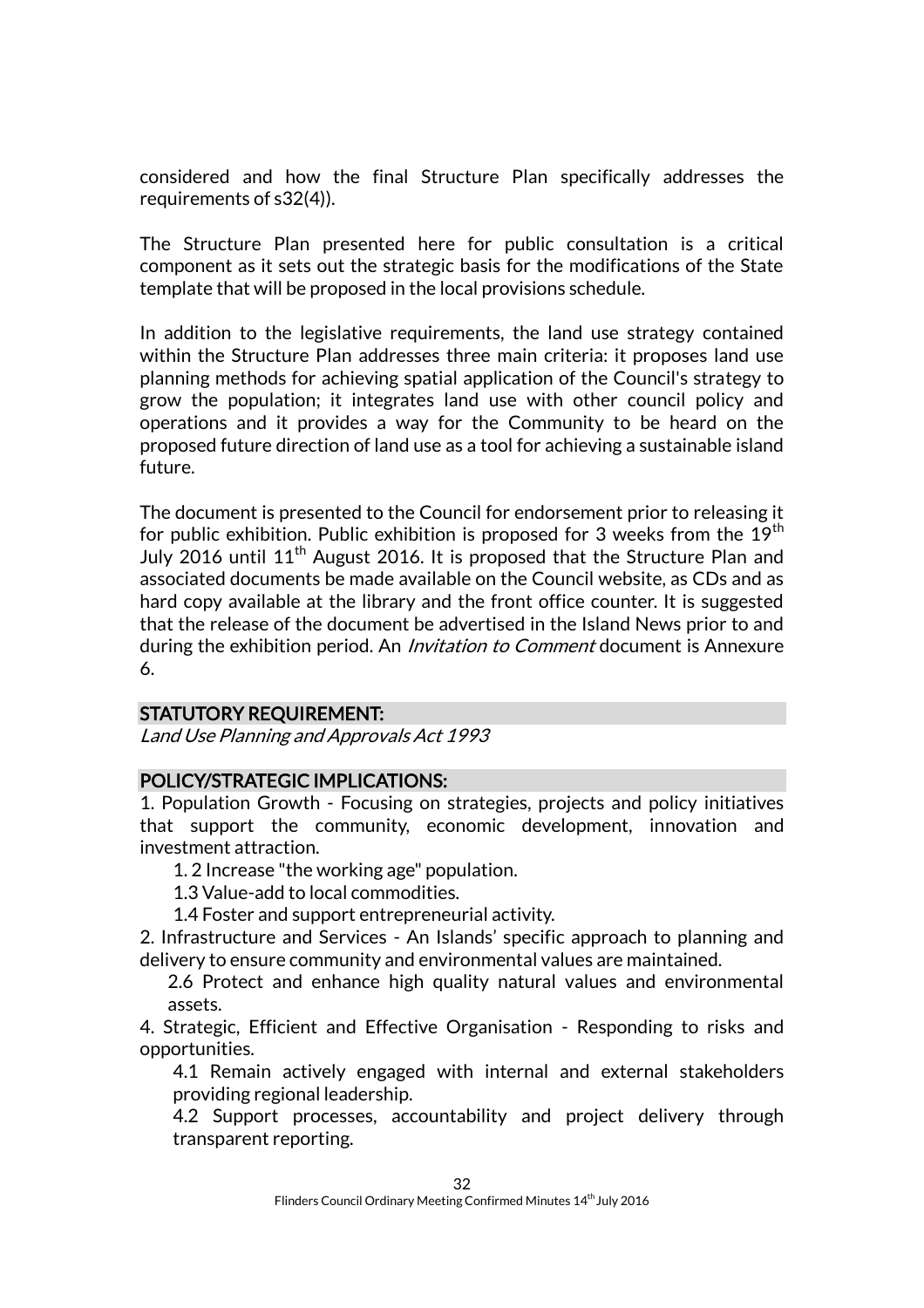4.3 Ensure Council meets its statutory obligations and manages corporate and community risk.

5. Liveability - Protect, improve and promote the safety, creativity, health and wellbeing of the Islands' communities.

5.1 Improve the health and wellbeing of the Island communities through leadership and co-ordination.

5.3 Land use planning conserves natural and cultural values and addresses natural hazards and climate adaption.

The Structure Plan also has strong links to Council's Open Space Policy.

# BUDGET AND FINANCIAL IMPLICATIONS:

There is no budget allocation required for public exhibition of the documents. Printing and burning of CDs will be completed 'in-house' and be debited from the operational budget for Strategic Planning.

### RISK/LIABILITY:

There is no corporate risk associated with Council agreeing to exhibit the Structure Plan.

# VOTING REQUIREMENTS:

Simple Majority

# OFFICER'S RECOMMENDATION:

That Council agrees to release the Structure Plan and appended documentation as presented for public exhibition from Tuesday  $19<sup>th</sup>$  July 2016 for a period until  $11<sup>th</sup>$  August 2016.

# DECISION:

154.07.2016 Moved: Cr G Willis Seconded: Deputy Mayor M Cobham That Council agrees to release the Structure Plan and appended documentation as presented for public exhibition from Tuesday  $19<sup>th</sup>$  July 2016 for a period until  $11<sup>th</sup>$  August 2016 and announces that the deadline for submission be 5pm,  $18<sup>th</sup>$ August and that the public comment period includes a drop-in day for community members to consult with the Strategic Planner.

# CARRIED UNANIMOUSLY (7-0)

For: Mayor Carol Cox, Deputy Mayor Marc Cobham, Cr Chris Rhodes, Cr Peter Rhodes, Cr Ken Stockton, Cr David Williams and Cr Gerald Willis.

Note: Additional maps will be included in the final package available for the public exhibition.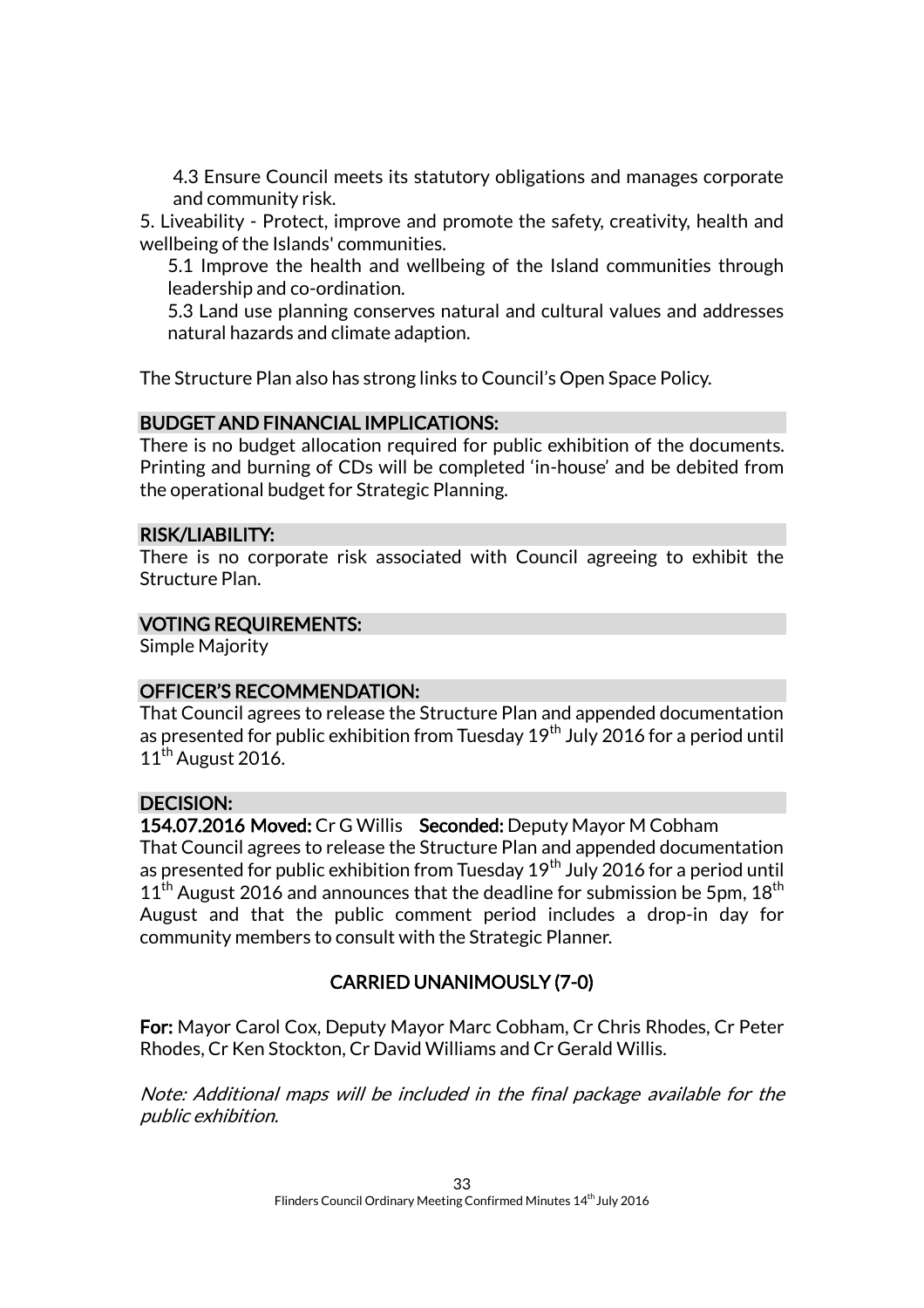Note: Deputy Mayor Marc Cobham thanked Robyn Cox for a job well done and the many hours work required to produce the document. This statement was endorsed by all Councillors.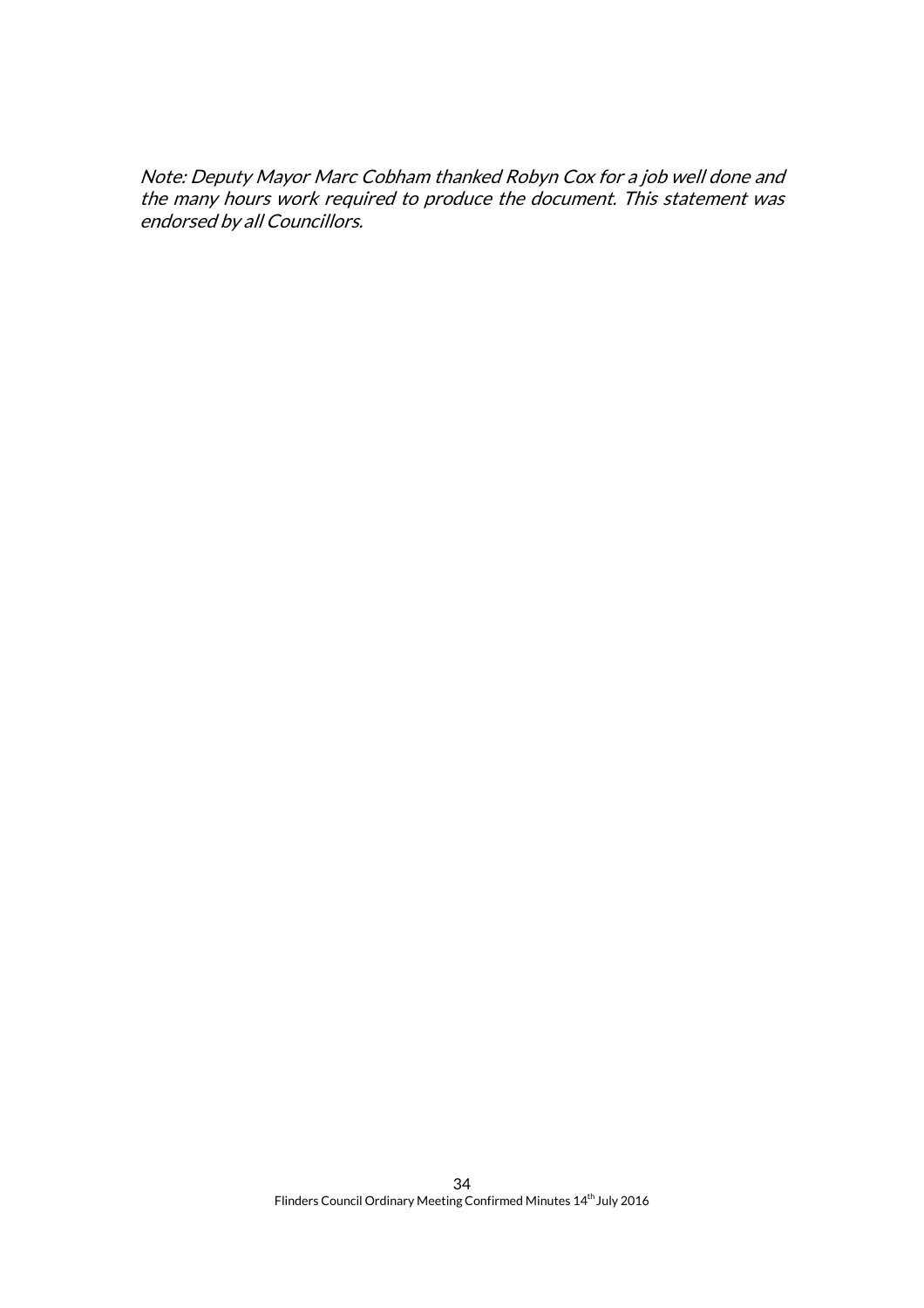# D. NOTICE OF MOTIONS

#### Item D1: Notice of Motion from Acting Mayor Marc Cobham – Recruitment of General Manager

| <b>ACTION</b>            | <b>Decision</b>                          |
|--------------------------|------------------------------------------|
| <b>PROPONENT</b>         | <b>Acting Mayor Marc Cobham</b>          |
| <b>OFFICER</b>           | Sophie Pitchford, Acting General Manager |
| <b>FILE REFERENCE</b>    | PER/0602                                 |
| <b>ASSOCIATED PAPERS</b> | Annexure 11: For Elected Members only    |
|                          | (forthcoming)                            |

### NOTICE OF MOTION:

That Council engages the services of a management recruitment consultant company to assist Council to fill the now vacant position of General Manager.

### COUNCILLOR'S REPORT:

Following on from the decision to terminate the General Manager's contract as of close of business 5<sup>th</sup> July 2016, Council needs to act promptly to fill the vacant position.

In the past Council has utilised the services of management/recruitment companies that specialise in the Local Government sector. Although this comes at a cost, it is an effective way of getting the best possible selection of candidates and the time impost and expertise required for this important position vacancy does not become a burden solely on Councillors and Council staff.

Acting promptly will also help to alleviate the stress and additional workload that Council staff are having to endure as a result of recent events.

# PREVIOUS COUNCIL CONSIDERATION:

Nil

#### OFFICER'S REPORT:

Engagement of a management/recruitment company who specialises in the Local Government sector will provide the level of expertise that Council requires with the recruitment of a General Manager and also provide a level of transparency which is of paramount importance to the Community.

#### STATUTORY REQUIREMENTS:

Local Government Act 1993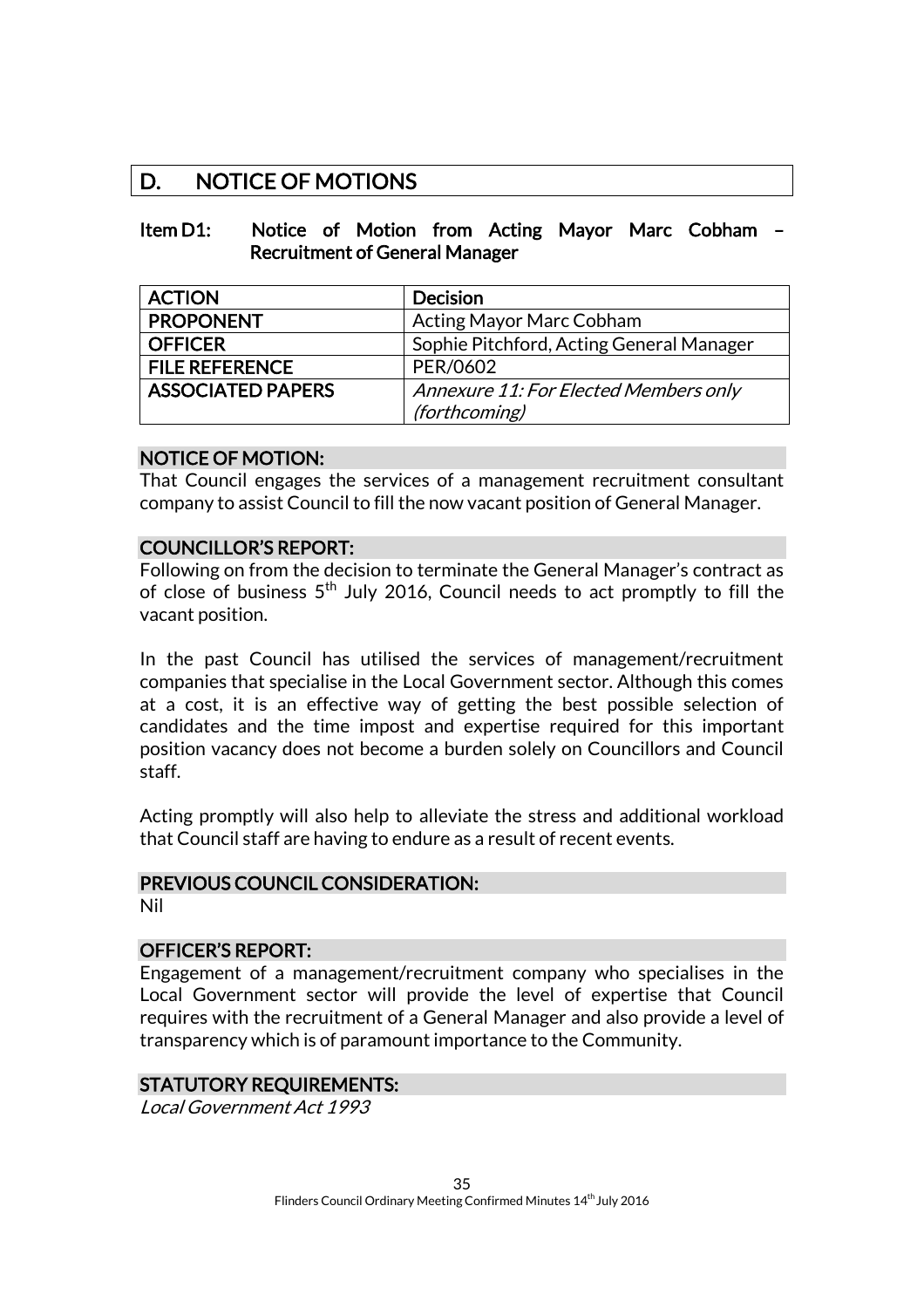### POLICY/STRATEGIC IMPLICATIONS:

4. Strategic, Efficient and Effective Organisation - Responding to risks and opportunities.

4.3 Ensure Council meets its statutory obligations and manages corporate and community risk.

#### BUDGET AND FINANCIAL IMPLICATIONS:

A budget variation will need to be made, once the costs are known.

#### RISK/LIABILITY:

The prompt appointment of a General Manager will provide the level of stability required by staff and the Community.

VOTING REQUIREMENTS:

Absolute Majority

OFFICER'S RECOMMENDATION:

The motion as written.

# DECISION:

155.07.2016 Moved: Deputy Mayor M Cobham Seconded: Cr D Williams That Council engages the services of a management recruitment consultant company to assist Council to fill the now vacant position of General Manager.

# CARRIED (6-1)

For: Mayor Carol Cox, Deputy Mayor Marc Cobham, Cr Chris Rhodes, Cr Ken Stockton, Cr David Williams and Cr Gerald Willis. Against: Cr Peter Rhodes

156.07.2016 Moved: Cr G Willis Seconded: Cr K Stockton That the Acting General Manager is requested to continue gathering information and that the information is considered at a Special Meeting on the 4<sup>th</sup> August.

# CARRIED UNANIMOUSLY (7-0)

For: Mayor Carol Cox, Deputy Mayor Marc Cobham, Cr Chris Rhodes, Cr Peter Rhodes, Cr Ken Stockton, Cr David Williams and Cr Gerald Willis.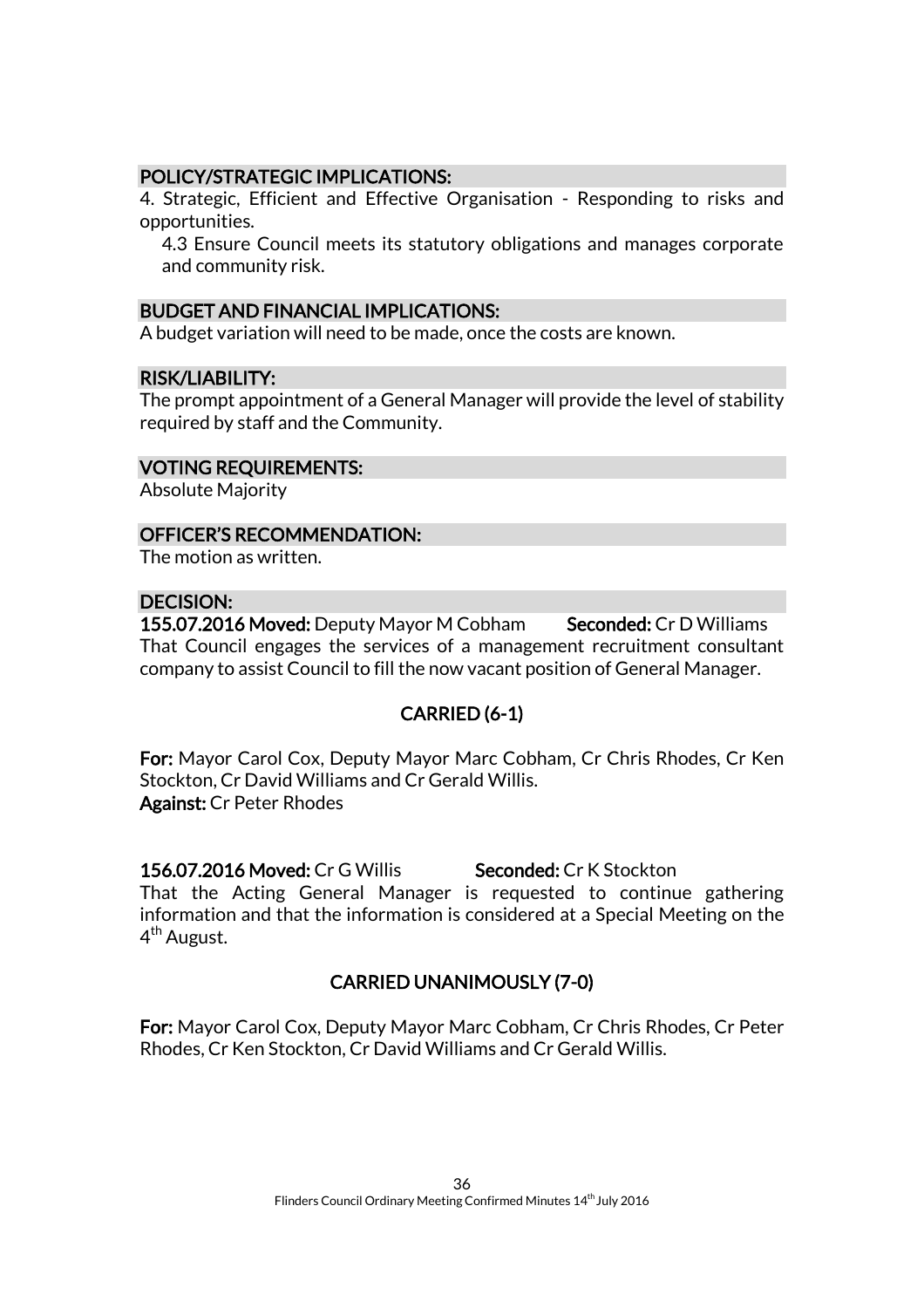### Item D2: Notice of Motion from Acting Mayor Marc Cobham - Flinders Island Tourism & Business Inc. Representative

| <b>ACTION</b>            | <b>Decision</b>                          |
|--------------------------|------------------------------------------|
| <b>PROPONENT</b>         | Acting Mayor Marc Cobham                 |
| <b>OFFICER</b>           | Sophie Pitchford, Acting General Manager |
| <b>FILE REFERENCE</b>    | CSV/1704                                 |
| <b>ASSOCIATED PAPERS</b> | Annexure 12: Letter from M Buck          |
|                          | 21.06.2016                               |

### NOTICE OF MOTION:

That Council appoints a Councillor as a liaison to Flinders Island Tourism and Business Inc. to distribute information to Council and other Councillors.

### COUNCILLOR'S REPORT:

At the 19<sup>th</sup> May 2016 Ordinary Meeting of Council, Cr Chris Rhodes' resignation as the Council representative to Finders Island Tourism & Business Inc. (FITBI) was ratified by Council and the following motion was carried unanimously:

"94.05.2016 Moved: Cr G Willis Seconded: Cr C Rhodes That the Mayor writes to Finders Island Tourism & Business Inc. (FITBI) to clarify FITBIs expectation of a Council representative and to suggest that Council wishes to move to a position that involves liaison only without voting rights.

# CARRIED UNANIMOUSLY (6-0)

For: Mayor Carol Cox, Deputy Mayor Marc Cobham, Cr Chris Rhodes, Cr Peter Rhodes, Cr David Williams and Cr Gerald Willis."

The Mayor sent a letter to Michael Buck, President of FITBI via email on the  $24<sup>th</sup>$  May 2016 and a response has been received (Annexure 12). The letter conveys the message that the FITBI Executive agrees to support the concept of a Council representative being appointed in a liaison role.

Also at the 19<sup>th</sup> May 2016 Ordinary Meeting of Council the following motion was carried unanimously:

### "93.05.2016 Moved: Mayor C Cox Seconded: Cr G Willis

1. That Council recognises Cr Rhodes' request to resign as the Council representative to Finders Island Tourism & Business Inc. (FITBI) and ratifies the resignation.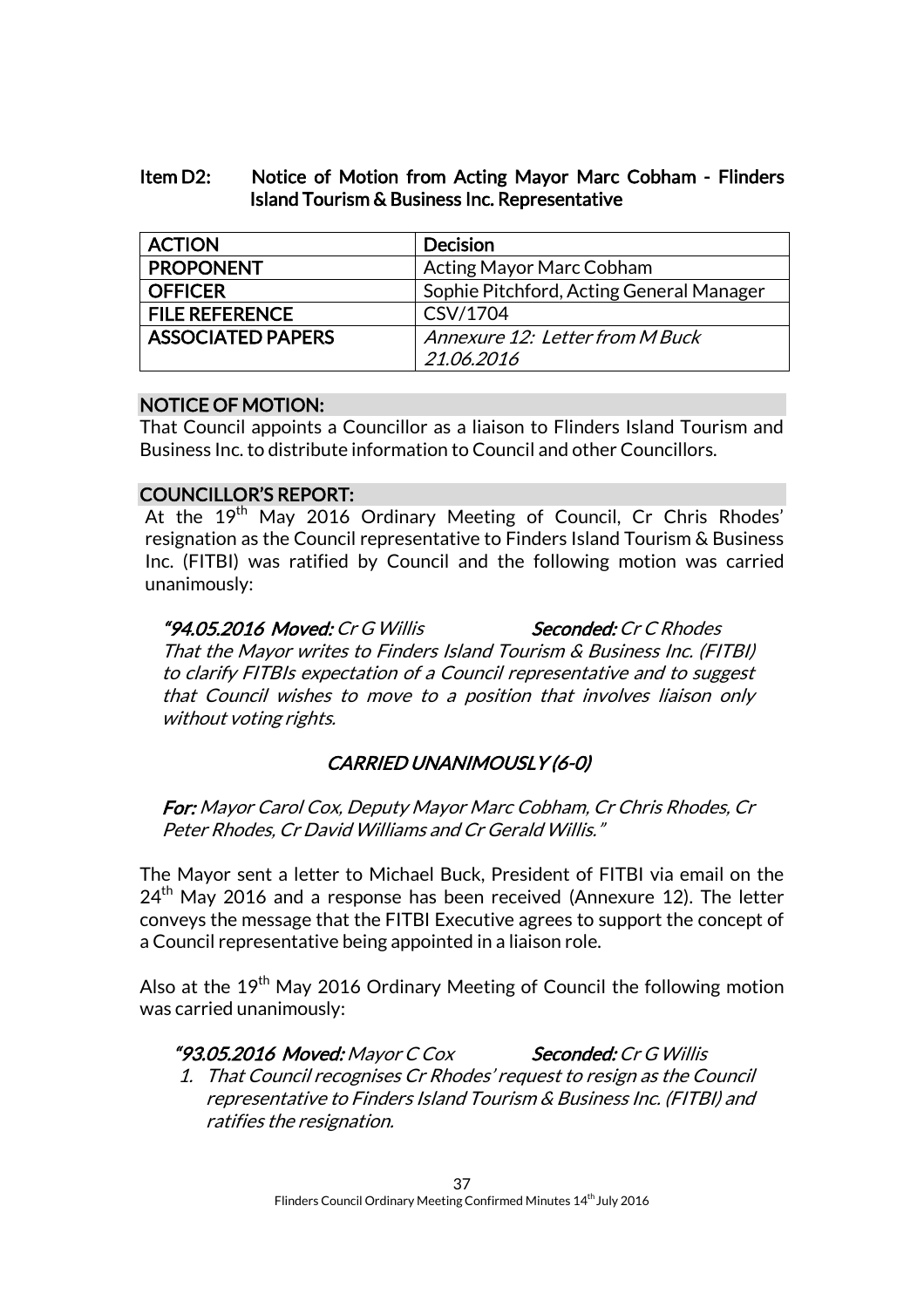- 2. That Council as a member of FITBI considers its representation and the requirements of that representation.
- 3. The Council elects/determines a representative to FITBI and advises FITBI of the appointment.

### CARRIED UNANIMOUSLY (6-0)

For: Mayor Carol Cox, Deputy Mayor Marc Cobham, Cr Chris Rhodes, Cr Peter Rhodes, Cr David Williams and Cr Gerald Willis.

Part 3 of this motion was held over until correspondence from FITBI was received. Council may now action part 3 of this motion.

### PREVIOUS COUNCIL CONSIDERATION:

93.05.2016 19<sup>th</sup> May 2016 94.05.2016 19<sup>th</sup> May 2016

### OFFICER'S REPORT:

Council is a member of FITBI and thus has voting rights that it needs an appointed/elected person to undertake. Council also has a role in improving visitation and economic growth.

The Council representative to FITBI must be committed to putting the Council position when acting as a member of FITBI and to facilitate the flow of information between the parties.

When nominating for this position, Councillors should be aware of their position with regard to tourism and business activity, both on a real and perceived basis, which could make it difficult to act in the interests of Council as a member of FITBI.

Council at an operational level, also works with FITBI and the member representative should have an understanding of the activities that are occurring at this level.

### STATUTORY REQUIREMENTS:

Local Government Act 1993

### POLICY/STRATEGIC IMPLICATIONS:

No policy on the matter is in place.

# BUDGET AND FINANCIAL IMPLICATIONS:

Nil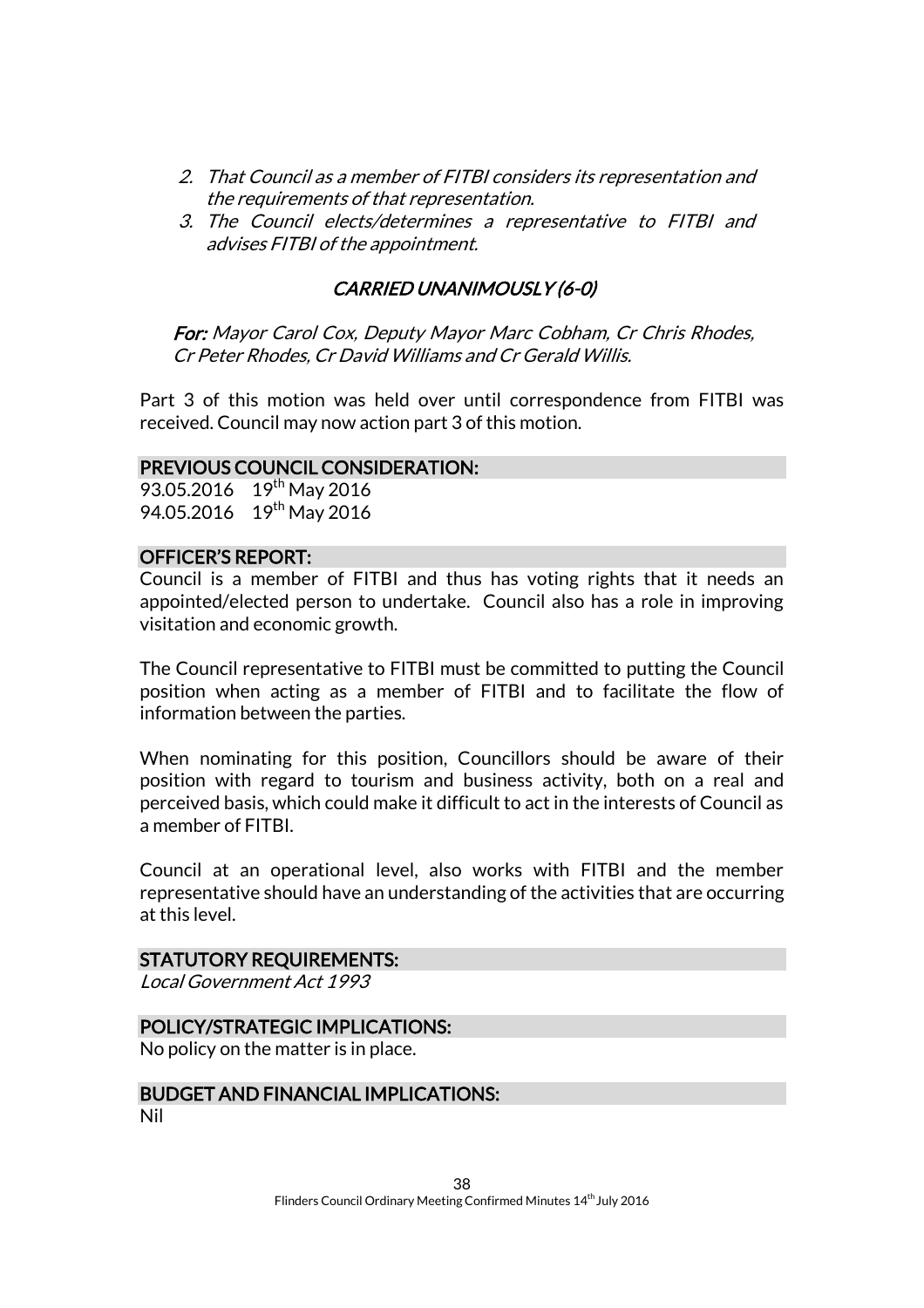### RISK/LIABILITY:

Nil

### VOTING REQUIREMENTS:

Simple Majority

### OFFICER'S RECOMMENDATION:

That Council appoints a Councillor as a liaison to Flinders Island Tourism and Business Inc. to distribute information to Council and other Councillors.

### DECISION:

157.07.2016 Moved: Deputy Mayor M Cobham Seconded: Cr G Willis That Council appoints a Councillor as a liaison to Flinders Island Tourism and Business Inc. to distribute information to Council and other Councillors.

# CARRIED UNANIMOUSLY (7-0)

For: Mayor Carol Cox, Deputy Mayor Marc Cobham, Cr Chris Rhodes, Cr Peter Rhodes, Cr Ken Stockton, Cr David Williams and Cr Gerald Willis.

158.07.2016 Moved: Cr P Rhodes Seconded: Cr K Stockton That Council accepts the offer of Cr G Willis to be its representative on Flinders Island Tourism and Business Inc.

# CARRIED UNANIMOUSLY (7-0)

For: Mayor Carol Cox, Deputy Mayor Marc Cobham, Cr Chris Rhodes, Cr Peter Rhodes, Cr Ken Stockton, Cr David Williams and Cr Gerald Willis.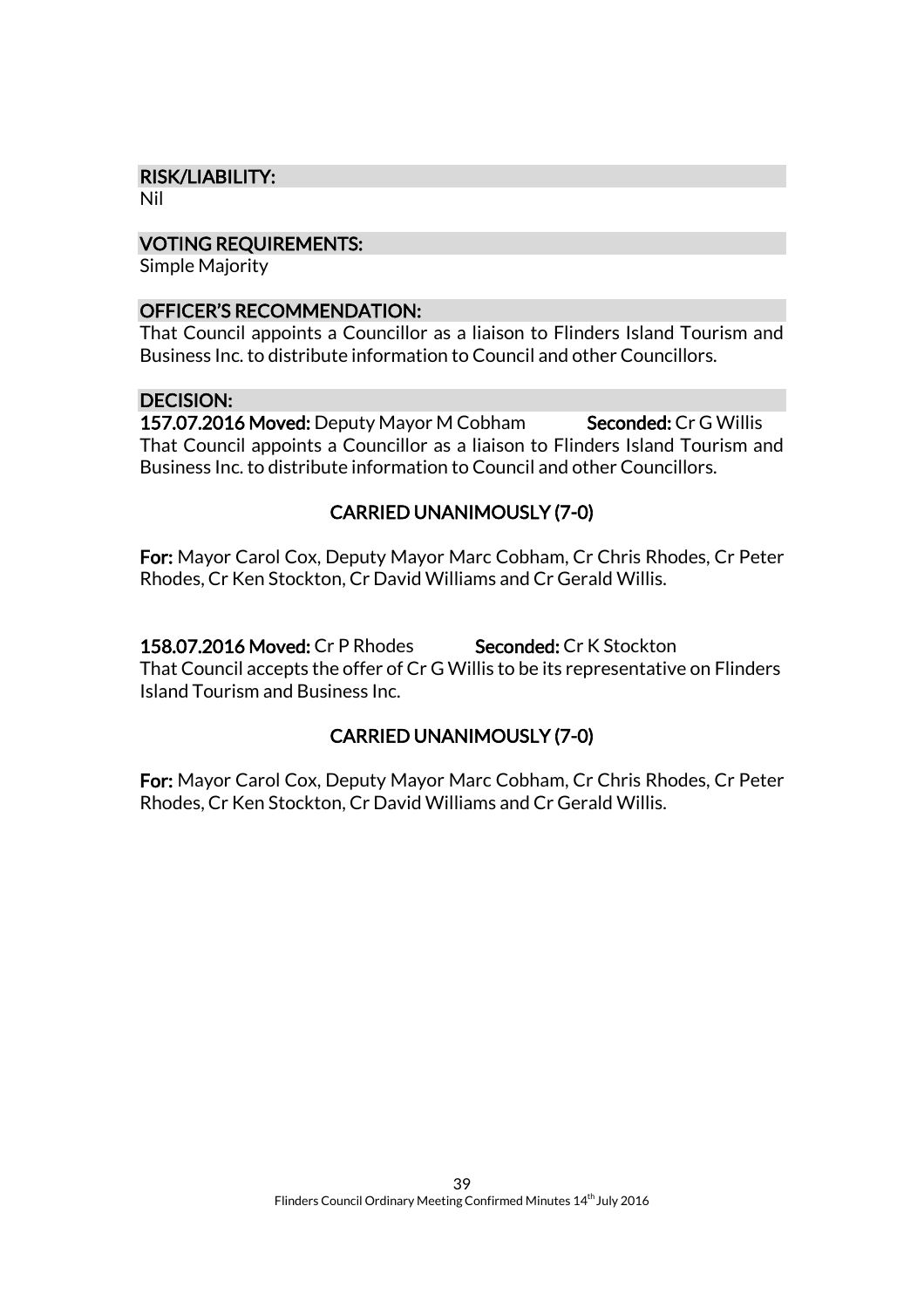# E. CORPORATE SERVICES

| Item E1: | Schedule of Fees & Charges 2016-17 |
|----------|------------------------------------|
|----------|------------------------------------|

| <b>ACTION</b>            | <b>Decision</b>                            |
|--------------------------|--------------------------------------------|
| <b>PROPONENT</b>         | <b>Council Officer</b>                     |
| <b>OFFICER</b>           | Sophie Pitchford, Acting General Manager   |
| <b>FILE REFERENCE</b>    | FIN/0701                                   |
| <b>ASSOCIATED PAPERS</b> | Annexure 13: DRAFT Fees & Charges Schedule |
|                          | 2016-17                                    |

### INTRODUCTION:

Under Section 205 of the Local Government Act 1993, Council can impose fees and charges with respect of the listed activities within the Act. These activities include the use of any property or facility owned by Council; any application, licence, permit, registration granted by the Council.

### PREVIOUS COUNCIL CONSIDERATION:

Council Budget Workshops  $26^{th}$  May 2016, 2<sup>nd</sup> and 30<sup>th</sup> June 2016

### OFFICER'S REPORT:

Annually Council sets fees and charges to reflect costs of providing services to the Municipality in the most cost-effective manner obtainable.

The proposed fees & charges have been discussed at Budget Workshops by Councillors and Staff, prior to being presented for formal adoption.

### STATUTORY REQUIREMENT:

Local Government Act 1993

### POLICY/STRATEGIC IMPLICATIONS:

5. Corporate Governance and Intergovernmental Relations

5.1 Support the capacity and productivity of our organisation and a culture of professionalism, compliance, innovation and service.

5.1.3 Achieve a sustainable balance of income, investment and recurrent expenditure.

5.1.3.6 Deliver financial services including and not limited to creditors, debtors, rates receivables and investments.

### BUDGET AND FINANCIAL IMPLICATIONS:

Minimal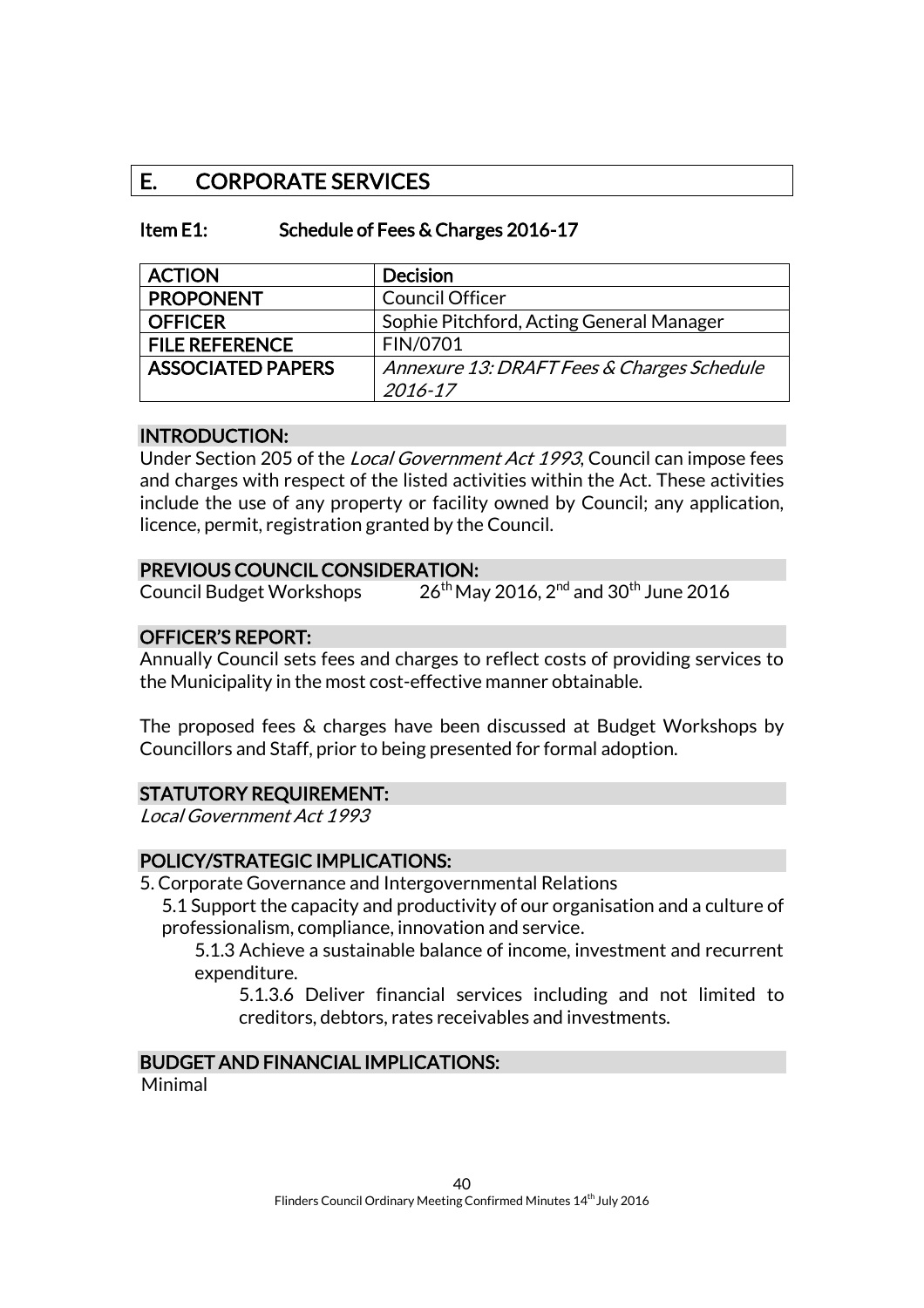### RISK/LIABILITY:

Maintaining Council in a sound financial position is a critical function of a Council.

### VOTING REQUIREMENTS:

Absolute Majority

#### OFFICER'S RECOMMENDATION:

Pursuant to Section 205 of the Local Government Act 1993; that Council adopts the Fees & Charges for the Financial Year 2016-17.

#### DECISION:

159.07.2016 Moved: Cr D Williams Seconded: Deputy Mayor M Cobham Pursuant to Section 205 of the Local Government Act 1993; that Council adopts the Fees & Charges for the Financial Year 2016-17 in accordance with Annexure 13.

### CARRIED UNANIMOUSLY (7-0)

For: Mayor Carol Cox, Deputy Mayor Marc Cobham, Cr Chris Rhodes, Cr Peter Rhodes, Cr Ken Stockton, Cr David Williams and Cr Gerald Willis.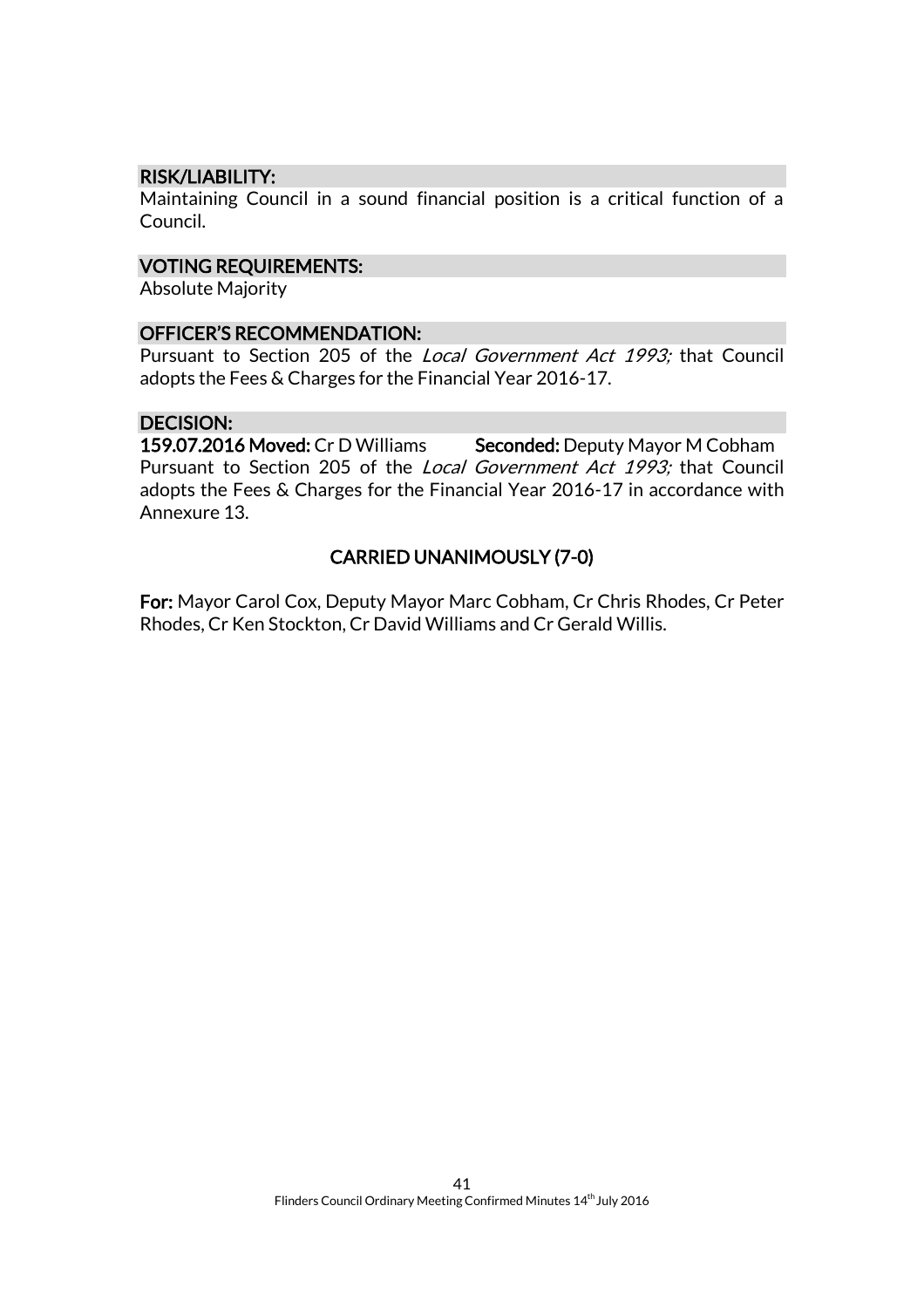#### Item E2: Rates and Charges for 2016-2017

| <b>ACTION</b>         | <b>Decision</b>                          |
|-----------------------|------------------------------------------|
| <b>PROPONENT</b>      | <b>Council Officer</b>                   |
| <b>OFFICER</b>        | Sophie Pitchford, Acting General Manager |
| <b>FILE REFERENCE</b> | FIN/0701                                 |
| ASSOCIATED PAPERS     | Nil                                      |

### INTRODUCTION:

Section 82 of the *Local Government Act 1993*, requires Council to prepare Budget Estimates of the Council's revenue and expenditure for each financial year.

As part of these Budget Estimates and pursuant to Section 90 of the *Local* Government Act 1993, Council can raise a general rate on all rateable land (excluding land which is exempt) within the Flinders Municipality, based on a cents in the dollar amount on the Assessed Annual Value (AAV) of the land.

### PREVIOUS COUNCIL CONSIDERATION:

Council Budget Workshops  $26^{\text{th}}$  May 2016, 2 $^{\text{nd}}$  and 30 $^{\text{th}}$  June 2016

### OFFICER'S REPORT:

Below are the main areas of interest within the proposed 2016-17 rates resolution:

### Setting of General Rate

The proposed Budget Estimates for 2016-2017 provides for general rate revenue of \$1,410,599.23. This is represented by a rate in the dollar of 9.659808 cents in the AAV which together with some growth revenue, other income and cash reserves will provide an operating expenditure budget of \$5.5million.

In line with Section 89B of the *Local Government Act 1993*, the relevant percentage for the purpose of minimum amounts must be set at 35% of the total rateable properties. Hence, Council's minimum amount is set at \$425 to be compliant.

### Fire Service Contribution

Pursuant to Part 5, Division 3 of the *Fire Service Act 1979*, Council is required to collect funds for firefighting services throughout the State and for 2016-17 year it will be 0.3296 cents in the dollar in respect of General Land.

The State Fire Commission has notified Council that the minimum levy will remain at \$38.00 per assessment.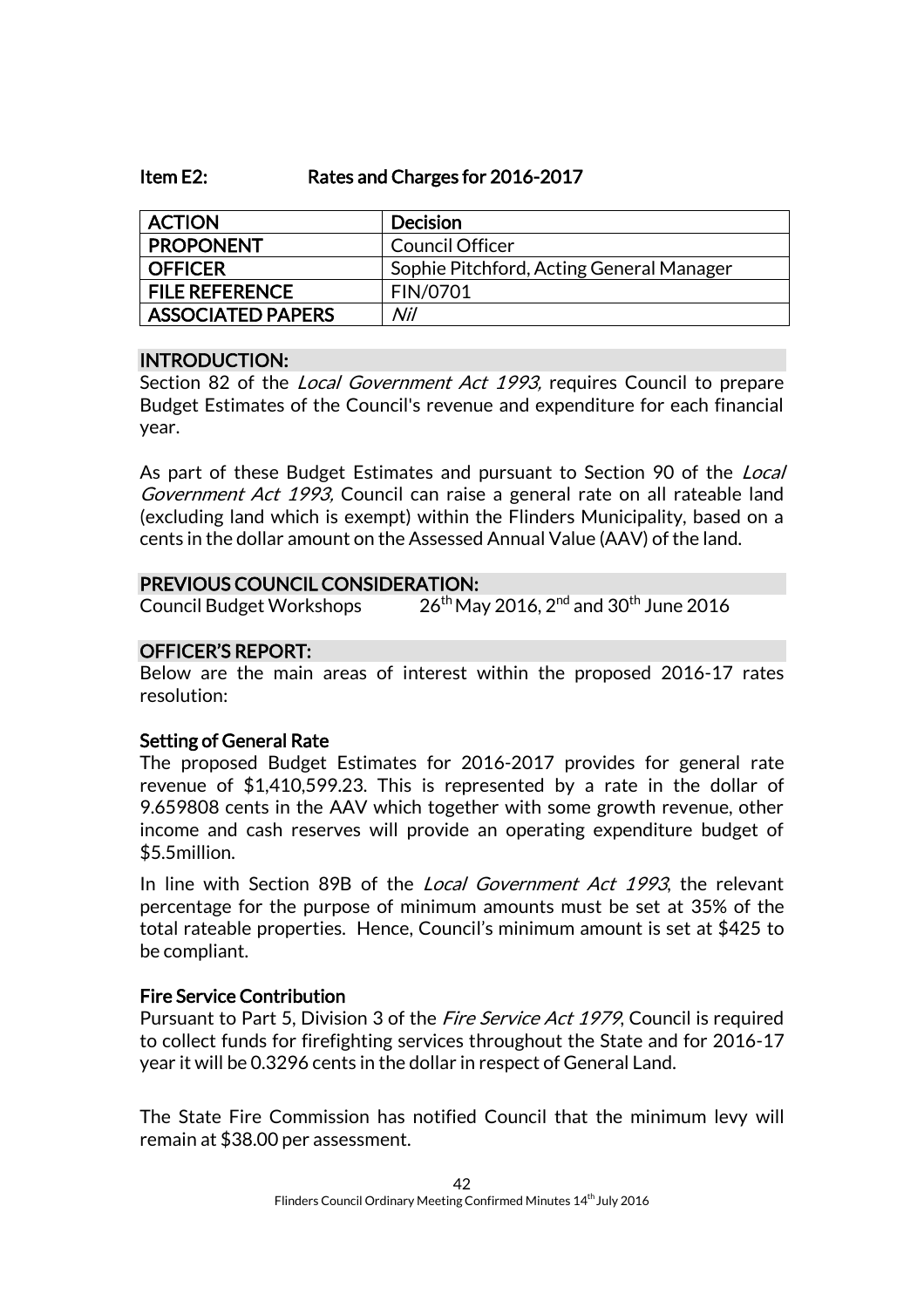### Waste Management

Under Section 93 (1)(d) of the *Local Government Act 1993*, a council may make a service rate for rateable land for waste management.

Council provides waste management services to all land within the Municipality which comprises waste disposal areas, waste transfer stations and other related waste management facilities such as recycling bins.

Council will be increasing their focus on waste management during 2016-17 by carrying out ongoing site improvements at Whitemark; the continuation of the introduction of recycling; and effluent reuse project.

To accommodate this focus as well as meeting all statutory and environmental requirements involved, it is proposed to increase the waste management service fee from \$152 to \$154 per property.

### STATUTORY REQUIREMENT:

Local Government Act 1993

### POLICY/STRATEGIC IMPLICATIONS:

- 5. Corporate Governance and Intergovernmental Relations
	- 5.1 Support the capacity and productivity of our organisation and a culture of professionalism, compliance, innovation and service.

5.1.3 Achieve a sustainable balance of income, investment and recurrent expenditure.

5.1.3.3 Deliver the new Budget Estimates for the proceeding financial year.

### BUDGET AND FINANCIAL IMPLICATIONS:

The adoption of these Estimates provides the necessary funds for the implementation of the Annual Plan 2016-17 and to achieve Council's strategic outcomes detailed in Council's draft Strategic Plan.

### RISK/LIABILITY:

Maintaining Council in a sound financial position is a critical function of Council. Failure to be financially accountable has significant implications for Council.

### VOTING REQUIREMENTS:

Absolute Majority

### OFFICER'S RECOMMENDATIONS:

That in accordance with the provisions of the *Local Government Act 1993*, Council adopts the Rates and Charges for the period 1 July 2016 to 30 June 2017 in accordance with the resolutions which follow:-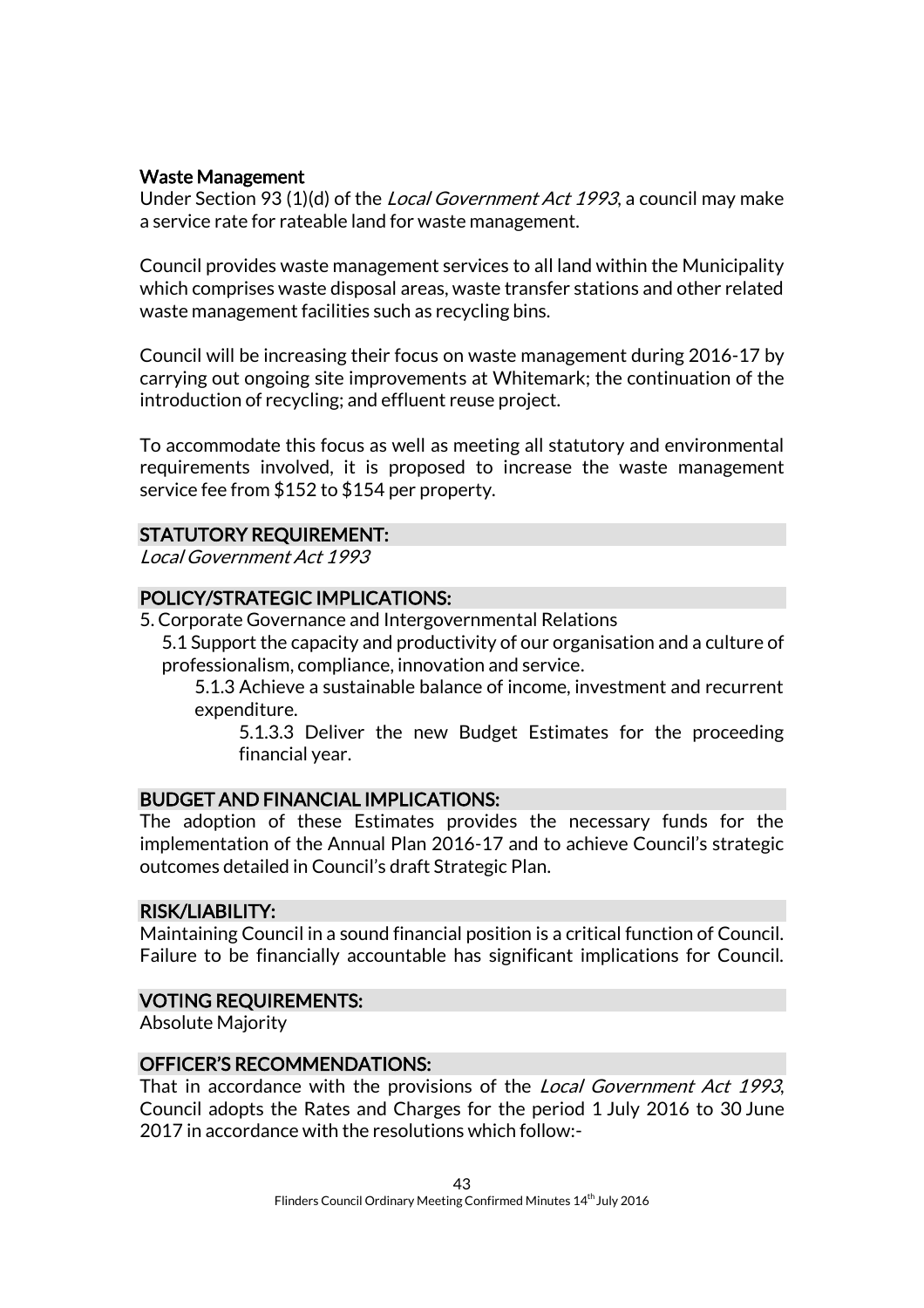# 1. General Rate:

- 1.1 Pursuant to Section 90 of the *Local Government Act 199*3. Council makes the following general rate on all rateable land (excluding land which is exempt pursuant to the provisions of Section 87) within the Municipal Area of Flinders for the period commencing 1 July 2016 and ending 30 June 2017, namely a rate of 9.659808 cents in the dollar on the assessed annual value of the land.
- **1.2** Pursuant to Section 90(4) of the *Local Government Act 199*3, Council sets a minimum amount payable in respect of the general rate of \$425.

### 2. Service Rates and Service Charges:

Pursuant to Sections 93, 93A, 94, 94A and 95 of the Local Government Act 1993, Council makes the following service rates and service charges on all rateable land within the Municipal Area of Flinders (including land which is otherwise exempt from rates pursuant to Section 87 but excluding Crown Land to which Council does not supply any of the following services) for the period commencing 1 July 2016 and ending on the 30June 2017, namely:-

### 2.1 Waste Management:

Service charges for the making available of Waste Management Services to all land within the Municipal Area comprising waste disposal areas, waste transfer stations and related waste management facilities of \$154.

### 2.2 Fire Service Contribution:

Pursuant to Section 93A of the Local Government Act 1993 Council makes the following service rates in respect of the Fire Service contributions it must collect under the *Fire Service Act 1979* for the rateable parcels of land within the Municipal Area as follows:-

| District            | <i>Cents in the Dollar of</i> |
|---------------------|-------------------------------|
| AAV                 |                               |
| <b>General Land</b> | 0.3296                        |

Pursuant to Section 93(3) of the Local Government Act 1993 Council sets a minimum amount payable in respect of this service rate of \$38.

### 3. Separate Land: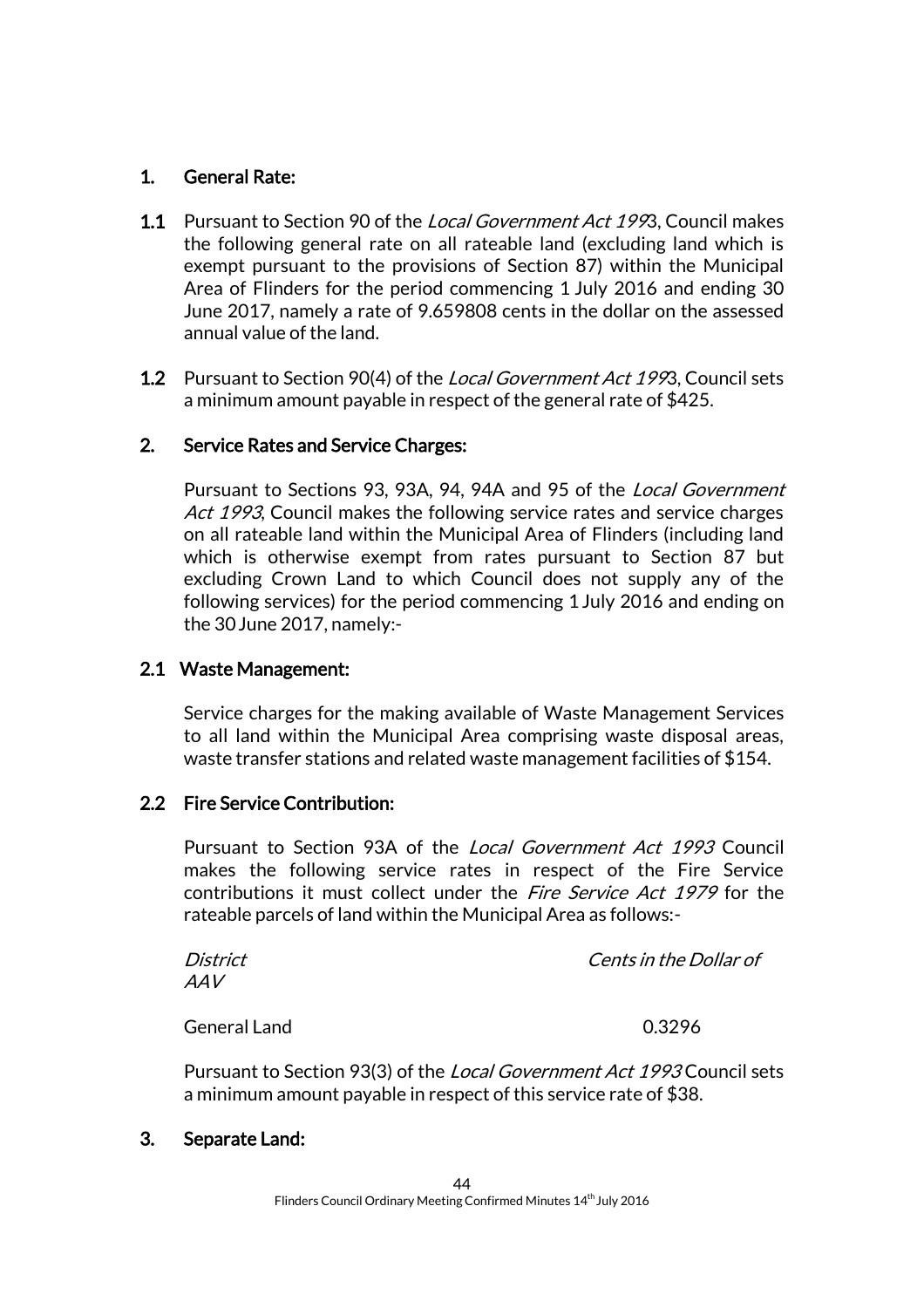3.1 For the purposes of these resolutions the rates and charges shall apply to each parcel of land which is shown as being separately valued in the valuation list prepared under the *Valuation of Land Act 2001*.

# 4. Adjusted Values:

**4.1.** For the purposes of each of these resolutions any reference to assessed annual value includes a reference to that value as adjusted pursuant to Section 89 of the Local Government Act 1993.

# 5. Instalment Payment:

- 5.1 Pursuant to Section 124 of the Local Government Act 1993, Council:-
	- (a) Decides that all rates are payable by all rate payers by two instalments which must be of approximately equal amounts.
	- (b) Determines that the dates by which instalments are to be paid shall be as follows:-
		- (i) The first instalment on or before 21October 2016; and
		- (ii) The second instalment on or before 24February 2017.
	- (c) Where a ratepayer fails to pay any instalment within 21 days of the date on which the rates are due, the full amount owing becomes due and payable in accordance with Section 124 (5) of the *Local* Government Act 1993.

### 6. Discount:

Pursuant to Section 130 of the Local Government Act 1993 Council offers to all of the ratepayers who are liable to pay rates and charges a discount of 2% if the rates and charges are paid by one payment on or before 21 October 2016.

# 7. Penalty and Interest:

- 7.1 Pursuant to Section 128 of the Local Government Act 1993, if any rate or instalment is not paid on or before the date it falls due then:-
	- (a) There is payable a penalty of 10% of the unpaid rate or instalment; and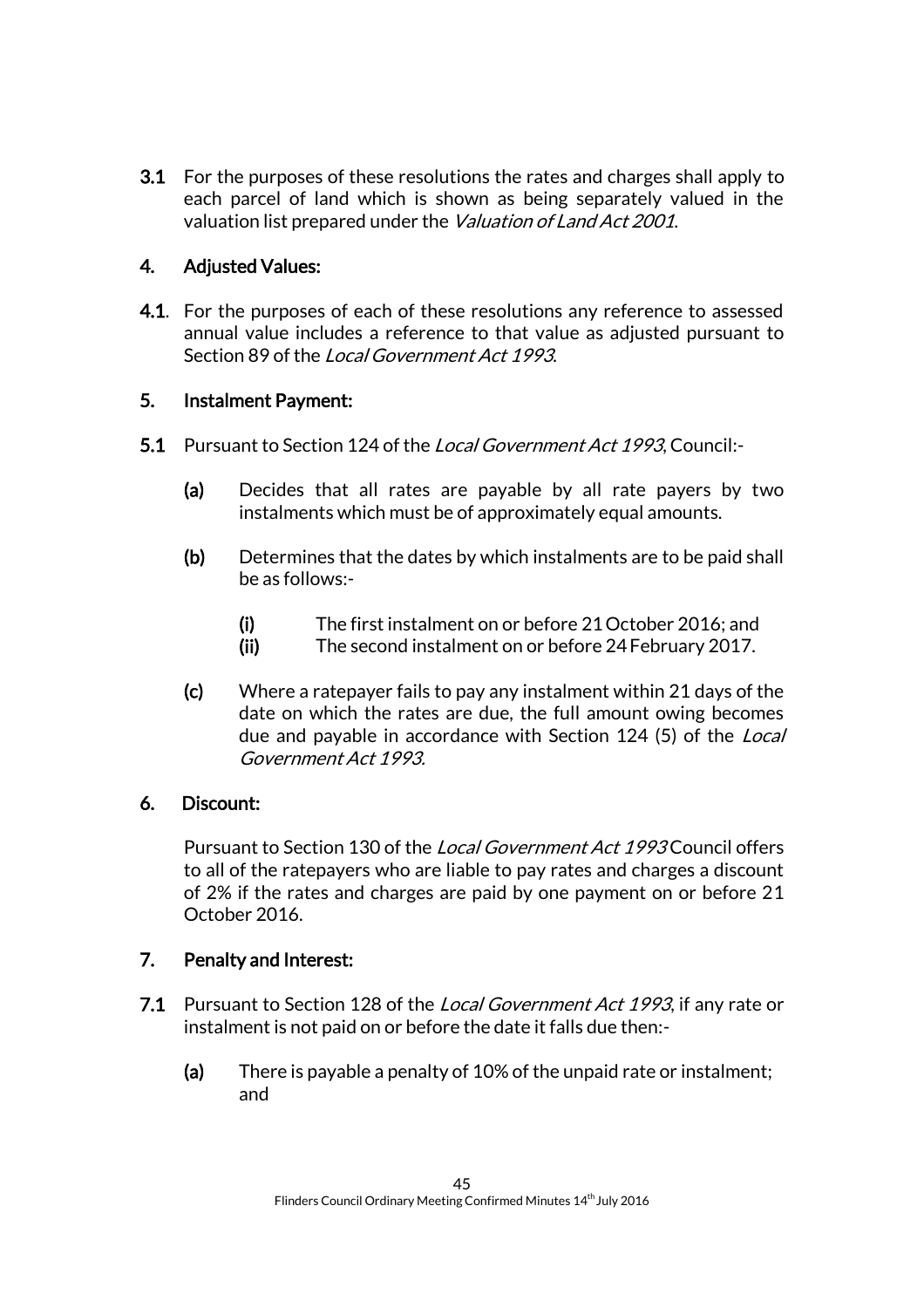(b) There is payable a daily interest charge of 0.023013 (8.4% per annum) in respect of the unpaid rate or instalment for the period during which it is unpaid.

### 8. Words and Expressions:

Words and expressions used both in these resolutions and in the *Local* Government Act 1993 or the Fire Service Act 1979 have in these resolutions the same respective meanings as they have in those Acts.

### DECISION:

160.07.2016 Moved: Deputy Mayor M Cobham Seconded: Cr G Willis That the waste management fees be considered separately before the rest of the agenda item.

# CARRIED UNANIMOUSLY (7-0)

For: Mayor Carol Cox, Deputy Mayor Marc Cobham, Cr Chris Rhodes, Cr Peter Rhodes, Cr Ken Stockton, Cr David Williams and Cr Gerald Willis.

Mayor Carol Cox passed the chair to Deputy Mayor Marc Cobham at 2.25pm and left the meeting.

161.07.2016 Moved: Cr P Rhodes Seconded: Cr D Williams That the waste management service fee is increased from the sum of \$152 to \$154 per property.

# CARRIED UNANIMOUSLY (6-0)

For: Mayor Carol Cox, Deputy Mayor Marc Cobham, Cr Chris Rhodes, Cr Peter Rhodes, Cr Ken Stockton, Cr David Williams and Cr Gerald Willis.

Mayor Carol Cox returned to the meeting at 2.28pm and Deputy Mayor Marc Cobham passed the chair to the Mayor.

### 162.07.2016 Moved: Cr G Willis Seconded: Cr C Rhodes

That in accordance with the provisions of the *Local Government Act 1993*, Council adopts the Rates and Charges for the period 1 July 2016 to 30 June 2017 in accordance with the resolutions which follow:-

### 1. General Rate: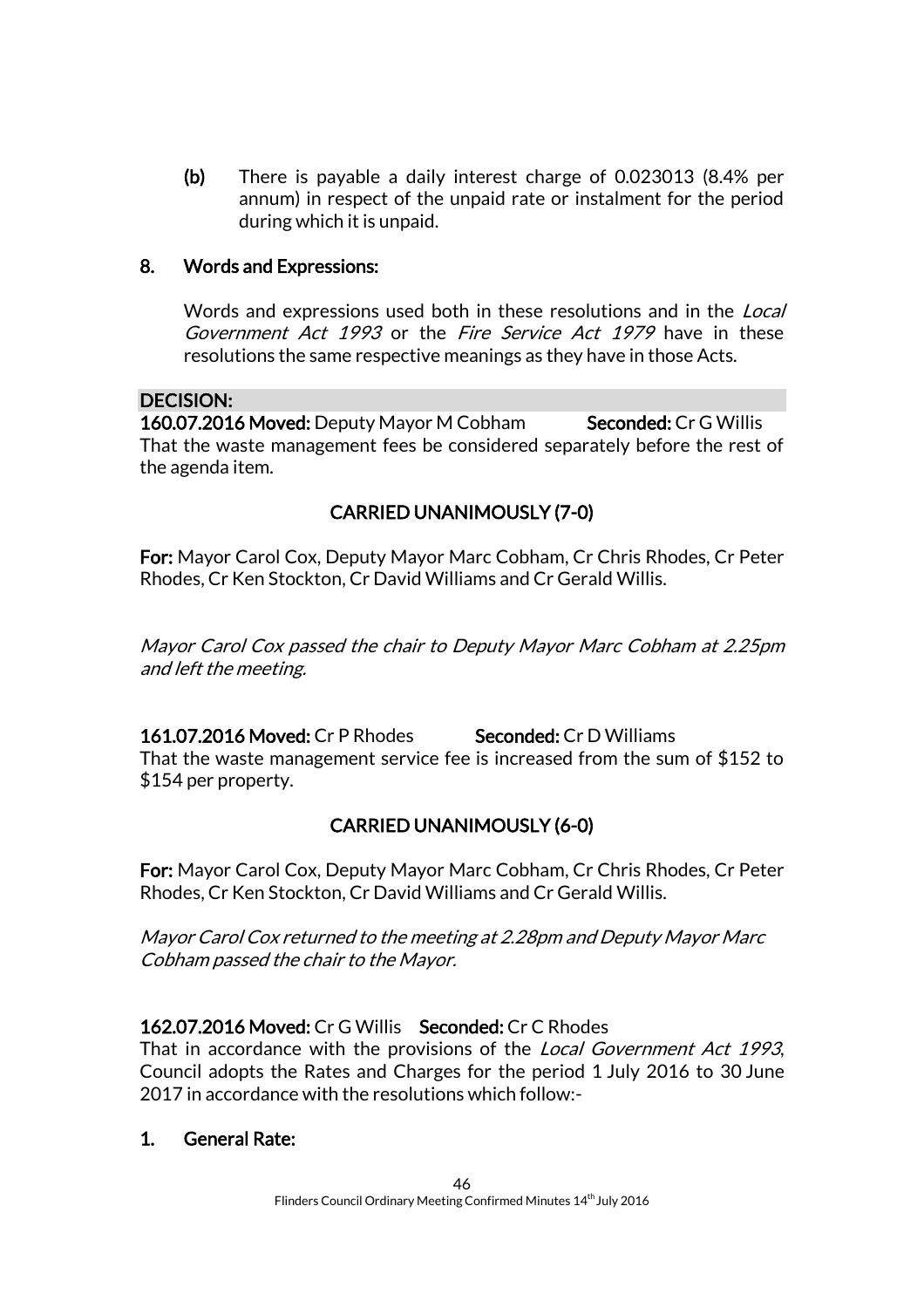- 1.1 Pursuant to Section 90 of the Local Government Act 1993, Council makes the following general rate on all rateable land (excluding land which is exempt pursuant to the provisions of Section 87) within the Municipal Area of Flinders for the period commencing 1 July 2016 and ending 30 June 2017, namely a rate of 9.659808 cents in the dollar on the assessed annual value of the land.
- 1.2 Pursuant to Section 90(4) of the *Local Government Act 199*3. Council sets a minimum amount payable in respect of the general rate of \$425.

### 2. Service Rates and Service Charges:

Pursuant to Sections 93, 93A, 94, 94A and 95 of the Local Government Act 1993, Council makes the following service rates and service charges on all rateable land within the Municipal Area of Flinders (including land which is otherwise exempt from rates pursuant to Section 87 but excluding Crown Land to which Council does not supply any of the following services) for the period commencing 1 July 2016 and ending on the 30June 2017, namely:-

### 2.1 Waste Management:

Service charges for the making available of Waste Management Services to all land within the Municipal Area comprising waste disposal areas, waste transfer stations and related waste management facilities of \$154. (Fee set in motion 161.07.2016.)

### 2.2 Fire Service Contribution:

Pursuant to Section 93A of the Local Government Act 1993 Council makes the following service rates in respect of the Fire Service contributions it must collect under the *Fire Service Act 1979* for the rateable parcels of land within the Municipal Area as follows:-

| District<br><b>AAV</b> | Cents in the Dollar of |
|------------------------|------------------------|
| <b>General Land</b>    | 0.3296                 |
|                        |                        |

Pursuant to Section 93(3) of the *Local Government Act 1993* Council sets a minimum amount payable in respect of this service rate of \$38.

3. Separate Land: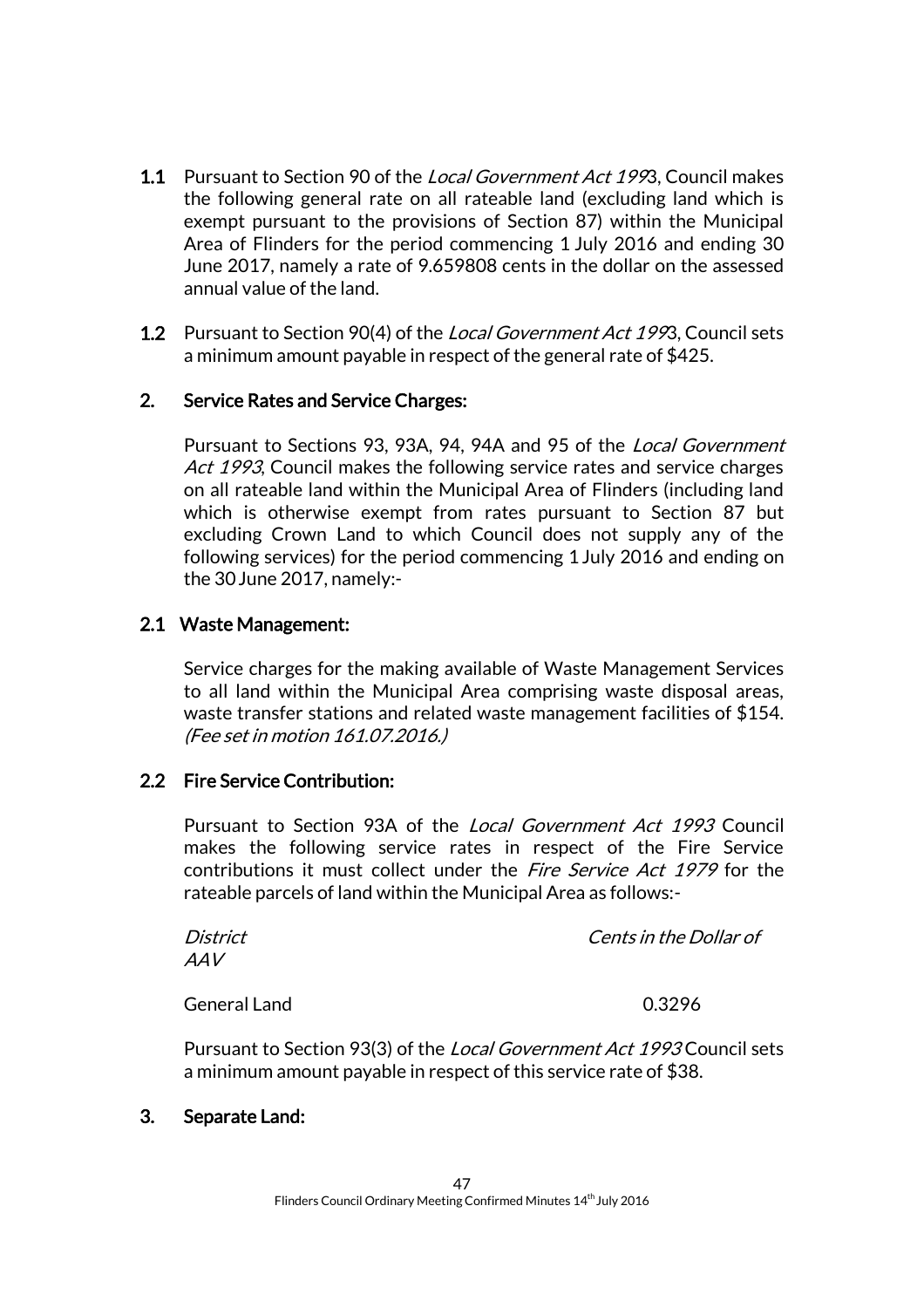3.1 For the purposes of these resolutions the rates and charges shall apply to each parcel of land which is shown as being separately valued in the valuation list prepared under the *Valuation of Land Act 2001*.

# 4. Adjusted Values:

**4.1.** For the purposes of each of these resolutions any reference to assessed annual value includes a reference to that value as adjusted pursuant to Section 89 of the Local Government Act 1993.

# 5. Instalment Payment:

- 5.1 Pursuant to Section 124 of the Local Government Act 1993, Council:-
	- (a) Decides that all rates are payable by all rate payers by two instalments which must be of approximately equal amounts.
	- (b) Determines that the dates by which instalments are to be paid shall be as follows:-
		- (i) The first instalment on or before 21October 2016; and
		- (ii) The second instalment on or before 24February 2017.
	- (d) Where a ratepayer fails to pay any instalment within 21 days of the date on which the rates are due, the full amount owing becomes due and payable in accordance with Section 124 (5) of the Local Government Act 1993.

# 6. Discount:

Pursuant to Section 130 of the Local Government Act 1993 Council offers to all of the ratepayers who are liable to pay rates and charges a discount of 2% if the rates and charges are paid by one payment on or before 21 October 2016.

# 7. Penalty and Interest:

- 7.1 Pursuant to Section 128 of the Local Government Act 1993, if any rate or instalment is not paid on or before the date it falls due then:-
	- (a) There is payable a penalty of 10% of the unpaid rate or instalment; and
	- (b) There is payable a daily interest charge of 0.023013 (8.4% per annum) in respect of the unpaid rate or instalment for the period during which it is unpaid.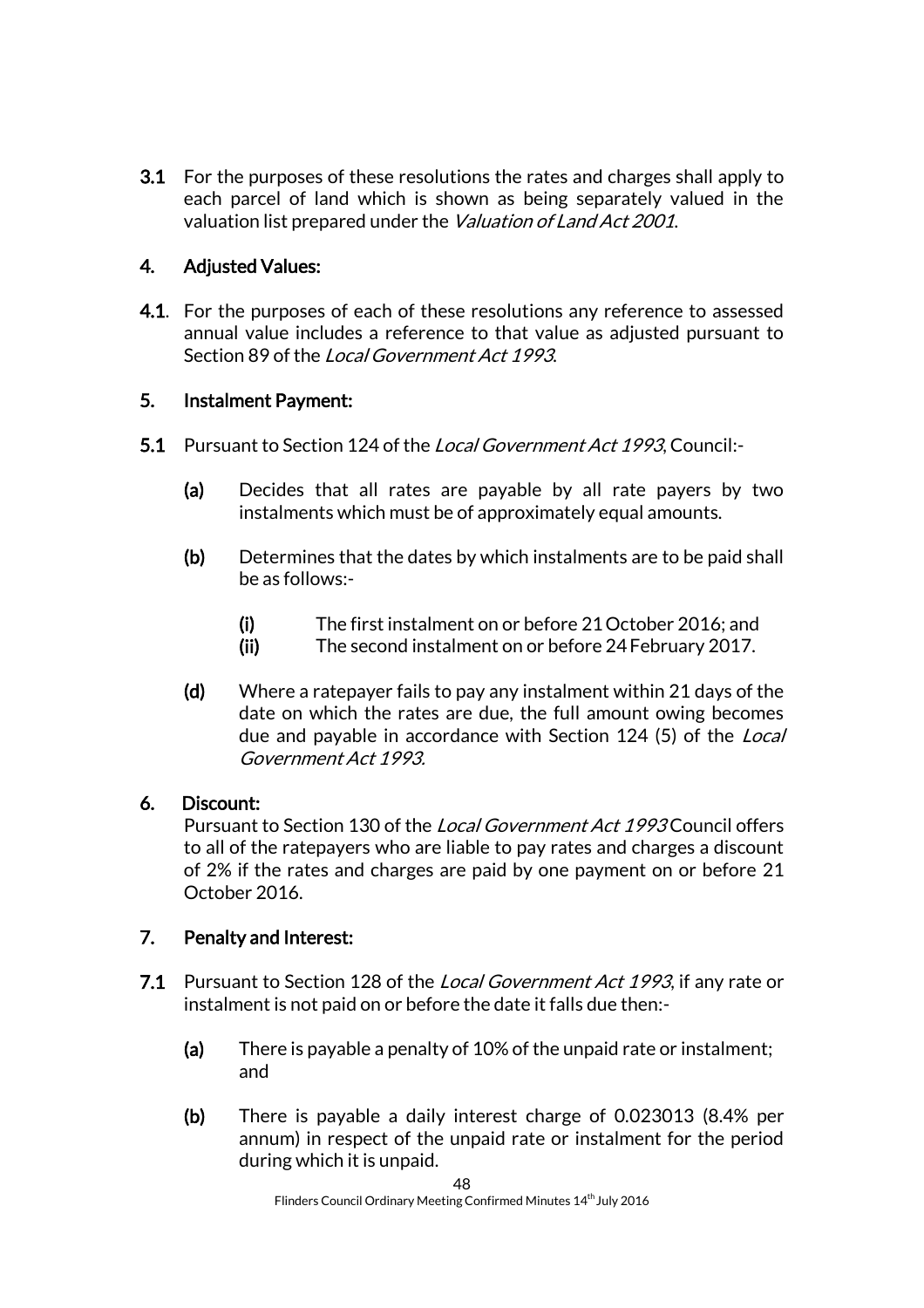### 8. Words and Expressions:

Words and expressions used both in these resolutions and in the *Local* Government Act 1993 or the Fire Service Act 1979 have in these resolutions the same respective meanings as they have in those Acts.

### CARRIED UNANIMOUSLY (7-0)

For: Mayor Carol Cox, Deputy Mayor Marc Cobham, Cr Chris Rhodes, Cr Peter Rhodes, Cr Ken Stockton, Cr David Williams and Cr Gerald Willis.

Note: Cr G Willis acknowledged the work done by the Acting General Manager in her role as the Corporate Services Manager. This statement was endorsed by all Councillors.

163.07.2016 Moved: Deputy Mayor M Cobham Seconded: Cr P Rhodes That Item E3 - Budget Estimates 2016-2017 be deferred to be considered later in the meeting after Item F5.

# CARRIED UNANIMOUSLY (7-0)

For: Mayor Carol Cox, Deputy Mayor Marc Cobham, Cr Chris Rhodes, Cr Peter Rhodes, Cr Ken Stockton, Cr David Williams and Cr Gerald Willis.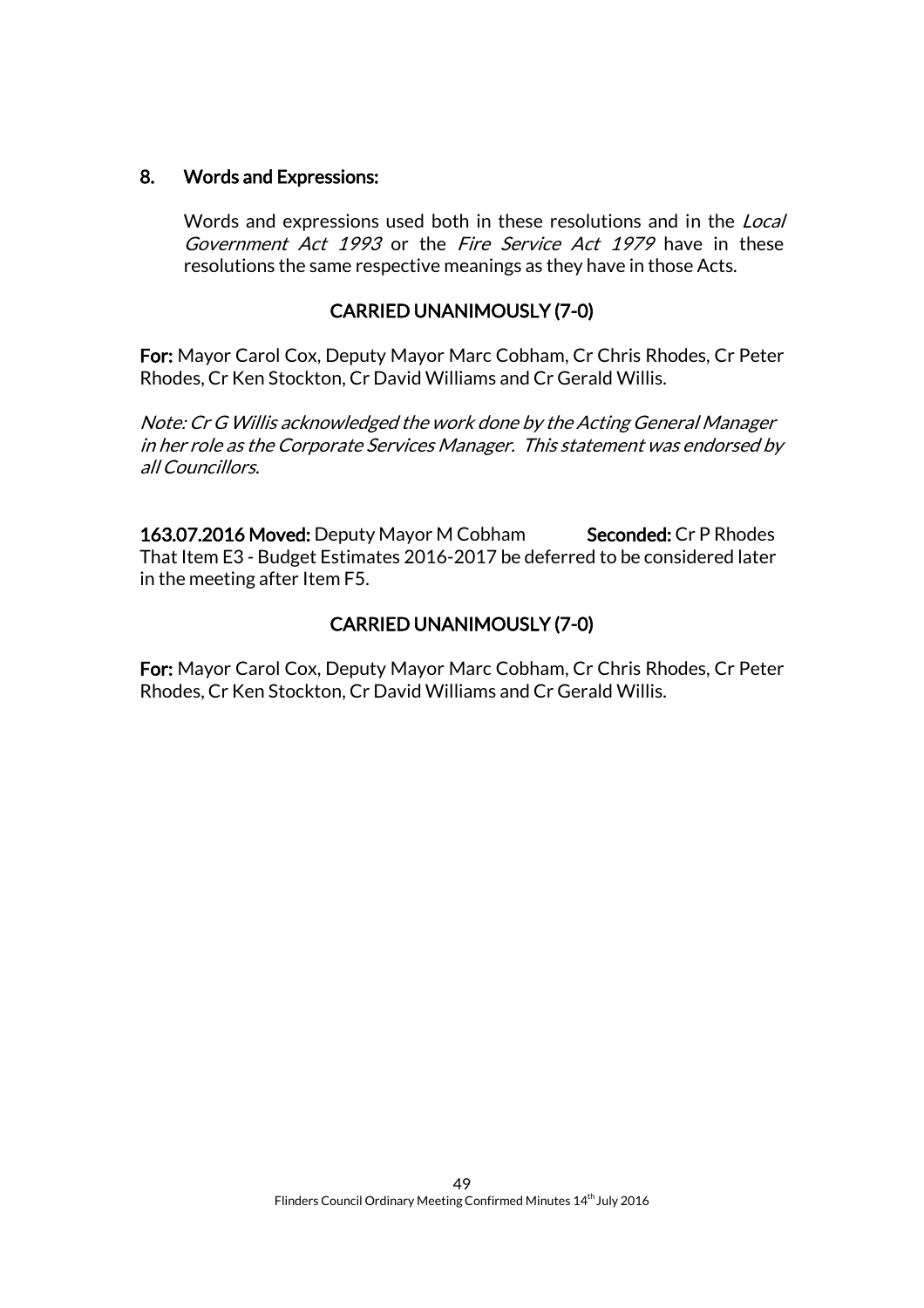# F. GOVERNANCE

### Item F1: Business Continuity Plan

| <b>ACTION</b>         | <b>Decision</b>                             |
|-----------------------|---------------------------------------------|
| <b>PROPONENT</b>      | <b>Council Officer</b>                      |
| <b>OFFICER</b>        | Sophie Pitchford, Acting General Manager    |
| <b>FILE REFERENCE</b> | RMS/0500                                    |
| ASSOCIATED PAPERS     | Annexure 15: DRAFT Business Continuity Plan |

### INTRODUCTION:

A Business Continuity Plan has been developed to assist Council during and following a critical incident that results in disruption to the normal operational capability.

### PREVIOUS COUNCIL CONSIDERATION:

Nil

### OFFICER'S REPORT:

A Business Continuity Plan has been developed to assist Council to prepare for, and to continue in the event that an incident or crisis occurs.

The Business Continuity Plan will help Council in the following key four elements:

- Prevention Risk Management planning
	- Incorporates the Prevention element that identifies and manages the likelihood and/or effects of risk associated with an incident.
- Preparedness Business Impact Analysis
	- Incorporates the Preparedness element that identifies and prioritises the key activities of a business that may be adversely affected by any disruptions.
- Response Incident Response planning
	- Incorporates the Response element and outlines immediate actions taken to respond to an incident in terms of containment, control and minimising impacts.
- Recovery Recovery planning

The Business Continuity Plan will be tested in the first quarter of the 2016/17 financial year.

### STATUTORY REQUIREMENT:

Local Government Act 1993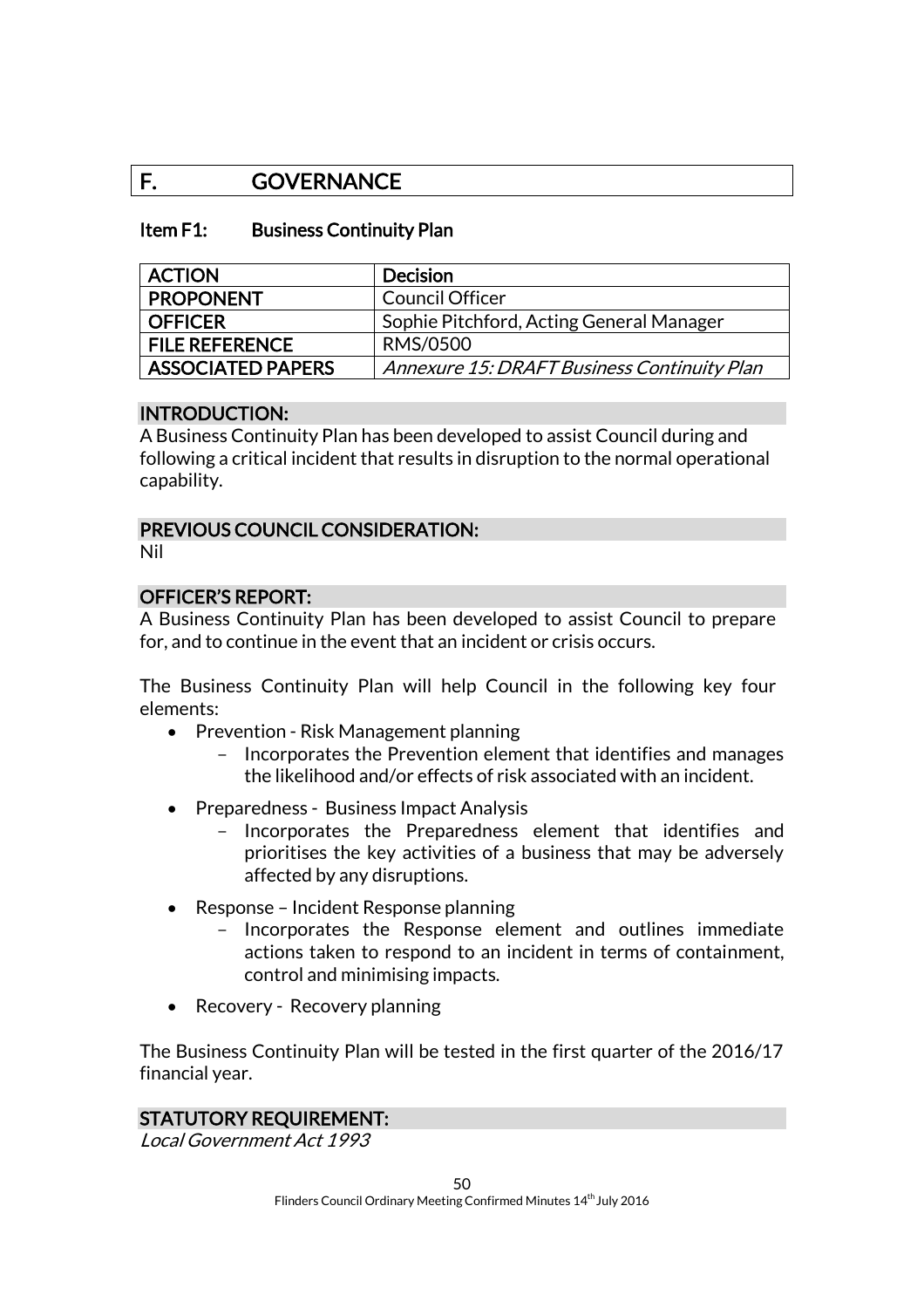### POLICY/STRATEGIC IMPLICATIONS:

4. Strategic, Efficient and Effective Organisation - Responding to risks and opportunities.

4.3 Ensure Council meets its statutory obligations and manages corporate and community risk.

### RISK/LIABILITY:

Adoption of the plan and ensuring that Management, Staff and Councillors are aware of the plan will help to reduce Council's exposure to risk in this area.

### VOTING REQUIREMENTS:

Simple Majority

### OFFICER'S RECOMMENDATION:

That Council adopts the Business Continuity Plan.

### DECISION:

164.07.2016 Moved: Cr G Willis Seconded: Cr D Williams That Council adopts the Business Continuity Plan.

# CARRIED UNANIMOUSLY (7-0)

For: Mayor Carol Cox, Deputy Mayor Marc Cobham, Cr Chris Rhodes, Cr Peter Rhodes, Cr Ken Stockton, Cr David Williams and Cr Gerald Willis.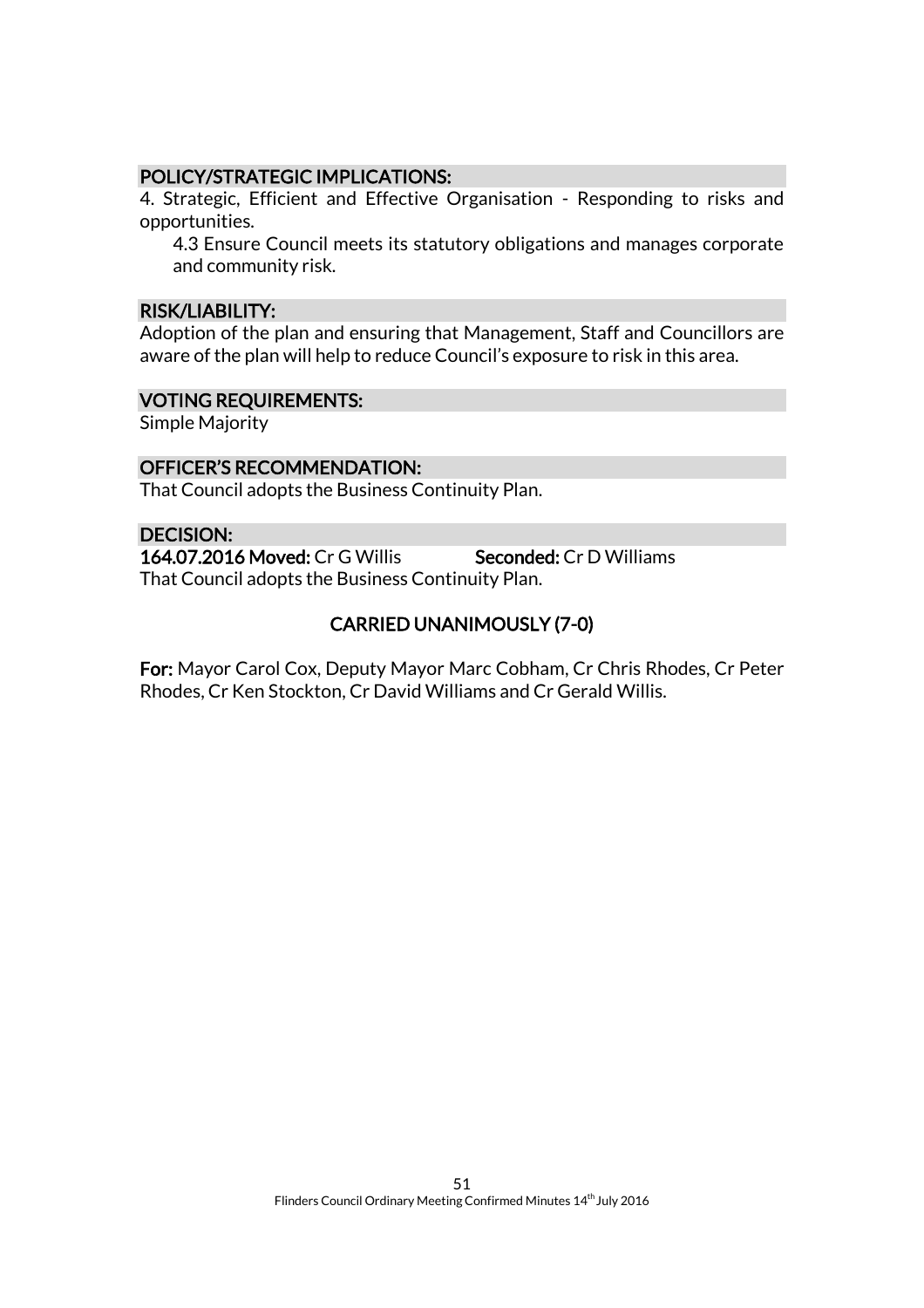#### Item F2: 2016-2017 Annual Plan

| <b>ACTION</b>            | <b>Decision</b>                            |
|--------------------------|--------------------------------------------|
| <b>PROPONENT</b>         | <b>Council Officer</b>                     |
| <b>OFFICER</b>           | Sophie Pitchford, Acting General Manager   |
| <b>FILE REFERENCE</b>    | ADM/0200                                   |
| <b>ASSOCIATED PAPERS</b> | Annexure 16: DRAFT Flinders Council Annual |
|                          | Plan 2016-2017                             |

#### INTRODUCTION:

Section 71 of the *Local Government Act 1993* requires Council to prepare an Annual Plan for the municipal area each financial year. An Annual Plan is to be consistent with the Strategic Plan and include a statement of the manner in which Council is to meet the goals and objectives of the Strategic Plan. A summary of the major strategies to be used in relation to its public health goals and objectives is also required.

### PREVIOUS COUNCIL CONSIDERATION:

Annually

### OFFICER'S REPORT:

The Annual Plan is the document upon which Council's operations and service delivery will be based for 2016/2017. The Plan sets out actions, tasks and projects to be undertaken in the year ahead and how these relate to Council's Strategic Plan.

Of utmost importance is that this document forms part of the budget process. The Annual Plan identifies Council's significant service delivery activities and provides the link between the budget, strategic objectives and measurement tools to track achievements towards these outputs.

The 2016/2017 year will see Council continue to provide cost-effective and community-focused service provision combined with the development and implementation of important strategic documents to guide the Council, Community and service provision in the years ahead.

Council has a statutory requirement to align its services and operations with a Strategic Plan. This Plan is critical to ensuring the goals and aspirations of the Municipality are taken into account when Council sets its annual priorities, operational plans and budget allocations.

Adoption of the Annual Plan is recommended.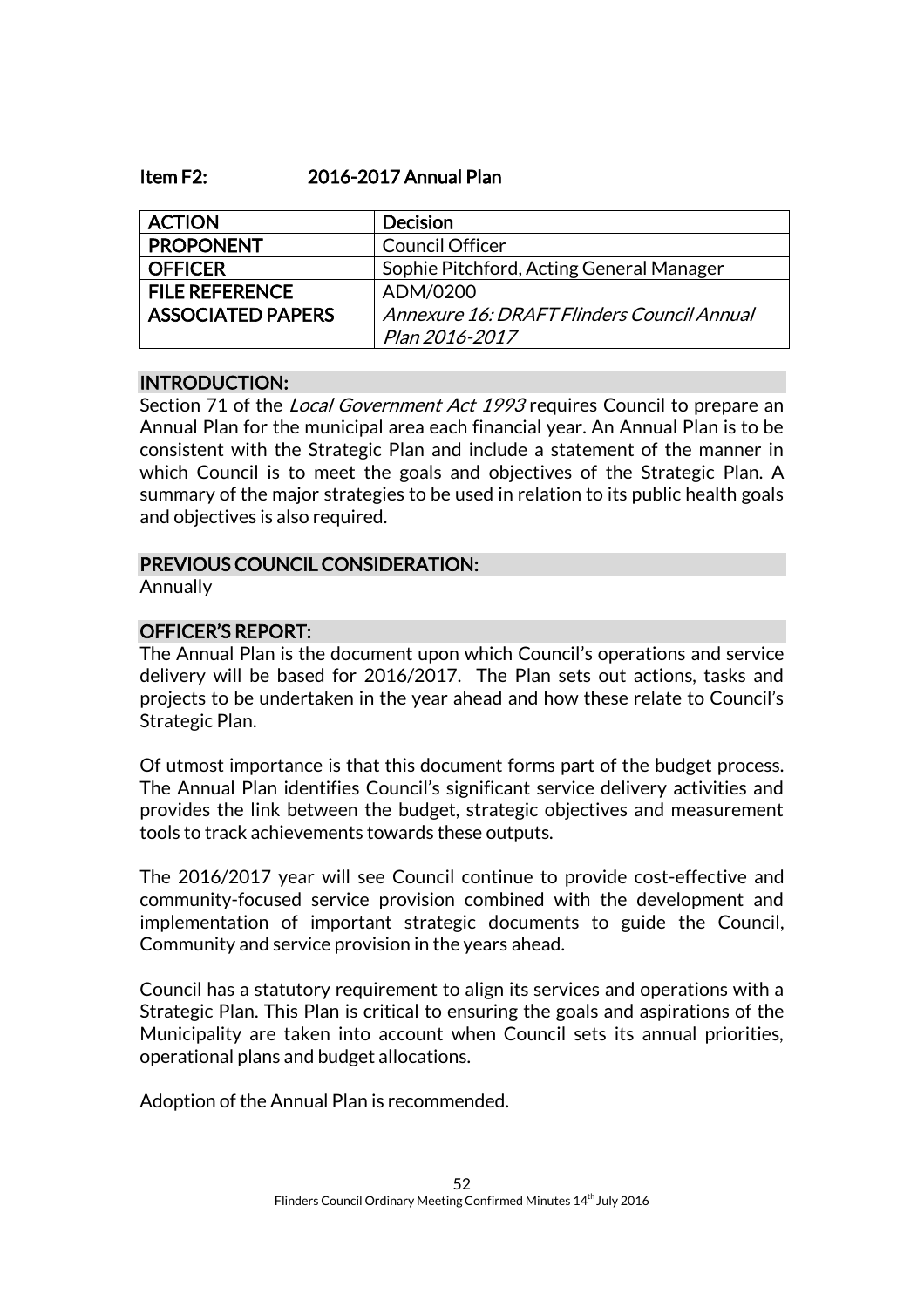# STATUTORY REQUIREMENT:

Local Government Act 1993

### POLICY/STRATEGIC IMPLICATIONS:

4. Strategic, Efficient and Effective Organisation

- Ensure Council meets its statutory obligations and manages corporate and community risk.
- Annual Plans and Reports prepared in accordance with the Local Government Act 1993.
- Prepare and deliver an Annual Plan and Annual Report.

### BUDGET AND FINANCIAL IMPLICATIONS:

Minimal

# RISK/LIABILITY:

No foreseen risks.

# VOTING REQUIREMENTS:

Absolute Majority

### OFFICER'S RECOMMENDATION:

That Council receives and adopts the Flinders Council Annual Plan 2016/2017 and directs the Acting General Manager to:

- 1. Make a copy of the Annual Plan available for public inspection at the Council office during ordinary business hours; and
- 2. Provide the Director of Local Government and the Director of Public Health with a copy of the Annual Plan.

### DECISION:

165.07.2016 Moved: Deputy Mayor M Cobham Seconded: Cr P Rhodes That Council receives and adopts the Flinders Council Annual Plan 2016/2017 and directs the Acting General Manager to:

- 1. Make a copy of the Annual Plan available for public inspection at the Council office during ordinary business hours; and
- 2. Provide the Director of Local Government and the Director of Public Health with a copy of the Annual Plan.

# CARRIED UNANIMOUSLY (7-0)

For: Mayor Carol Cox, Deputy Mayor Marc Cobham, Cr Chris Rhodes, Cr Peter Rhodes, Cr Ken Stockton, Cr David Williams and Cr Gerald Willis.

Note: Councillors Peter Rhodes and David Williams congratulated and thanked staff for a job well done in producing the document. This statement was endorsed by all Councillors.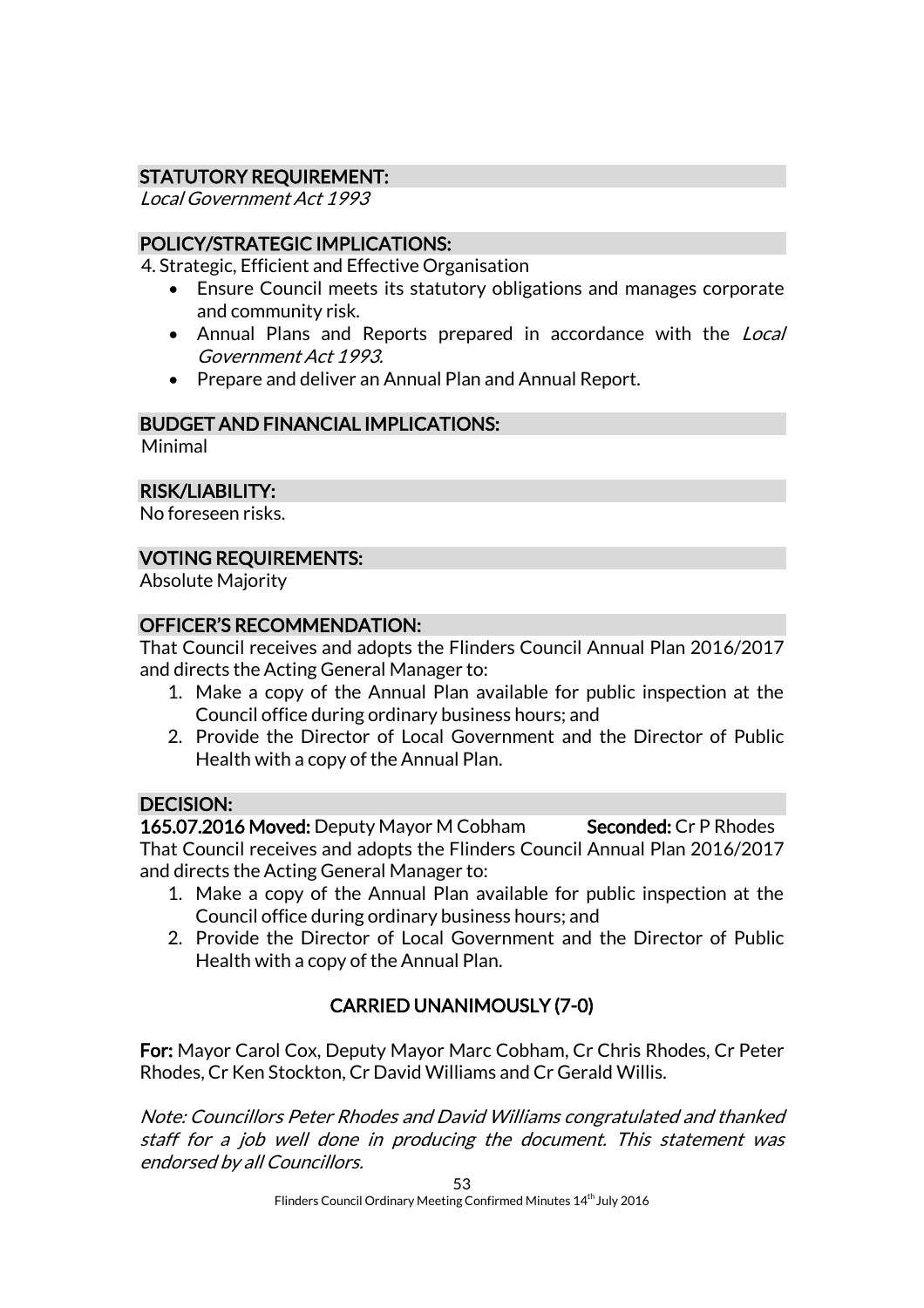### Item F3: Tasmanian State Roads Audit

| <b>ACTION</b>            | <b>Information</b>                       |
|--------------------------|------------------------------------------|
| <b>PROPONENT</b>         | <b>Council Officer</b>                   |
| <b>OFFICER</b>           | Sophie Pitchford, Acting General Manager |
| <b>FILE REFERENCE</b>    | ASM/0400                                 |
| <b>ASSOCIATED PAPERS</b> | Nil                                      |

### INTRODUCTION:

The recent Infrastructure Tasmania State Roads Audit proposed that a process be set up for State and Local Governments to discuss potential road trades that could see ownership swap from one party to the other and vice versa.

The document sets out the principles to be considered and the evidence base required if a trade was to occur. It also documents the arbitrator role that Infrastructure Tasmania intends to play in brokering any trades.

### PREVIOUS COUNCIL CONSIDERATION:

Nil

### OFFICER'S REPORT:

The principles that will need to be considered are as follows:

1. Cost neutrality.

Any trade of assets is to be as close to cost neutral for both parties as possible. In practice this will be difficult and requires the party proposing the trade to think carefully about what it may be willing to take on in return and, in doing so, is advised to consider and present the life cycle costs of road management.

2. Ownership should align with functional hierarchy.

Roads that have economic importance more significant than just to the Local Government area in which it is located, or roads that support high value/large volume economic output should more sensibly be owned by the State as these will generally be roads that sit in the upper tiers of the State Road hierarchy.

Similarly, there will be circumstances where the State, for historical reasons, owns sections of road that now carry predominantly local traffic due to the decline in a previously significant industry. In such cases it may be more sensible for these roads to be traded to Local Government.

3. Multiple ownership should be minimised.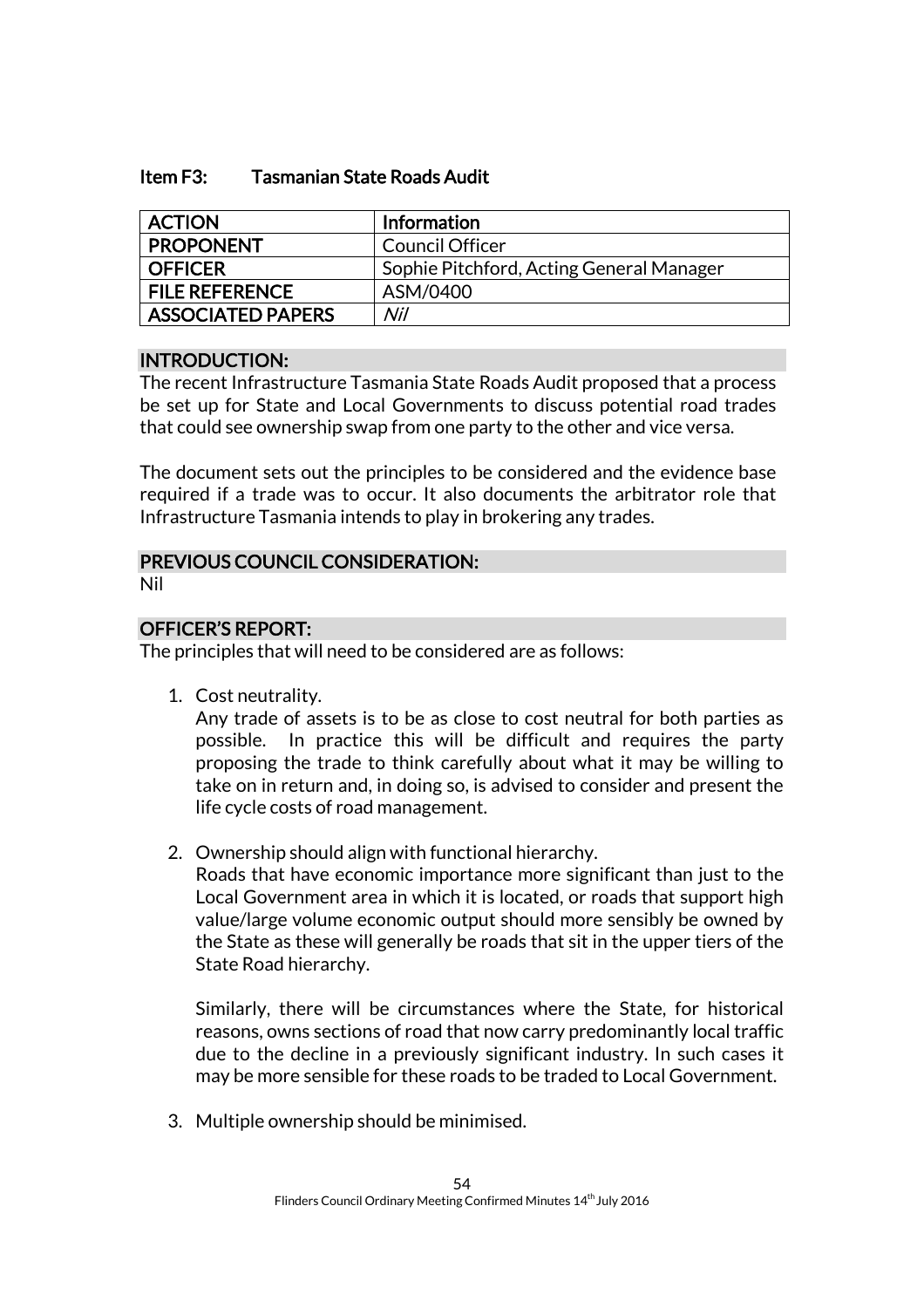- 4. Road trades proposed must have an evidence base.
- 5. Trades cannot be conditional.

Council was asked to provide feedback according to the criteria to the Local Government Association of Tasmania (LGAT) so that they could provide a collated response to Infrastructure Tasmania.

Council identified that there is an opportunity to explore a trade of Parks & Wildlife Services (PWS) roads with Palana Road, however also identified the key challenge of convincing State Growth and PWS that these roads are strategic assets.

### STATUTORY REQUIREMENT:

Local Government Act 1993

### POLICY/STRATEGIC IMPLICATIONS:

2. Infrastructure and Services - An Islands' specific approach to planning and delivery to ensure community and environmental values are maintained.

2.2 Explore alternative investment and operating models for core and critical Island infrastructures and services.

2.2.1 Alternate operational structures for the delivery of infrastructure based services are explored.

2.2.1.3 Advocate for State ownership of 90kms of road on Flinders Island.

### RISK/LIABILITY:

Nil

### VOTING REQUIREMENTS:

Simple Majority

### OFFICER'S RECOMMENDATION:

That the officer's report on Infrastructure Tasmania State Roads Audit be noted.

### DECISION:

166.07.2016 Moved: Cr G Willis Seconded: Deputy Mayor M Cobham That the officer's report on Infrastructure Tasmania State Roads Audit be noted.

# CARRIED UNANIMOUSLY (7-0)

For: Mayor Carol Cox, Deputy Mayor Marc Cobham, Cr Chris Rhodes, Cr Peter Rhodes, Cr Ken Stockton, Cr David Williams and Cr Gerald Willis.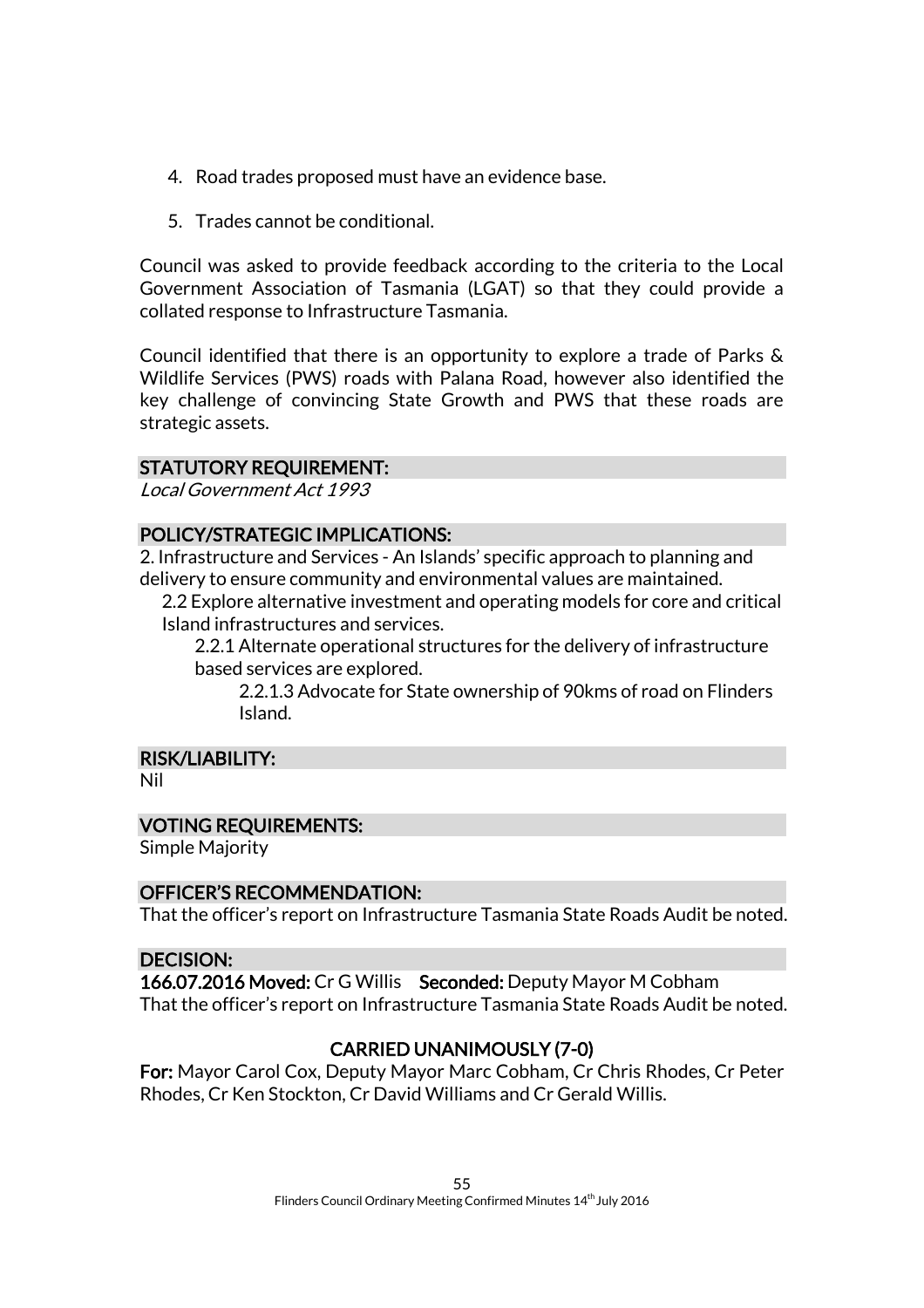#### Item F4: Furneaux Islands Festival

| <b>ACTION</b>            | <b>Decision</b>                          |
|--------------------------|------------------------------------------|
| <b>PROPONENT</b>         | Council                                  |
| <b>OFFICER</b>           | Sophie Pitchford, Acting General Manager |
| <b>FILE REFERENCE</b>    | CDV/0301                                 |
| <b>ASSOCIATED PAPERS</b> | Nil                                      |

### INTRODUCTION:

The Furneaux Islands Festival (FIF) embraces the intertwined shared history of the Furneaux Islands Aboriginal and non-Aboriginal communities within the Flinders Municipality and the Festival programs have been underpinned by the themes of celebrating our communities' shared culture and heritage through music, dance and food.

For the past 3-years Council has supported a whole-of-community celebration of Australia Day with the introduction of the Furneaux Islands Festival in acknowledgment of the communities' shared cultural heritage.

The 2016 FIF was presented and delivered jointly by Council and the Flinders Island Aboriginal Association Incorporated (FIAAI) with both organisations contributing both financial and staff resources. This marked a significant partnership between the two organisations with staff working cooperatively and harmoniously to develop the program and deliver the FIF events in a genuine partnership built on mutual respect.

The Council annual decision to support, or not, the FIF with an associated budget allocation creates staff limitations to successfully plan the delivery of the FIF and creates limitations to fostering ongoing external partnerships.

| <b>PREVIOUS COUNCIL CONSIDERATION:</b> |                            |  |
|----------------------------------------|----------------------------|--|
| Council Workshop                       | $30^{\text{th}}$ June 2016 |  |
| 77.03.2015 & 78.03.2015                | $26th$ March 2015          |  |

### "77.03.2015 Moved: Deputy Mayor M Cobham Seconded: Cr D Williams

- 1. That Council holds the third annual community Furneaux Islands Festival on the last weekend of January 2016.
- 2. That at the upcoming 2015-2016 Council Budget workshops, an amount similar to the 2015 Furneaux Islands Festival budget be committed to the proposed event.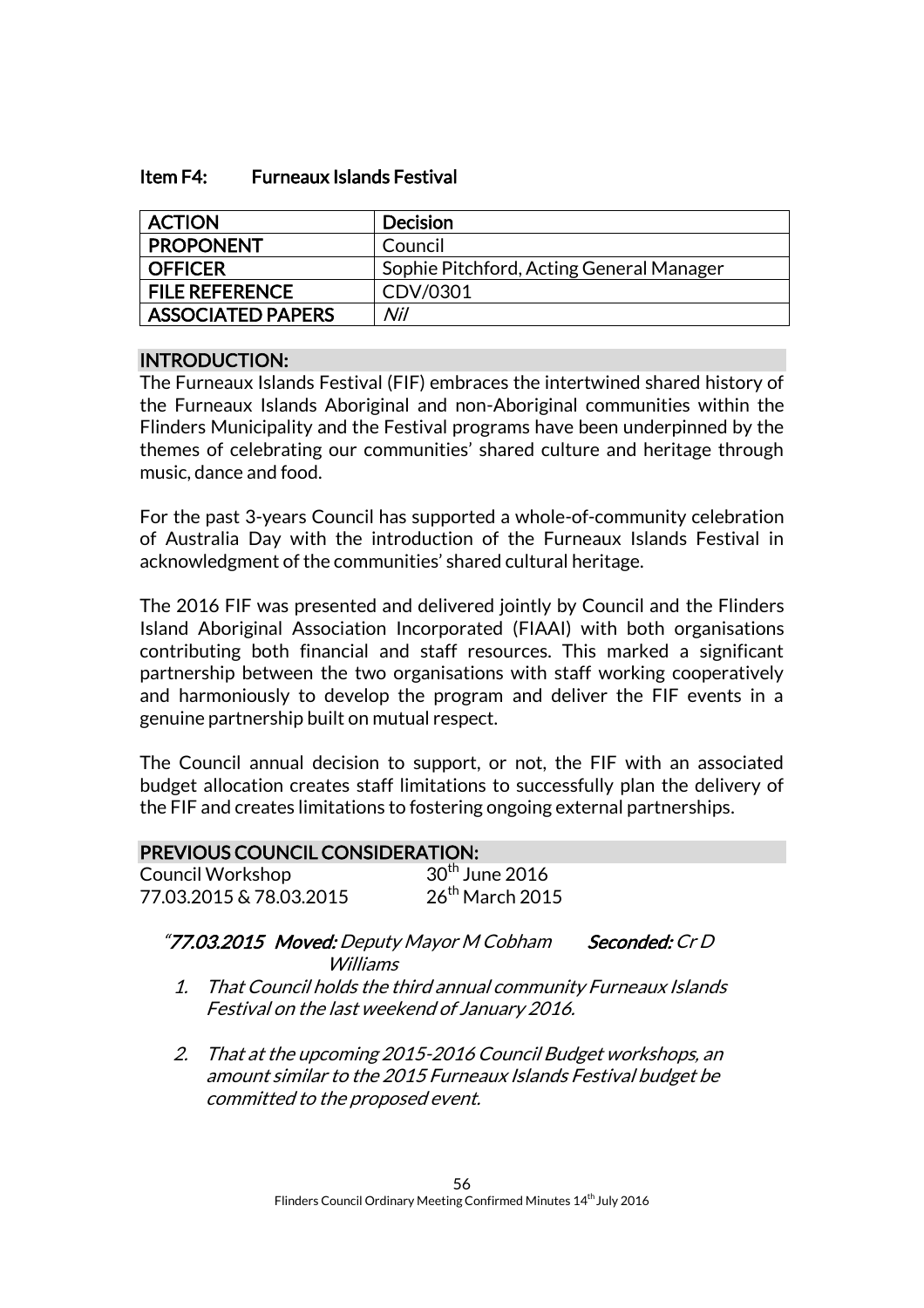### **AMENDMENT**

78.03.2015 Moved: Cr G Willis Seconded: Cr P Rhodes

- 1. That Council holds the third annual community Furneaux Islands Festival on the last weekend of January 2016.
- 2. That at the upcoming 2015-2016 Council Budget workshops, an amount similar to the 2015 Furneaux Islands Festival budget be considered for the proposed event.

# CARRIED (6-1)

For: Mayor Carol Cox, Cr Chris Rhodes, Cr Peter Rhodes, Cr Ken Stockton, Cr David Williams and Cr Gerald Willis. Against: Deputy Mayor Marc Cobham

# **SUBSTANTIVE**

77.03.2015 Moved: Deputy Mayor M Cobham Seconded: Cr D Williams

- 1. That Council holds the third annual community Furneaux Islands Festival on the last weekend of January 2016.
- 2. That at the upcoming 2015-2016 Council Budget workshops, an amount similar to the 2015 Furneaux Islands Festival budget be considered for the proposed event.

# CARRIED UNANIMOUSLY (7-0)

For: Mayor Carol Cox, Deputy Mayor Marc Cobham, Cr Chris Rhodes, Cr Peter Rhodes, Cr Ken Stockton, Cr David Williams and Cr Gerald Willis."

Council Workshop 12<sup>th</sup> March 2015

958.12.2014 18<sup>th</sup> December 2014

"Moved: Cr G Willis Seconded: Cr K Stockton That Council rescind motions 866.08.2014 and 867.08.2014 "That the 2015 community day celebration will be held on Saturday 24<sup>th</sup> January" and support the change in Festival programming for the community BBQ to be held on the Monday 26<sup>th</sup> January 2015.

Motion withdrawn by the mover with the consent of the seconder.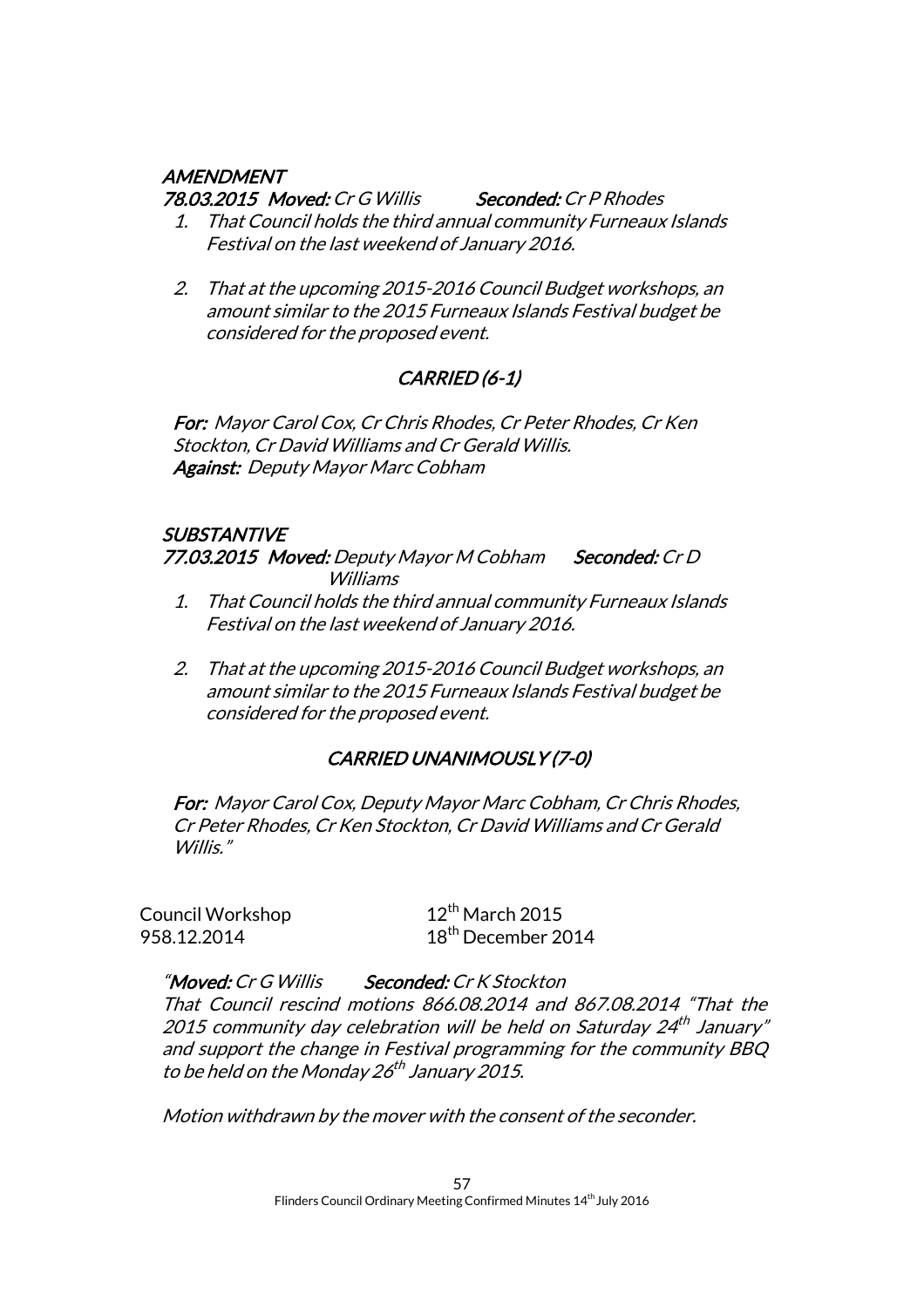### 958.12.2014 Moved: Cr D Williams Seconded: Deputy Mayor M

Cobham

That Council rescind motion 867.08.2014 "That the 2015 community day celebration will be held on Saturday 24th January" and support the change in Festival programming for the community BBQ to be held on the Sunday 25<sup>th</sup> January 2015.

# CARRIED (6-1)

For: Mayor Carol Cox, Deputy Mayor Marc Cobham, Cr Chris Rhodes, Cr Peter Rhodes, Cr Ken Stockton and Cr David Williams. Against: Cr Gerald Willis

866.07.2014 21<sup>st</sup> August 2014

"866.07.2014 Moved: Deputy Mayor D Williams Seconded: Cr M Cobham

That Council reconfirms their commitment that future Australia Day events organised and supported by Council celebrate our own unique culture on a day to be agreed and reserve the 26th January as a day for our community to undertake their own activities.

# CARRIED (4-2)

For: Deputy Mayor David Williams, Cr Marc Cobham, Cr Mary-Anne Roberts and Cr Ronald Wise. Against: Mayor Carol Cox and Cr Gerald Willis.

867.07.2014 Moved: Cr M Cobham Seconded: Cr R Wise That the 2015 community day celebration will be held on Saturday  $24<sup>th</sup>$ January.

# CARRIED (5-1)

For: Mayor Carol Cox, Deputy Mayor David Williams, Cr Marc Cobham, Cr Mary-Anne Roberts and Cr Ronald Wise. Against: Cr Gerald Willis"

687.11.2013 21st November 2013

 "687.11.2013 Moved: Mayor C Cox Seconded: Deputy Mayor D Williams 1) That the Australia Day Committee be disbanded.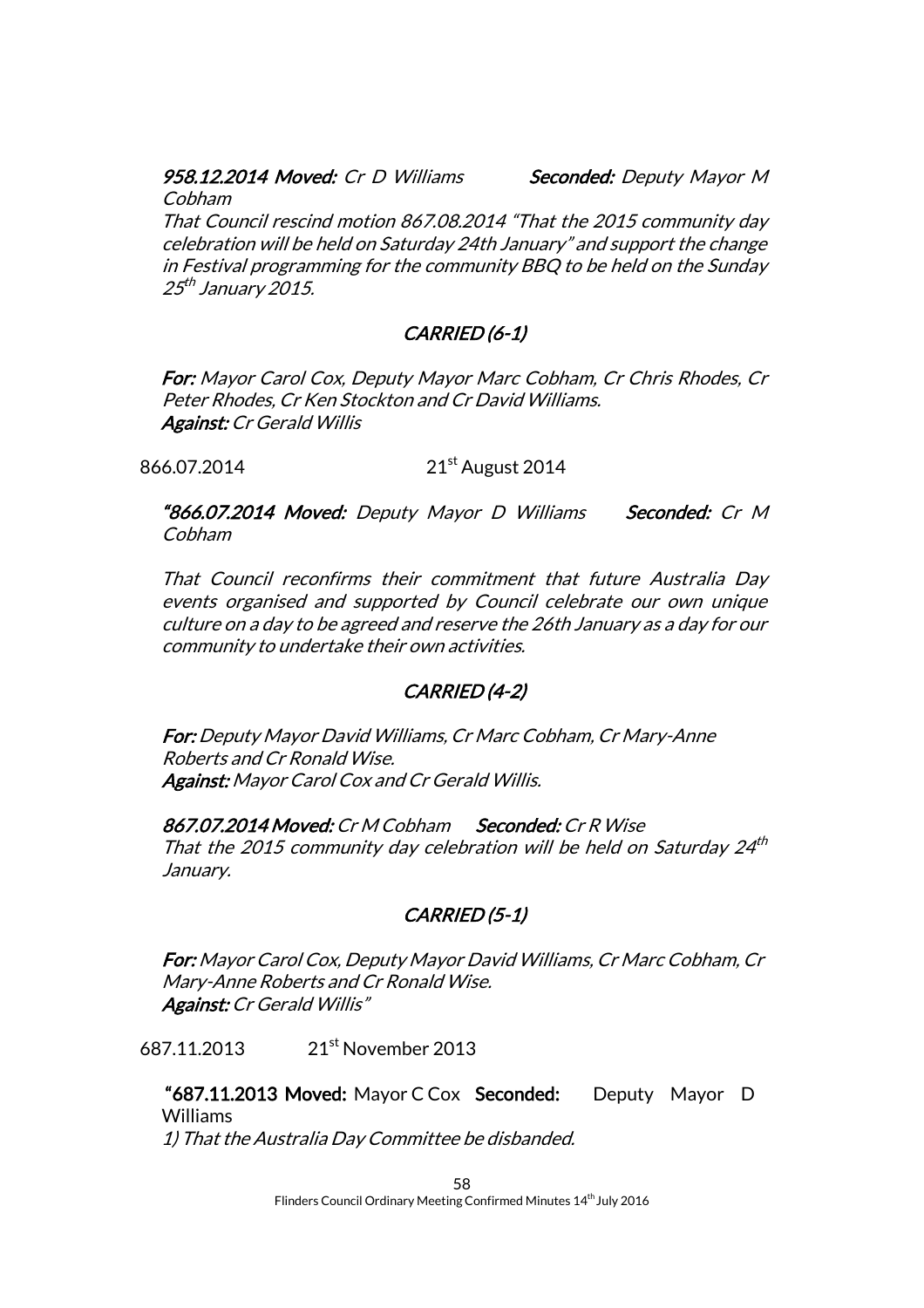2) That the General Manager direct Council staff to develop and deliver a BBQ on the Australia Day weekend from the existing budget allocation for such events.

CARRIED (6-1) For: Mayor C Cox, Deputy Mayor D Williams, Cr M Cobham, Cr M Roberts, Cr G Willis and Cr R Wise Against: Cr P Rhodes"

Previous Council consideration includes the issue of celebrating Australia Day, or having an island celebration on some other date, being discussed by Councillors at Council workshops held on  $4<sup>th</sup>$  April 2013 and  $2<sup>nd</sup>$  May 2013.

### OFFICER'S REPORT:

Over the years 2012 - 2013, a number of Council workshops were held to discuss options for an inclusive Australia Day celebration as it was recognised by the Elected Members that celebrating on the 26<sup>th</sup> of January generated a divisive nature to a large proportion of our community; the date evoked strong negative feelings on a day when we are to be celebrating our National Day.

In response to this, in November 2013 the former Council group acknowledged the divisive nature this caused within the Islands' Communities and supported a motion put forward by the Mayor and the first Furneaux Islands Festival was created in replace of a specific Australia Day event held on the  $26<sup>th</sup>$  January. This did not in any way preclude community members from holding their own Australia Day celebrations.

The 2014, 2015 and 2016 Furneaux Islands Festivals were all deemed to be a great success by those who attended; the attendance growing progressively each year.

The Chief Executive Officer of the Flinders Island Aboriginal Association Incorporated (FIAAI) congratulated Council on the direction taken and stated that: "it is a giant step forward to build positive relationships with Council and the Aboriginal Community".

The National Australia Day Council (NADC) supports communities celebrating Australia Day in a way that best harmonises Aboriginal and non-Aboriginal Australians coming together to celebrate Australia Day using the tag line #Australia Day Your Way.

In 2015 NADC invited Council's Community and Economic Development Manager to present as a key note speaker at the National Australia Day Conference on the sensitive and progressive approach chosen by Council to support a whole-of-community celebration of Australia Day with the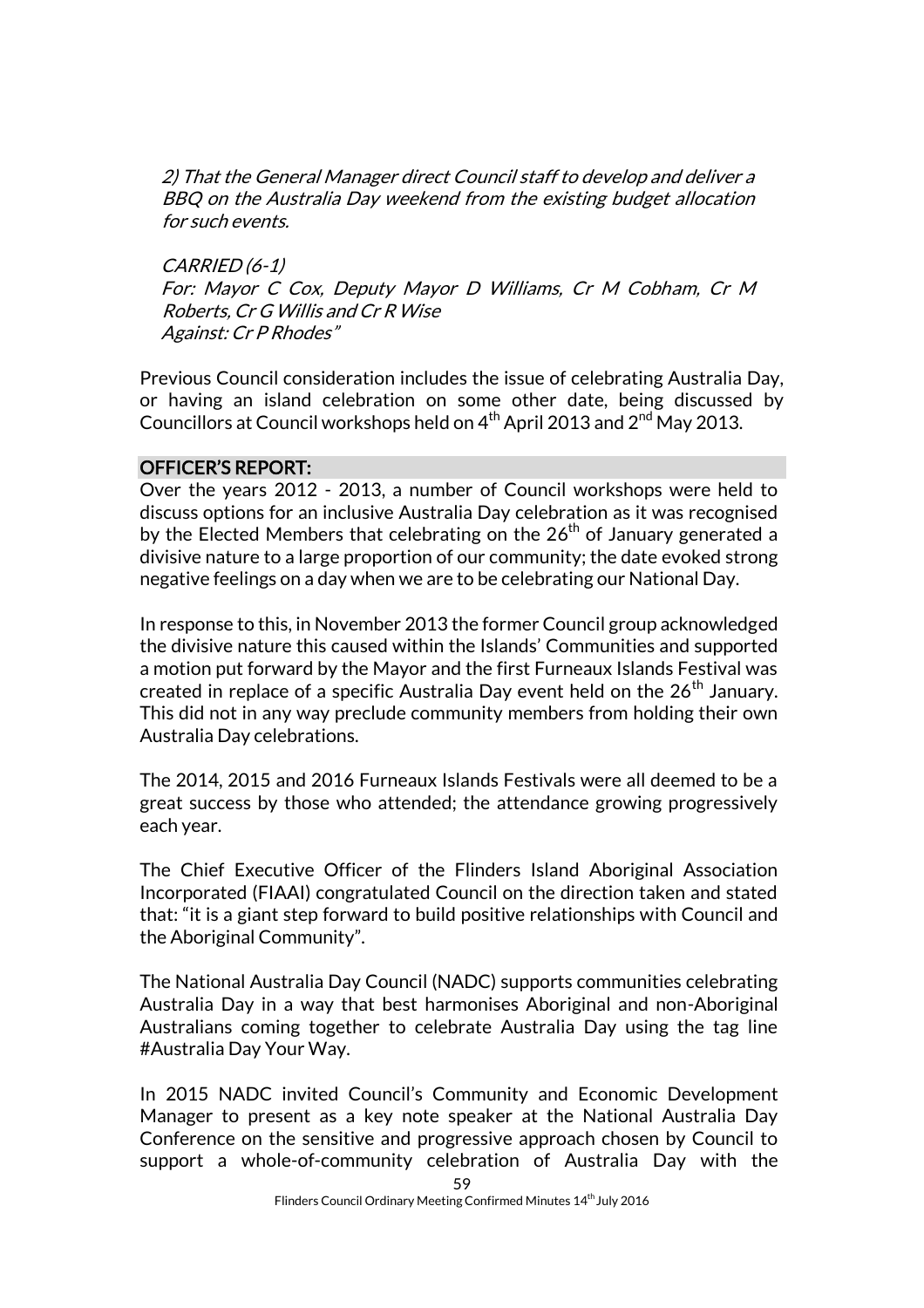introduction of the Furneaux Islands Festival in acknowledgment of the community's shared cultural heritage.

In the spirit of mutual respect and understanding, NADC Chairman Ben Roberts - Smith VC MG, gave his 2016 National Australia Day Message with the theme of harmony, diversity, and unifying as a nation this Australia Day. Ben spoke of the importance of actively understanding each other and encouraged all Australians to join a national conversation around human dignity, diversity and equality that we can all share.

The past two FIFs have been supported by small grants procured from the State Australia Day Office within the Tasmanian Government's Department of Premier and Cabinet despite the Office understanding and recognising that no FIF events commemorating Australia Day within the Flinders Community were planned to be held on the  $26<sup>th</sup>$  January.

The Department of Premier and Cabinet is "wholly supportive of Flinders Island, and any Tasmanian Communities, deciding for themselves how they wish to celebrate and acknowledge Australia Day. This includes the decision to not hold any activities on the  $26<sup>th</sup>$  out of respect for the Aboriginal Community."

The 2016 FIF was presented and delivered jointly by Council and FIAAI with both organisations contributing both financial and staff resources. This marked a significant partnership between the two organisations with staff working cooperatively and harmoniously to develop the program and deliver the FIF events in a genuine partnership built on mutual respect.

The Tasmanian Government recognises the value of events to the economic and social wellbeing of communities and has released the Events Strategy 2015-2020, a strategic approach to events in Tasmania in an effort to ensure that the tourism and hospitality sectors continue to grow, attracting more visitors and creating additional jobs.

The recent 4-Year Marketing Strategy developed for Flinders Island by Sydney based advertising agency Jim Jam identifies local, cultural events as a significant drawcard for increasing visitation and awareness to Flinders whilst assisting to build the brand of the Islands; assisting also to help tell and share the story/ies of the Furneaux Group of Islands and the significant cultural heritage of this place and people.

Over the past several years Council and FIAAI staff have taken incremental steps to establish a shared and cooperative delivery of youth health services and health promotion activities often working in partnership to help fund and deliver these activities to the Community. The relationship has grown slowly and it is fair to say that staff at both organisations have built their working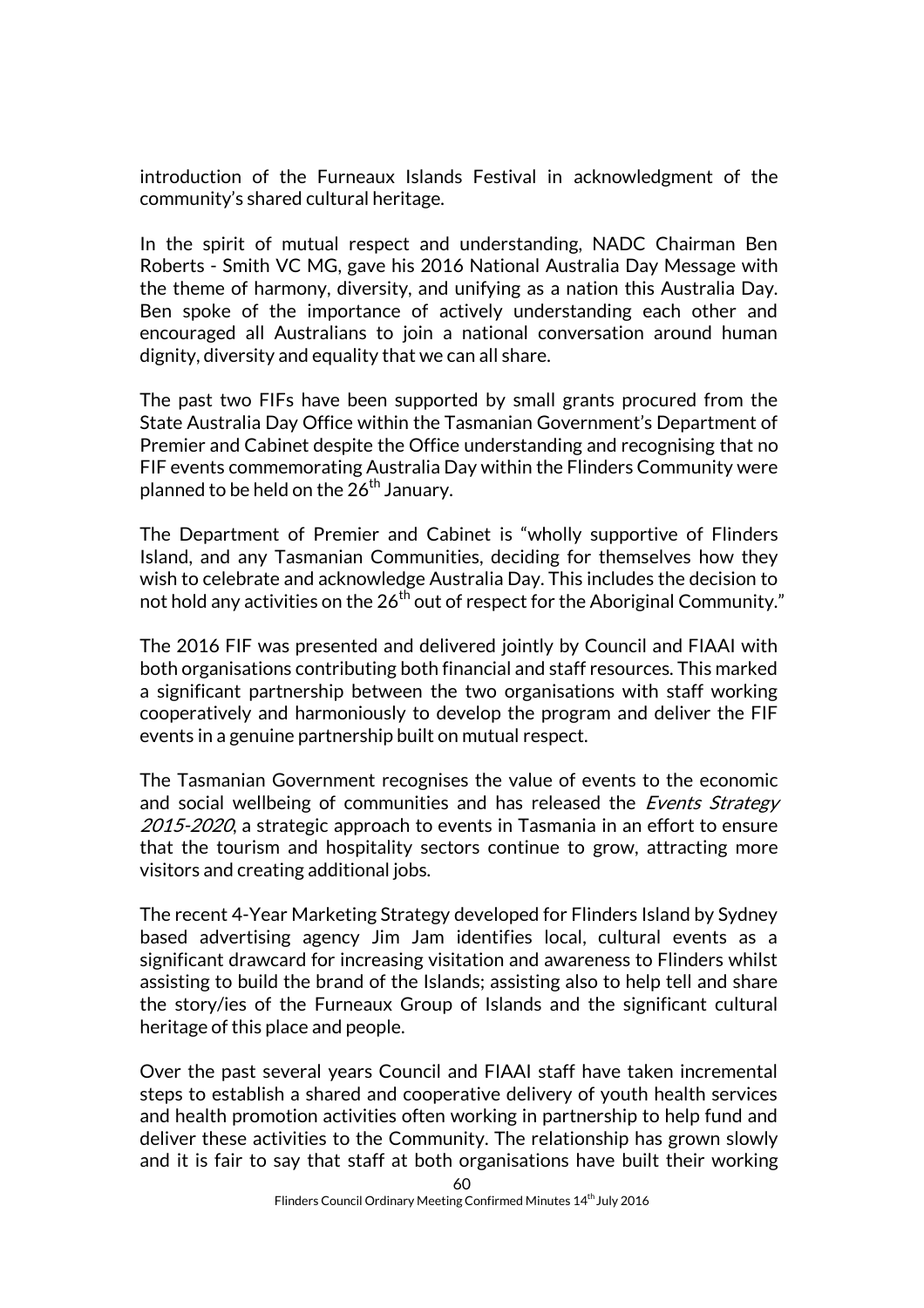relationship on trust and mutual understanding. This cooperative way of working has meant that many of the activities presented to our Islands' youth have been jointly delivered utilising the resources of both organisations.

The Council's annual decision to support, or not, the FIF with an associated budget allocation creates staff limitations to successfully plan the delivery of the FIF and creates limitations to fostering ongoing external partnerships. It is suggested that Council considers a commitment of a minimum of 4-years funding support for the Furneaux Islands Festival to be delivered in January each year.

### STATUTORY REQUIREMENT:

Local Government Act 1993

### POLICY/STRATEGIC IMPLICATIONS:

1. Population Growth - Focusing on strategies, projects and policy initiatives that support the community, economic development, innovation and investment attraction.

1.2 Increase "the working age" population.

1.2.1 Services and activities for young people that also aim to attract and retain young families to the Islands.

1.4 Foster and support entrepreneurial activity.

1.4.3 Promotion of the region's natural and cultural environment.

5. Liveability - Protect, improve and promote the safety, creativity, health and wellbeing of the Islands' communities.

5.2 Support cultural activities and events that foster social engagement, inclusion and emotional wellbeing and provide opportunities for creative expression.

5.2.1 Arts and cultural activities are encouraged and supported.

Community events and activities are supported, encouraged and delivered.

### BUDGET AND FINANCIAL IMPLICATIONS:

\$15,000 minimum budget allocation to the delivery of the Furneaux Islands Festival for 4 years (2017, 2018, 2019, 2020).

The Agenda Item if supported will be further discussed during the 2018, 2019 & 2020 Council Budget Workshops.

### RISK/LIABILITY:

The risk that is involved with this decision if it is not supported is the quality of the events delivered as part of the Furneaux Islands Festivals; the staff limitations to successfully plan the delivery of the Furneaux Islands Festivals; and creates limitations to fostering ongoing external partnerships.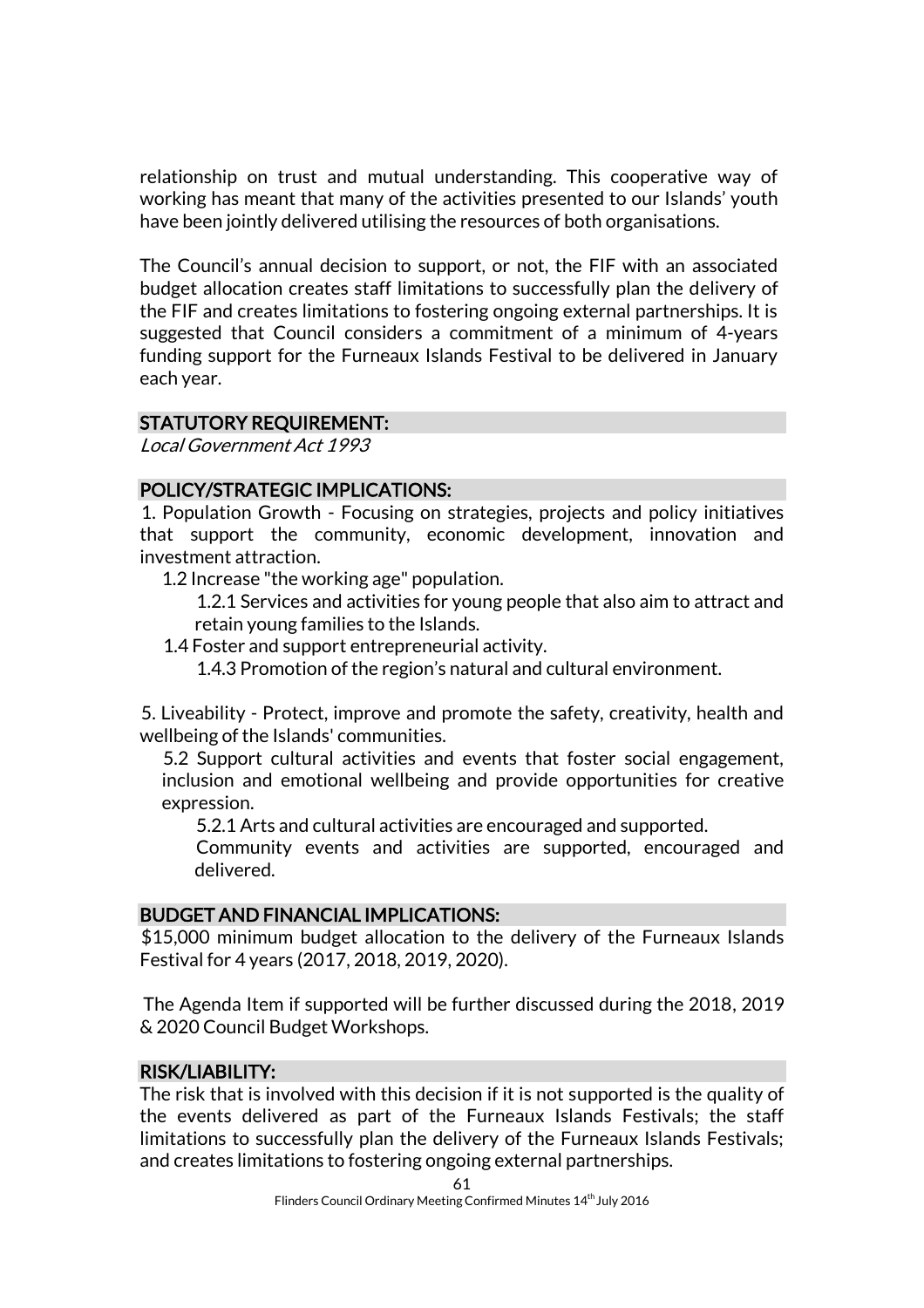#### VOTING REQUIREMENTS:

Absolute Majority

### OFFICER'S RECOMMENDATION:

That Council supports a commitment of a minimum of 4-years budget allocation towards the Furneaux Islands Festival to be delivered in January over the years 2017, 2018, 2019 & 2020.

### DECISION:

167.07.2016 Moved: Cr D Williams Seconded: Deputy Mayor M Cobham That Council supports a commitment of a budget allocation towards the Furneaux Islands Festival to be delivered in January 2017, 2018 and 2019 and develop a policy for provision of the Furneaux Islands Festival in the future.

# CARRIED UNANIMOUSLY (7-0)

For: Mayor Carol Cox, Deputy Mayor Marc Cobham, Cr Chris Rhodes, Cr Peter Rhodes, Cr Ken Stockton, Cr David Williams and Cr Gerald Willis.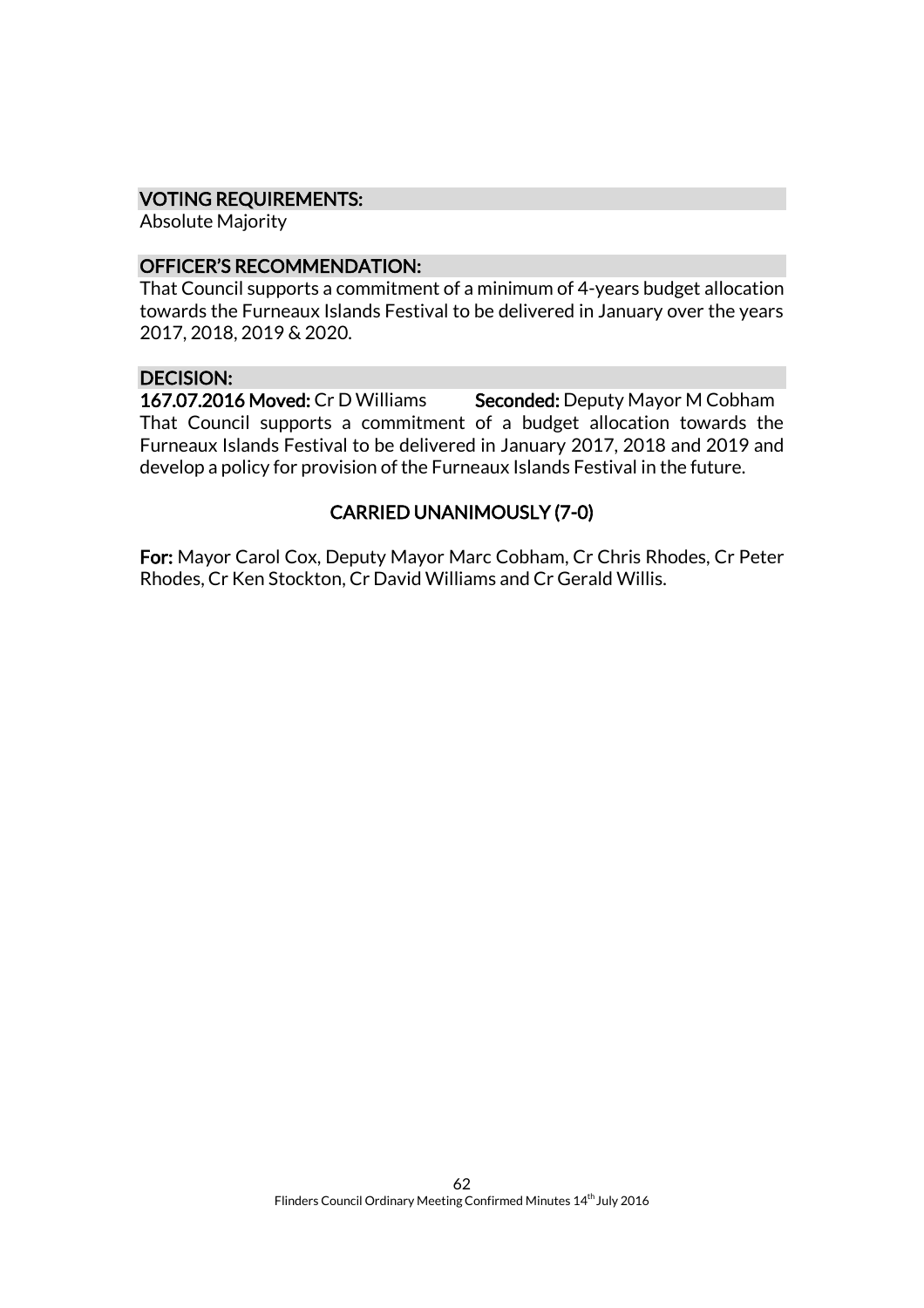| <b>ACTION</b>            | <b>Decision</b>                           |
|--------------------------|-------------------------------------------|
| <b>PROPONENT</b>         | <b>Council Officer</b>                    |
| <b>OFFICER</b>           | Sophie Pitchford, Acting General Manager  |
| <b>FILE REFERENCE</b>    | CSV/1704                                  |
| <b>ASSOCIATED PAPERS</b> | Annexure 17: Flinders Island Brand and    |
|                          | <b>Marketing Strategy</b>                 |
|                          | Annexure 18: Investment Strategy (Elected |
|                          | Members only)                             |

### Item F5: Flinders Island Brand & Marketing Investment Strategy

### INTRODUCTION:

Michael Buck and Jo Youl (Flinders Island Tourism and Business Inc. (FITBI) Executives) presented the four year branding and marketing strategy at the Councillor workshop to seek Council investment to assist in the implementation of the strategy.

### PREVIOUS COUNCIL CONSIDERATION:

Council Workshops 2  $2<sup>nd</sup>$  and 30<sup>th</sup> June 2016

# OFFICER'S REPORT:

Flinders Council received an election commitment grant to develop a marketing strategy for the Furneaux Islands. Council engaged a Sydney based consultancy firm Jim Jam to develop the strategy in cooperation with key stakeholders.

The delivery of a 4-year marketing strategy has been completed and endorsed by the FITBI members.

FITBI Executive has presented to Council at two 2016 - 2017 Council Budget Workshops on the strategy and subsequent Council investment to implement. Moving forward FITBI will be the responsible organisation to coordinate the implementation of the strategy working with industry partners with the support of Council staff. In addition FITBI has appointed a Brand Ambassador, Jo Youl, who is also project manager, to ensure the branding work and subsequent activation and funding required for the activation moves forward.

The Flinders Island Brand and Marketing Strategy is projected to deliver more than \$6 million worth of traditional and social media coverage and ultimately visitation, business investment and population growth to Flinders Island.

The FITBI Executives have met with local businesses both on and off the Island and have received a substantial level of support to deliver the 4-year plan. FITBI requires a level of funding from Council to assist with the strategy and has presented a four year budget outlining the areas where funding is required.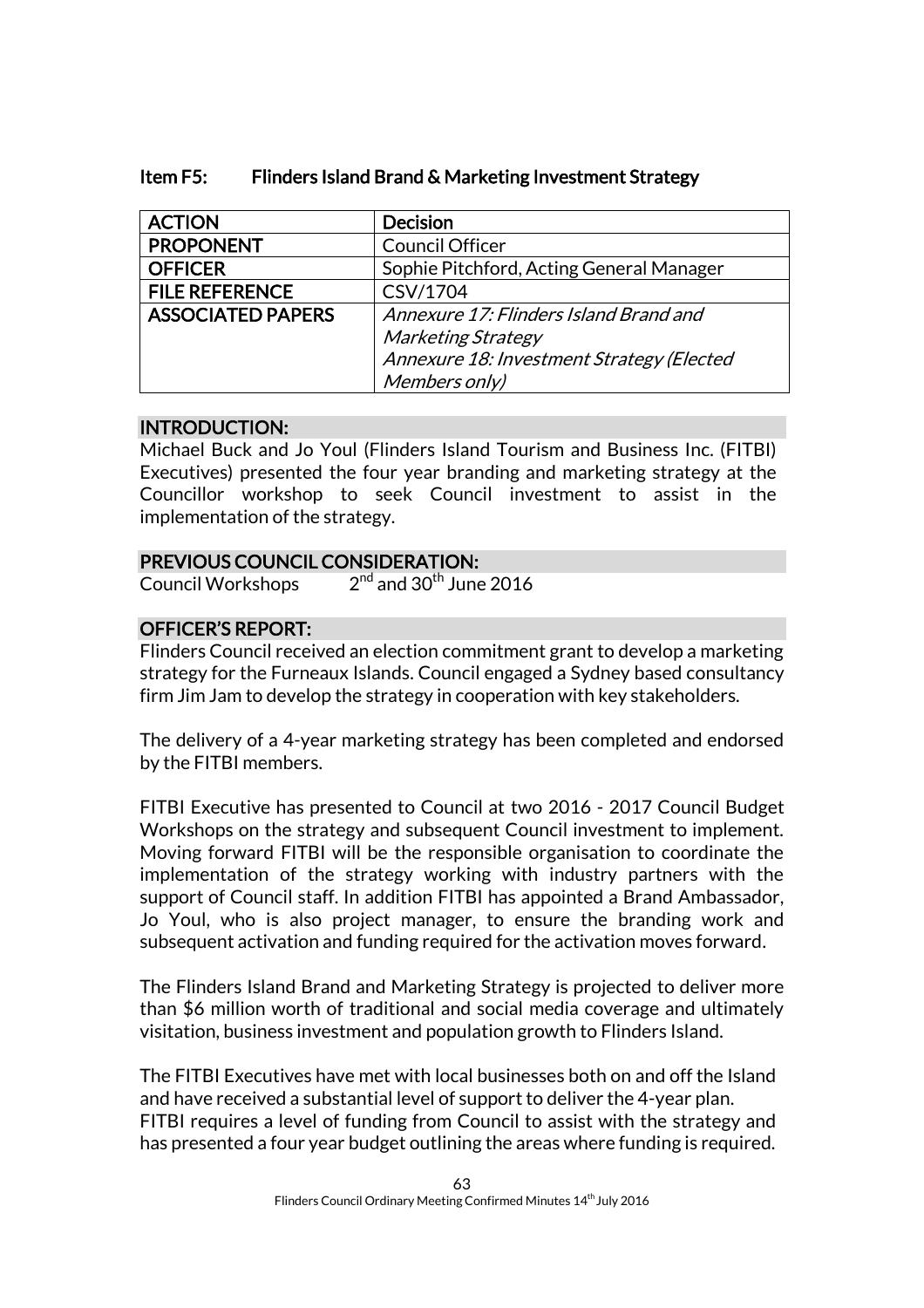As with any investment, Council is interested in gaining a better understanding of what the returns will be to the Community. This is extremely difficult to gauge in the short-term due to a restricted budget.

However, the level of exposure, increased business opportunities and a renewed interest in Flinders Island will compliment Council's four year Strategic Plan with particular emphasis on 'Population Growth - Focusing on strategies, projects and policy initiatives that support the community, economic development, innovation and investment attraction'.

### STATUTORY REQUIREMENT:

Local Government Act 1993

### POLICY/STRATEGIC IMPLICATIONS:

1. Population Growth - Focusing on strategies, projects and policy initiatives that support the community, economic development, innovation and investment attraction.

### BUDGET AND FINANCIAL IMPLICATIONS:

An allocation of funds as follows:

- 2016-17 Budget \$74,580
- 2017-18 Budget \$44,000

### RISK/LIABILITY:

Nil

### VOTING REQUIREMENTS:

Simple Majority

### OFFICER'S RECOMMENDATION:

That Council supports the implementation of the Branding and Marketing Strategy by committing to an allocation of funds as stipulated:

- 2016-17 Budget \$74,580
- 2017-18 Budget \$44,000

### DECISION:

168.07.2016 Moved: Deputy Mayor M Cobham Seconded: Cr D Williams That Council supports the implementation of the Branding and Marketing Strategy by committing to an allocation of funds as stipulated:

- 2016-17 Budget \$74,580
- 2017-18 Budget \$44,000

Mayor Carol Cox passed the chair to Deputy Mayor M Cobham t 2.59pm.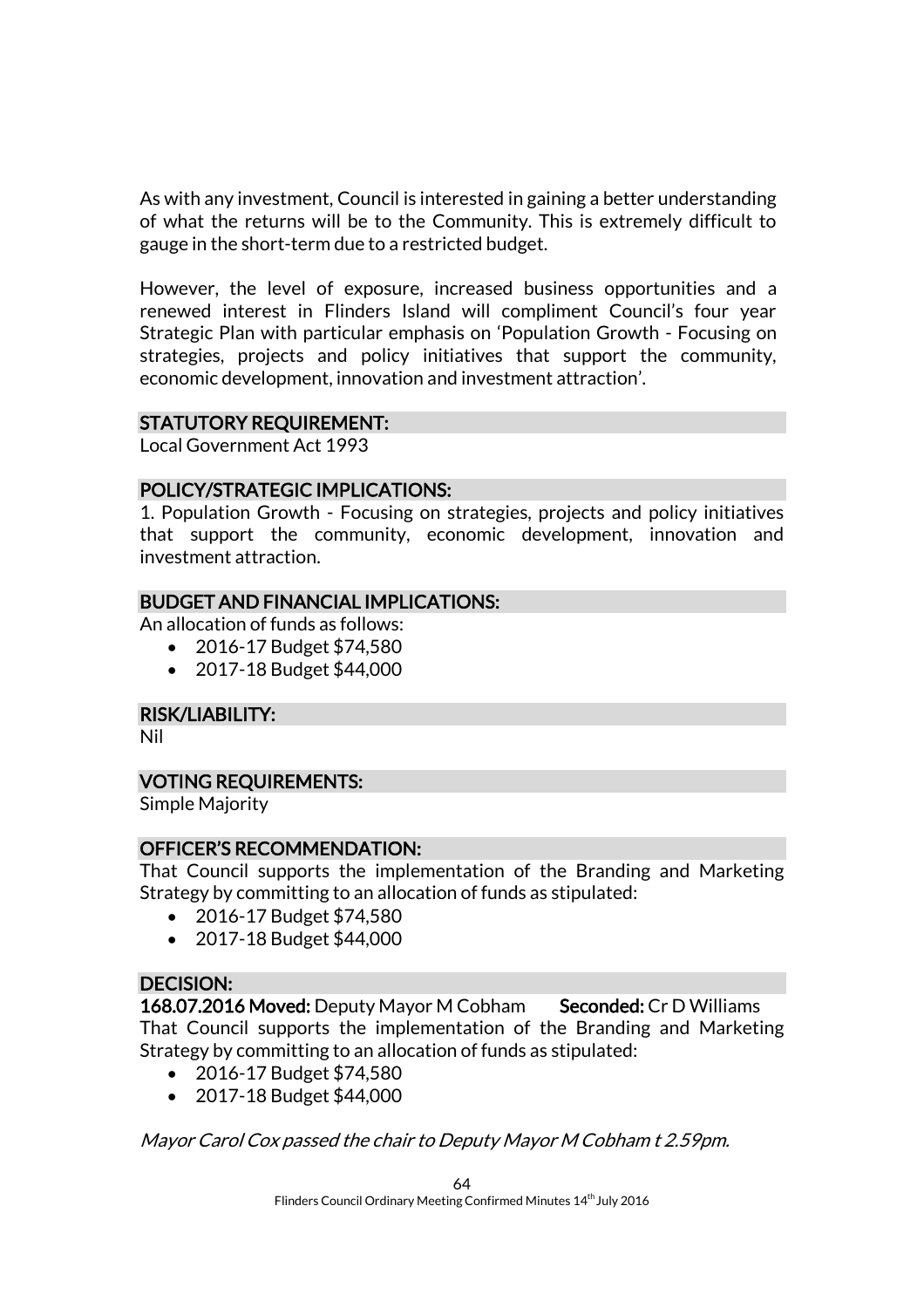# AMENDMENT

#### 169.07.2016 Moved: Mayor C Cox Seconded: Cr G Willis

…with a proviso that for 2016-17 the Council is provided with a quarterly report on the implementation of the plan for consideration and that the 2017- 18 allocation is conditional on a positive report and outcomes of the 2016-17 year.

# CARRIED UNANIMOUSLY (7-0)

For: Mayor Carol Cox, Deputy Mayor Marc Cobham, Cr Chris Rhodes, Cr Peter Rhodes, Cr Ken Stockton, Cr David Williams and Cr Gerald Willis.

Deputy Mayor M Cobham passed the chair to Mayor Carol Cox at 3.03pm.

### SUBSTANTIVE

170.07.2016 Moved: Deputy Mayor M Cobham Seconded: Cr D Williams That Council supports the implementation of the Branding and Marketing Strategy by committing to an allocation of funds as stipulated:

- 2016-17 Budget \$74,580
- 2017-18 Budget \$44,000

with a proviso that for 2016-17 the Council is provided with a quarterly report on the implementation of the plan for consideration and that the 2017-18 allocation is conditional on a positive report and outcomes of the 2016-17 year.

# CARRIED UNANIMOUSLY (7-0)

For: Mayor Carol Cox, Deputy Mayor Marc Cobham, Cr Chris Rhodes, Cr Peter Rhodes, Cr Ken Stockton, Cr David Williams and Cr Gerald Willis.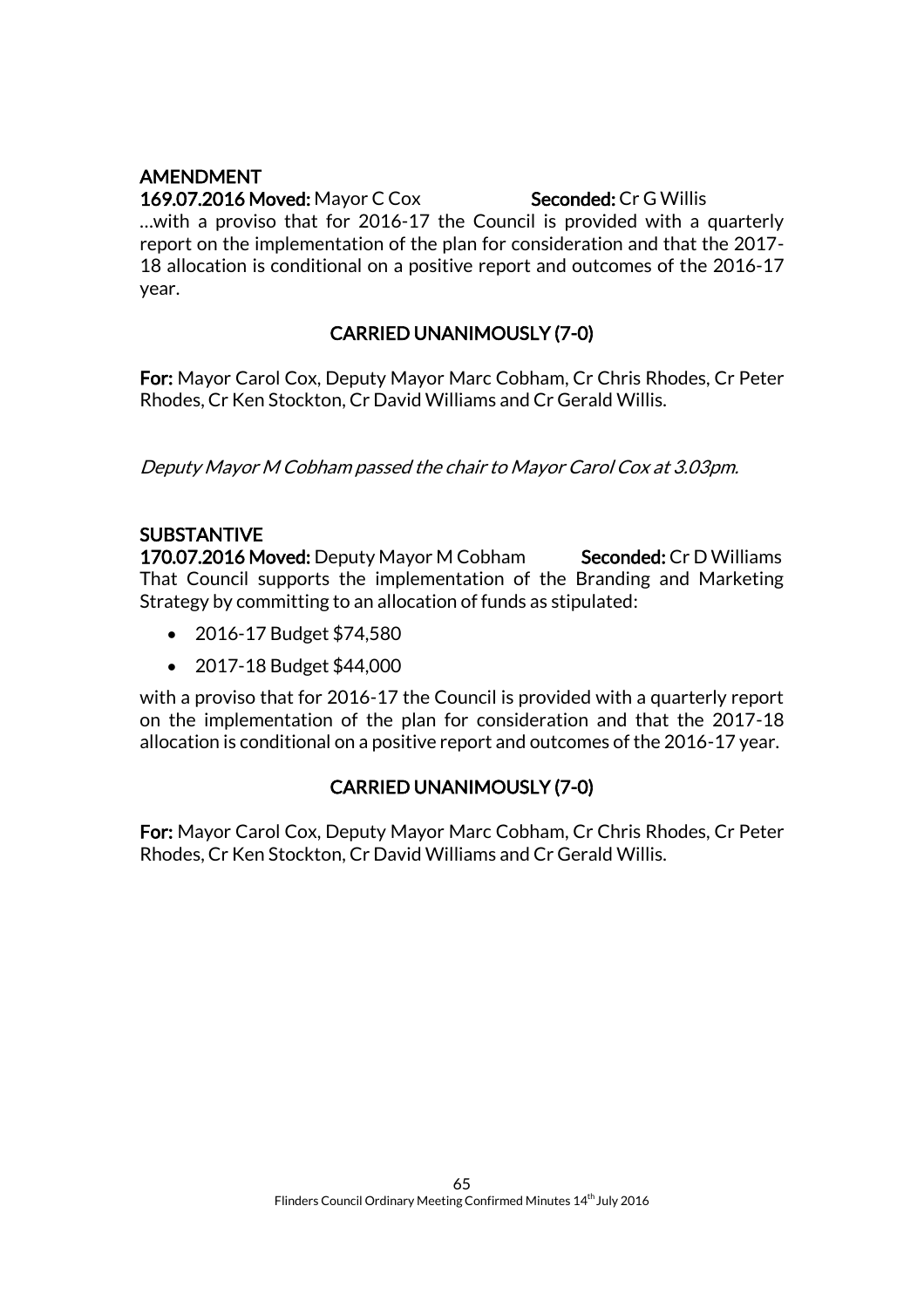### Item E3: Budget Estimates 2016-2017

| <b>ACTION</b>            | <b>Decision</b>                               |
|--------------------------|-----------------------------------------------|
| <b>PROPONENT</b>         | <b>Council Officer</b>                        |
| <b>OFFICER</b>           | Sophie Pitchford, Corporate Services Manager  |
| <b>FILE REFERENCE</b>    | FIN/0701                                      |
| <b>ASSOCIATED PAPERS</b> | Annexure 14: DRAFT Budget Estimates 2016-2017 |

### INTRODUCTION:

Section 82 of the *Local Government Act 1993* (the Act), requires Council to prepare Budget Estimates of the Council's revenue and expenditure for each financial year.

The Budget Estimates are to contain details of the following information:

- the estimated Revenue of the Council;
- the estimated Expenditure of the Council:
- the estimated Borrowings by the Council;
- the estimated Capital Works of the Council; and
- any other details required by the Minister.

In accordance with the Act the Budget Estimates must be adopted by Council before  $31<sup>st</sup>$  August each year, but cannot be adopted more than one month before the start of the financial year to which they relate.

### PREVIOUS COUNCIL CONSIDERATION:

Council Budget Workshops  $26^{\text{th}}$  May 2016 and  $2^{\text{nd}}$  and  $30^{\text{th}}$  June 2016

# OFFICER'S REPORT:

Due to an increase in the costs of maintaining key infrastructure assets , Council has decided to increase the rate in the dollar for 2016-17 from 9.4704 to 9.659808, a two percent increase in the Rate (cents in the \$).

The 2016-17 Budget has been developed in line with Council's Long Term Financial Plan which is critical if Council is to maintain sustainable and compliant service delivery and asset standards to the community.

While operational outputs are proposed to increase, Council has offset some of these costs through efficiency measures and changes to outsourcing and contractor arrangements.

Council has budgeted for a total deficit of \$346,039 after taking into account Capital Grants & Contributions. The budgeted deficit includes a \$1,463,461 provision for depreciation and a \$2,593,982 Capital Works Program. This is in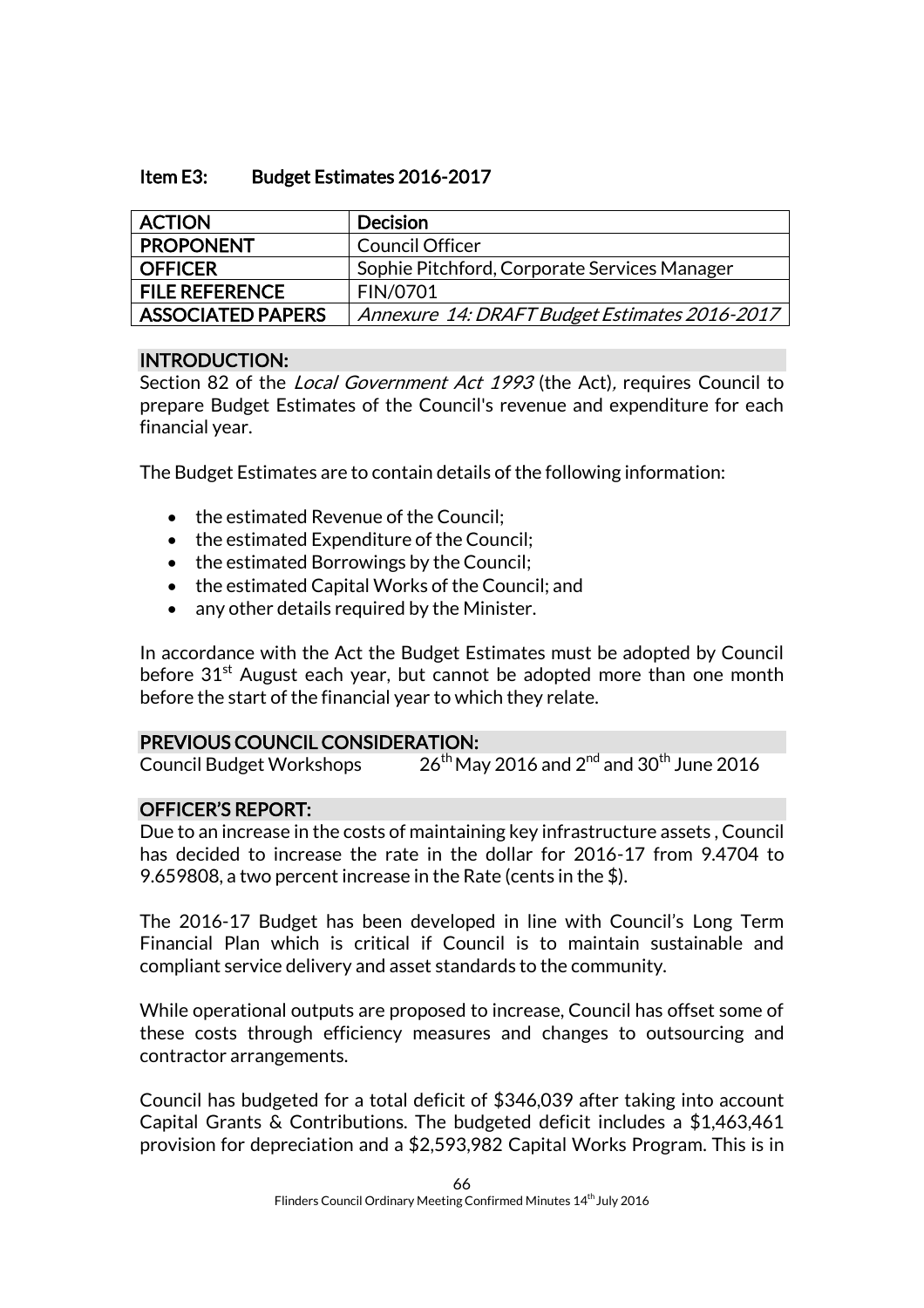line with Council's continued push to increase its asset renewal ratio and invest in the upgrade and maintenance of its capital assets.

Within the 2016-2017 Budget Estimates the following have been established under legislative requirements or listed to provide further detail of their components:

### Capital Works Program

This budget provides for expenditure on Capital Works projects with a program totalling \$2,593,982. The following major projects of significance will be commenced and/or completed during the 2016-2017 financial year:

| <b>PROJECT NAME</b>                    | <b>ESTIMATE \$</b> |
|----------------------------------------|--------------------|
| <b>Road Reseals</b>                    | 518,960            |
| Road Resheeting                        | 200,000            |
| Lughrata Quarry Development            | 53,348             |
| Plant & Equipment                      | 220,000            |
| <b>Town Maintenance</b>                | 650,674            |
| Airport                                | 760,000            |
| Systems & Municipal<br>Office Computer | 25,000             |
| Valuations                             |                    |

Council has identified a number of key projects below the Capital Works Program. These projects either have not been confirmed or the costs are unknown at the time of setting the annual budget.

### Commonwealth Grants

Council continues to direct attention towards improving its share of the Commonwealth Financial Assistance Grants available to Tasmanian Councils and has persisted with its request for the State Grants Commission to review the various disability factors, which form part of our assessment.

The amount budgeted for the year 2016-2017 is \$1,776,586 which represents Council's full yearly allocation, excluding a CPI increase which has been frozen by the Federal Government. This will be apportioned as follows:

| <b>CATEGORY</b>              | AMOUNT\$  |  |
|------------------------------|-----------|--|
| Road / Bridge Funds          | 1,103,111 |  |
| <b>General Purpose Funds</b> | 673,475   |  |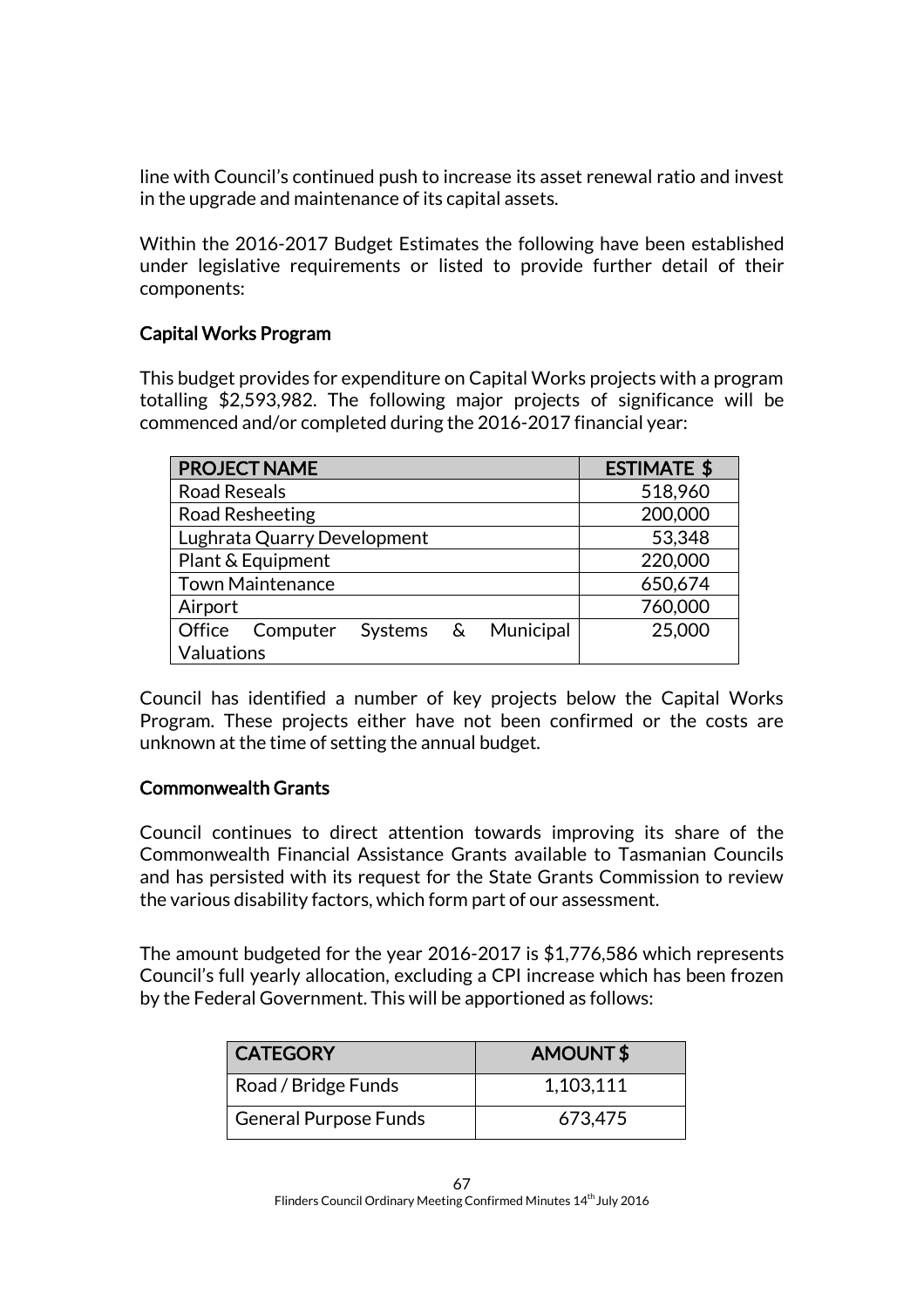### **Conclusion**

The previous agenda item 'Rates and Charges for 2016-17' if adopted will form part of the 2016-17 Budget Estimates under Item 2 and will be included into the final Budget document.

I now submit the Budget Estimates 2016-2017 for consideration and adoption by Council.

# STATUTORY REQUIREMENT:

Local Government Act 1993

# POLICY/STRATEGIC IMPLICATIONS:

5. Corporate Governance and Intergovernmental Relations

5.1 Support the capacity and productivity of our organisation and a culture of professionalism, compliance, innovation and service.

5.1.3 Achieve a sustainable balance of income, investment and recurrent expenditure.

5.1.3.3 Deliver the new Budget Estimates for the proceeding financial year.

### BUDGET AND FINANCIAL IMPLICATIONS:

The adoption of these Budget Estimates provides the necessary funds for the implementation of the proposed Annual Plan 2016-17 and to achieve Council's strategic outcomes detailed in Council's draft Strategic Plan.

### RISK/LIABILITY:

Maintaining Council in a sound financial position is a critical function of Council. Failure to be financially accountable has significant implications for Council.

### VOTING REQUIREMENTS:

Absolute Majority

### OFFICER'S RECOMMENDATIONS:

That in accordance with the provisions of Section 82 of the *Local Government* Act 1993, the Budget Estimates for the Financial Year 1 July 2016 to 30 June 2017 be adopted.

### DECISION:

171.07.2016 Moved: Deputy Mayor M Cobham Seconded: Cr D Williams That in accordance with the provisions of Section 82 of the *Local Government* Act 1993, the Budget Estimates for the Financial Year 1 July 2016 to 30 June 2017 as per Annexure 14 be adopted with the following change:

• Reduction of approximately \$20,000 from Community Economic Development Events and Marketing line item.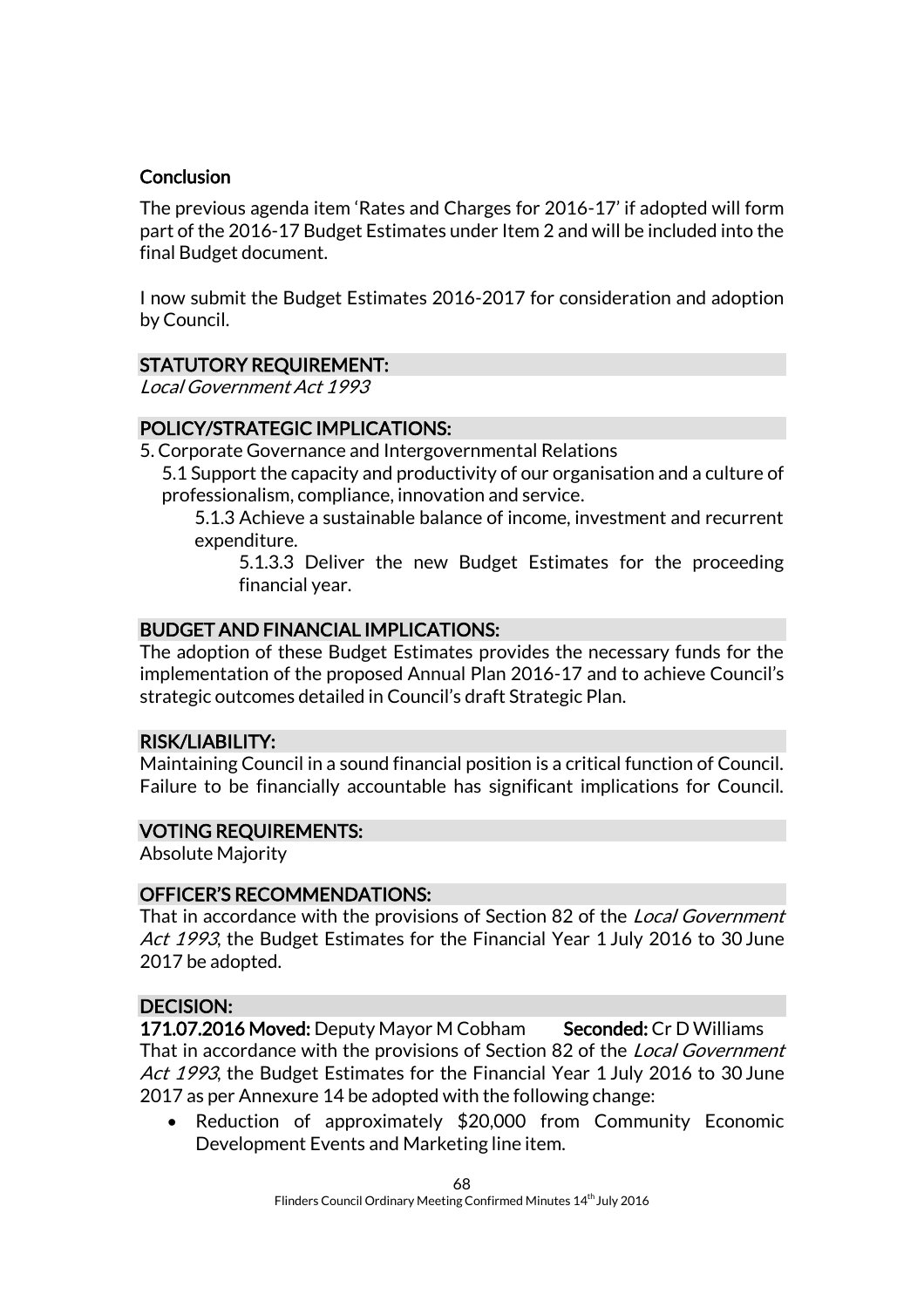# CARRIED UNANIMOUSLY (7-0)

For: Mayor Carol Cox, Deputy Mayor Marc Cobham, Cr Chris Rhodes, Cr Peter Rhodes, Cr Ken Stockton, Cr David Williams and Cr Gerald Willis.

Note: The \$20,000 was removed as the action was completed an paid for in the 2015-16 financial year.

Note: Deputy Mayor Marc Cobham thanked staff for the work involved in preparing this document. This statement was endorsed by all Councillors.

Mayor Carol Cox called a break in the meeting at 3.20pm and resumed the meeting at 3.28pm.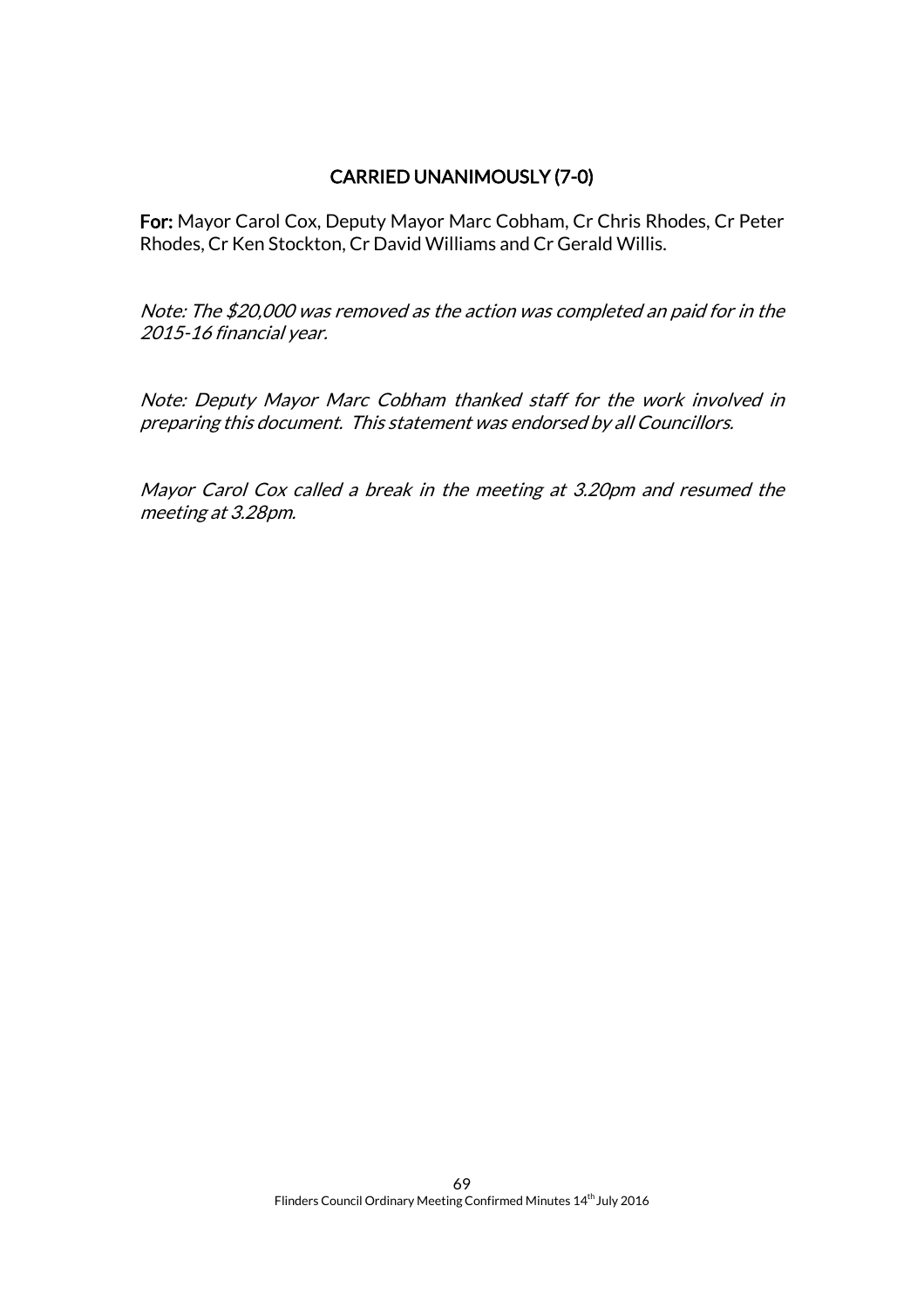### Item F6: Local Government of Tasmania Annual General Meeting and General Meeting

| <b>ACTION</b>            | <b>Information</b>                                                                                                                                                                                                                                                                                                 |
|--------------------------|--------------------------------------------------------------------------------------------------------------------------------------------------------------------------------------------------------------------------------------------------------------------------------------------------------------------|
| <b>PROPONENT</b>         | <b>Council Officer</b>                                                                                                                                                                                                                                                                                             |
| <b>OFFICER</b>           | Sophie Pitchford, Acting General Manager                                                                                                                                                                                                                                                                           |
| <b>FILE REFERENCE</b>    | COU/0303                                                                                                                                                                                                                                                                                                           |
| <b>ASSOCIATED PAPERS</b> | Annexure 19: LGAT Annual General Meeting<br>Agenda 20 <sup>th</sup> July 2016<br>Annexure 20: LGAT Annual General Meeting<br>Attachments 20 <sup>th</sup> July 2016<br>Annexure 21: LGAT General Meeting Agenda<br>$20th$ July 2016<br>Annexure 22: LGAT General Meeting<br>Attachments 20 <sup>th</sup> July 2016 |

### INTRODUCTION:

The Local Government of Tasmania (LGAT) Annual General Meeting and General Meeting will be held on the 20<sup>th</sup> July 2016. The Annual General Meeting Agenda and attachments and the General Meeting Agenda and attachments are provided for Elected Members as Annexures 19 – 22.

### PREVIOUS COUNCIL CONSIDERATION:

Council considers the LGAT Annual General Meeting Agenda annually and the General Meeting Agenda at the Ordinary Council meeting prior to the LGAT General Meeting to allow Council to inform the Mayor of what position it wishes the Mayor to take in relation to voting on specific matters.

### OFFICER'S REPORT:

A number of motions are included in the LGAT Annual General Meeting and the General Meeting Agendas. Council provides direction to the Mayor in relation to voting.

The Annual General Meeting Agenda and attachments can be accessed via the LGAT website at<http://www.lgat.tas.gov.au/page.aspx?u=333> and the General Meeting Agenda and attachments at <http://www.lgat.tas.gov.au/page.aspx?u=757> .

# STATUTORY REQUIREMENT:

Nil

### POLICY/STRATEGIC IMPLICATIONS:

4. Strategic, Efficient and Effective Organisation - Responding to risks and opportunities.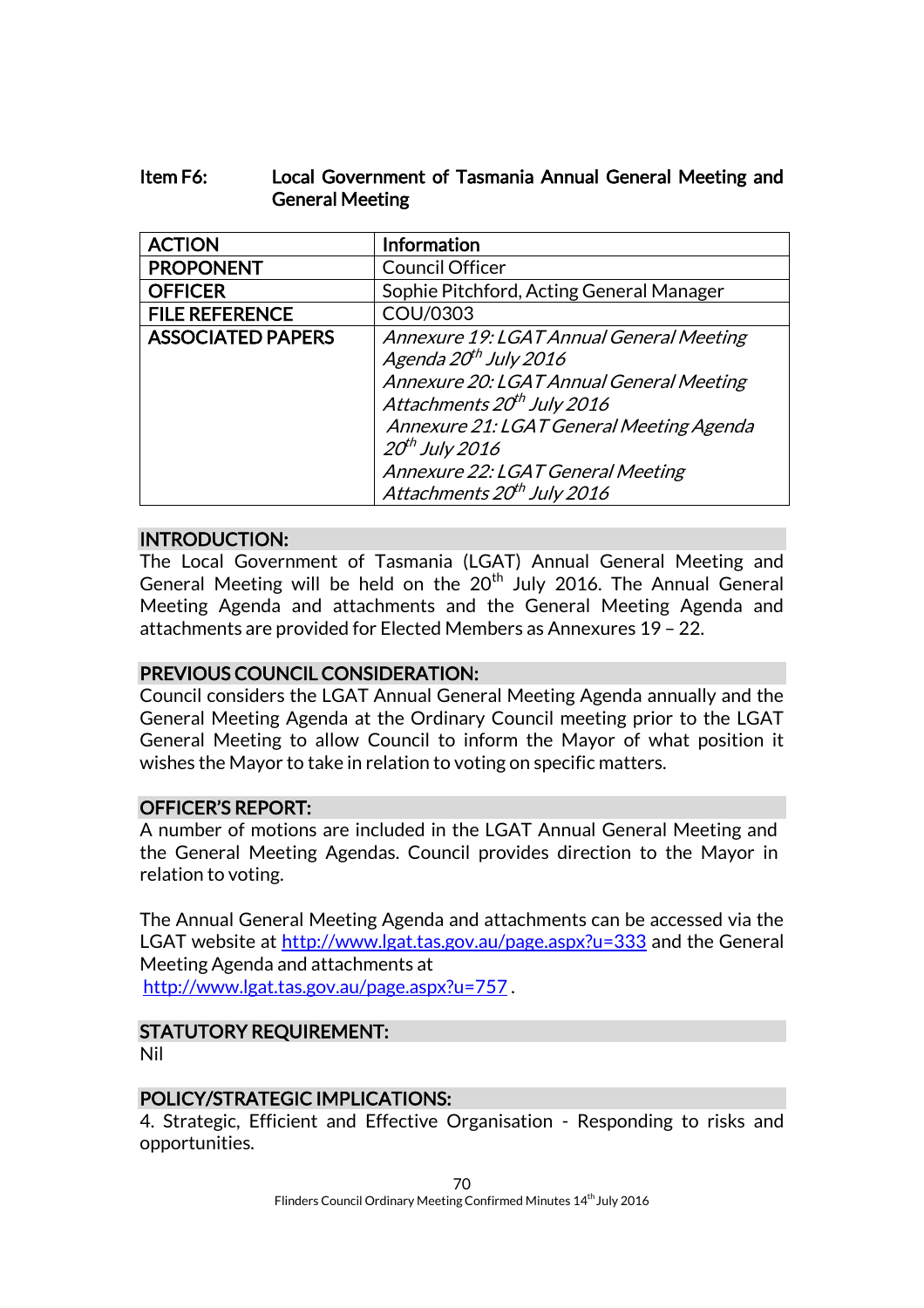4.1 Remain actively engaged with internal and external stakeholders providing regional leadership.

### BUDGET AND FINANCIAL IMPLICATIONS:

No known budget implications at this time.

#### RISK/LIABILITY:

Minimal

### VOTING REQUIREMENTS:

Simple Majority

#### OFFICER'S RECOMMENDATION:

That Council notes the Local Government of Tasmania Annual General Meeting Agenda and General Meeting Agenda and provides the Mayor with direction in relation to the items listed for a decision.

### DECISION:

172.07.2016 Moved: Cr G Willis Seconded: Cr C Rhodes That Council suspends the provisions of section 22 in accordance with Section 22 (9) of the Local Government (Meeting Procedures) Regulations 2015 in order to discuss this item.

173.07.2016 Moved: Deputy Mayor M Cobham Seconded: Cr D Williams That Council notes the Local Government of Tasmania Annual General Meeting Agenda and General Meeting Agenda and provides the Mayor with the following direction in relation to the items listed for a decision:

| <b>ITEM NO.</b>               | <b>DECISION SOUGHT</b>                       | <b>DECISION</b> |  |  |
|-------------------------------|----------------------------------------------|-----------------|--|--|
| <b>ANNUAL GENERAL MEETING</b> |                                              |                 |  |  |
| 4. Budget and                 | That the Meeting adopt the Budget and        | yes             |  |  |
| Subscriptions 2016/17         | Subscriptions as presented.                  |                 |  |  |
| 5. President and Vice         | That the President's and Vice President's    | yes             |  |  |
| <b>President Honorariums</b>  | allowance for the period 1 July 2016 to 30   |                 |  |  |
|                               | June 2017 be adjusted in accordance with     |                 |  |  |
|                               | the movement in the Wages Price Index.       |                 |  |  |
| 6. Rules of the Local         | That the Rules as amended be adopted in      | yes             |  |  |
| <b>Government Association</b> | full (replaced).                             |                 |  |  |
| of Tasmania                   |                                              |                 |  |  |
| 7. Reports from Board         | (a) That the reports from representatives on | Yes             |  |  |
| Representatives               | various bodies be received and noted.        |                 |  |  |
|                               | (b) That Conference acknowledges the time    | yes             |  |  |
|                               | and effort put in by all Association         |                 |  |  |
|                               | representatives on boards, working parties,  |                 |  |  |
|                               | advisory groups and committees etc.          |                 |  |  |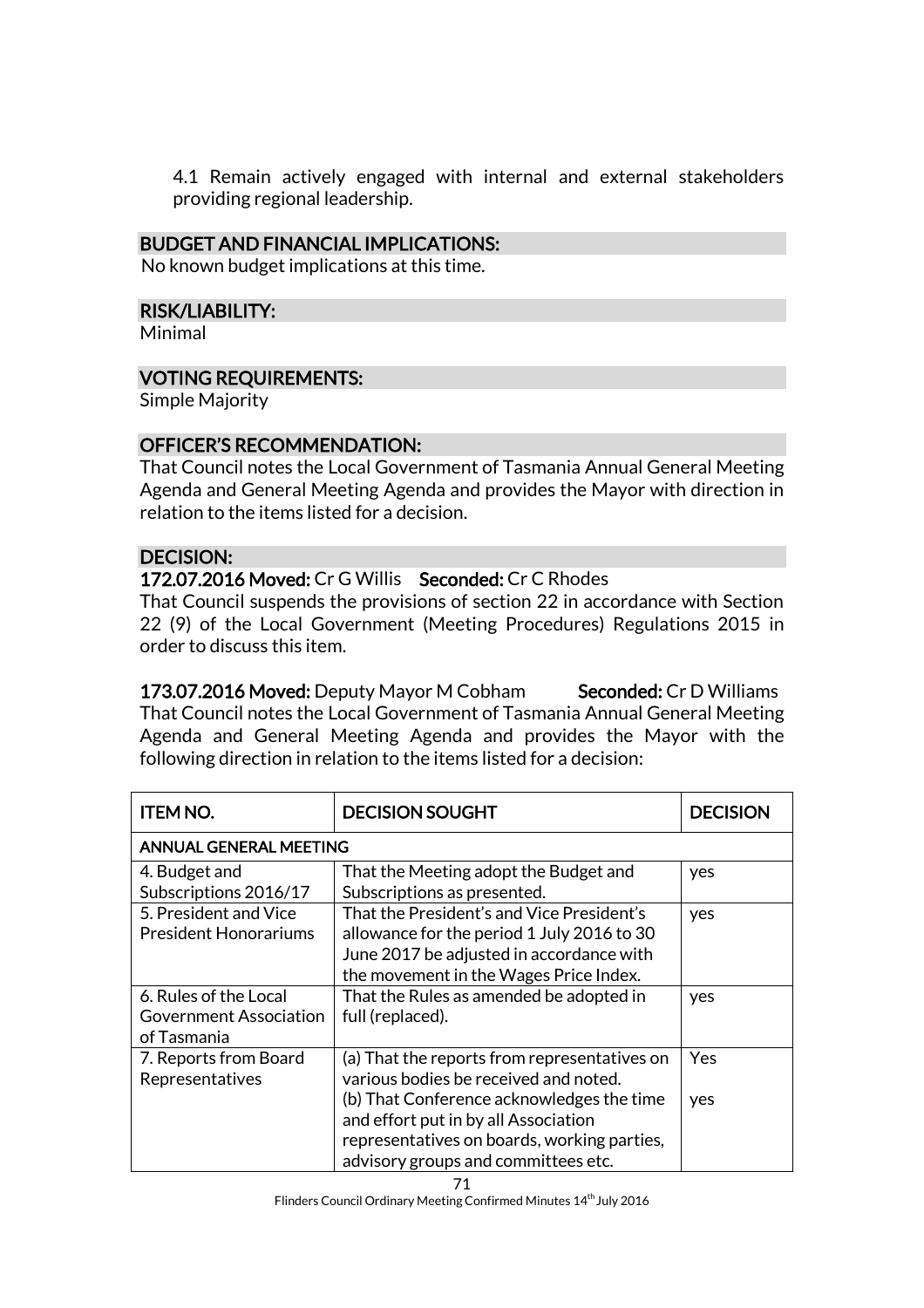| <b>ITEM NO.</b>                                                   | <b>DECISION SOUGHT</b>                                                                                                                                                                                                                                                                                                                                                                                                                                                                                                                                                                                                  | <b>DECISION</b>            |  |  |
|-------------------------------------------------------------------|-------------------------------------------------------------------------------------------------------------------------------------------------------------------------------------------------------------------------------------------------------------------------------------------------------------------------------------------------------------------------------------------------------------------------------------------------------------------------------------------------------------------------------------------------------------------------------------------------------------------------|----------------------------|--|--|
| <b>GENERAL MEETING</b>                                            |                                                                                                                                                                                                                                                                                                                                                                                                                                                                                                                                                                                                                         |                            |  |  |
| 8.1 Review of The Local<br>Government Act*                        | That Members note the following report.                                                                                                                                                                                                                                                                                                                                                                                                                                                                                                                                                                                 | yes                        |  |  |
| 8.2 Local Government<br>Reform                                    | That Members note the following report.                                                                                                                                                                                                                                                                                                                                                                                                                                                                                                                                                                                 | yes                        |  |  |
| 8.3 Australian Local<br><b>Government Association</b><br>Activity | That Members note the following report.                                                                                                                                                                                                                                                                                                                                                                                                                                                                                                                                                                                 | yes                        |  |  |
| 8.4 Policy Update                                                 | That members note the following report -<br>Building Regulatory Framework Review.                                                                                                                                                                                                                                                                                                                                                                                                                                                                                                                                       | yes                        |  |  |
| 8.5 LGAT Professional<br>Development Program                      | That Members note the update on the Local<br><b>Government Professional Development</b><br>Program.                                                                                                                                                                                                                                                                                                                                                                                                                                                                                                                     | yes                        |  |  |
| 8.6 Staffing Changes at<br><b>LGAT</b>                            | That Members note the following report.                                                                                                                                                                                                                                                                                                                                                                                                                                                                                                                                                                                 | yes                        |  |  |
| 9.1 LGAT Subscriptions                                            | That Members agree:<br>1. That LGAT undertake subscription<br>modelling for consideration by councils.<br>2. That the focus of the modelling is to be<br>aligned with practice in other jurisdictions<br>and agreed by General Managers at their<br>September 2016 workshop.<br>3. That any change to the subscription<br>formula be agreed in principle by March<br>2017 to align with the LGAT Budget<br>process, with formal adoption at the 2017<br>AGM.                                                                                                                                                            | 1. yes<br>2. yes<br>3. yes |  |  |
| 9.2 Planning Reform<br>9.3 Waste Levy                             | That Members note the progress of the<br>State Government's planning reforms.<br>That Members endorse the identified<br>reform agenda priorities from a Local<br>Government perspective, being -<br>- State Planning Policy development;<br>- A greater emphasis on Regional Planning;<br>- Improving the planning appeal process;<br>- Changing notification requirements for<br>discretionary applications; and -<br>Consolidating subdivision legislation.<br>1. That the Meeting note that:<br>a) At the May 2016 Premier's Local<br>Government Council meeting it was<br>announced that the Government will not be | yes<br>$1. a)$ yes         |  |  |
|                                                                   | introducing a state-wide levy on<br>waste; and<br>b) LGAT will be re-establishing the waste<br>management reference group to provide a                                                                                                                                                                                                                                                                                                                                                                                                                                                                                  | b) yes                     |  |  |

Flinders Council Ordinary Meeting Confirmed Minutes 14<sup>th</sup> July 2016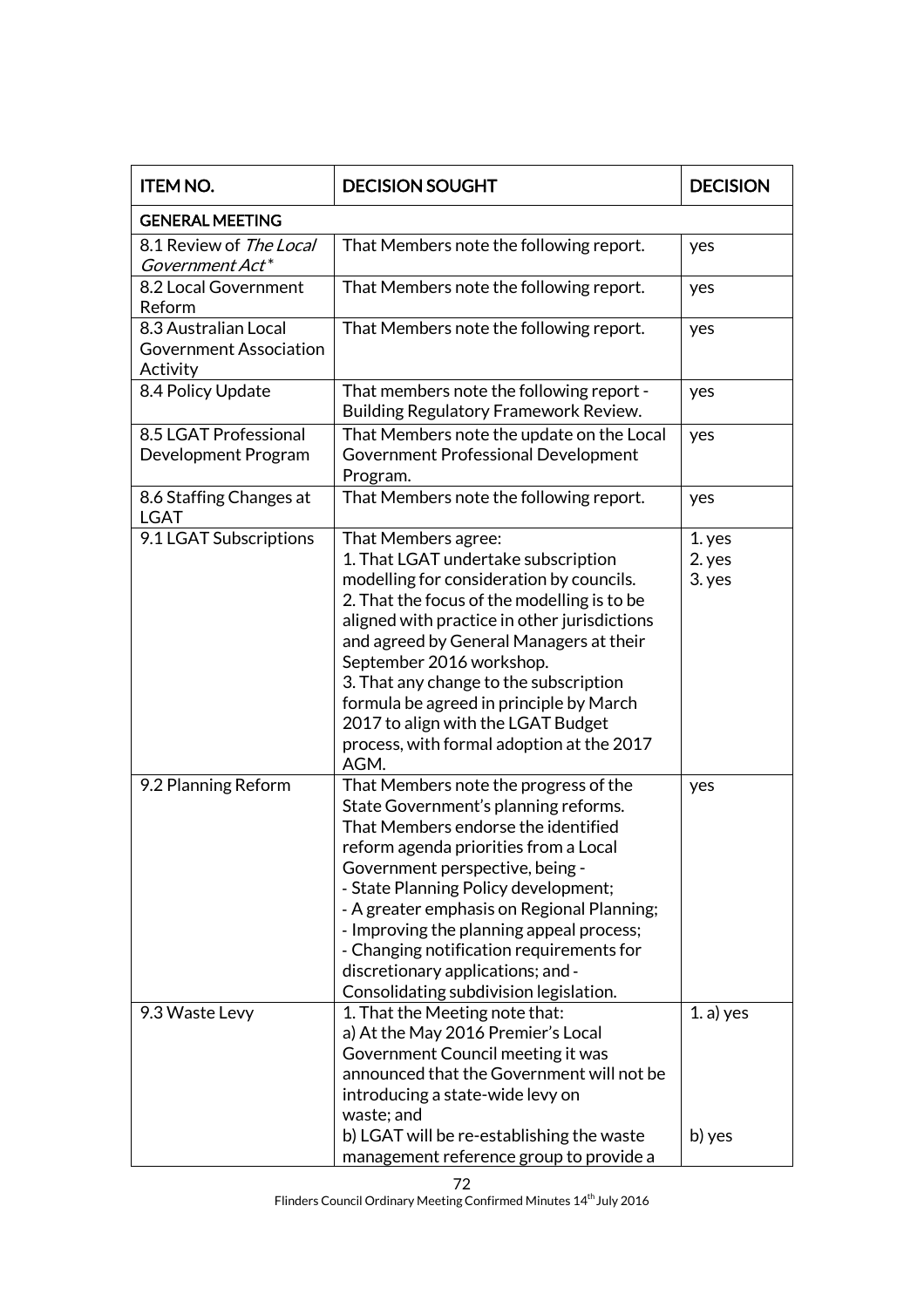| <b>ITEM NO.</b>                                                                 | <b>DECISION SOUGHT</b>                                                                                                                                                                                                                                                                                                                                                    | <b>DECISION</b>                                                                                                                                                           |
|---------------------------------------------------------------------------------|---------------------------------------------------------------------------------------------------------------------------------------------------------------------------------------------------------------------------------------------------------------------------------------------------------------------------------------------------------------------------|---------------------------------------------------------------------------------------------------------------------------------------------------------------------------|
|                                                                                 | mechanism to allow for strategic<br>consideration of waste issues across the<br>state.<br>2. That the Meeting agree that the LGAT,<br>supported by the Waste Management<br>Reference Group, develop<br>recommendations for Members, with<br>respect to a waste levy and/or waste<br>strategy.                                                                             | 2. yes                                                                                                                                                                    |
| 9.4 Tasmanian<br>Constitutional<br><b>Recognition For</b><br>Aboriginal People* | That members agree that LGAT write to the<br>State Government supporting the proposed<br>amendment to the Tasmanian Constitution<br>to provide for constitutional recognition of<br>Tasmanian Aboriginal people.                                                                                                                                                          | <b>Flinders</b><br>Council is<br>not in a<br>position to<br>make a<br>decision.<br>Should be<br>left to<br>individual<br>community<br>groups to<br>comment<br>on. Abstain |
| 11.1 Motion - Tourism<br>Infrastructure<br>Council - Break O'Day                | That LGAT call on the State Government to<br>provide funding for upgrades, maintenance<br>and provision of tourism infrastructure in<br>areas where tourist numbers have increased<br>significantly in recent years.                                                                                                                                                      | No                                                                                                                                                                        |
| 11.2 Motion - Speed<br>Limit Restrictions*<br>Council - George Town             | That LGAT lobby the State Government to<br>amend legislation to require a decreased<br>speed limit whilst motorists pass an<br>emergency incident.                                                                                                                                                                                                                        | yes                                                                                                                                                                       |
| 11.3 Motion - Bass Link<br>Council - Northern<br><b>Midlands</b>                | That the Local Government Association of<br>Tasmania support the State Government<br>application to the Federal Government for<br>assistance to replace the Bass Link cable.<br>That the Local Government Association of<br>Tasmania advocate to the State<br>Government to explore all opportunities to<br>ensure the State is self-reliant for its power<br>generation. | yes                                                                                                                                                                       |
| 12.1 Motion - Swearing<br>in of Elected Members<br>Council - Kingborough        | That LGAT staff provide a report on<br>potential changes to the swearing-in<br>process for new and re-elected<br>Councillors/Aldermen to require them to -<br>1. Read and abide by the Local Government<br><b>Act and Regulations</b><br>2. Read and abide by the Code of Conduct                                                                                         | yes                                                                                                                                                                       |

Flinders Council Ordinary Meeting Confirmed Minutes 14<sup>th</sup> July 2016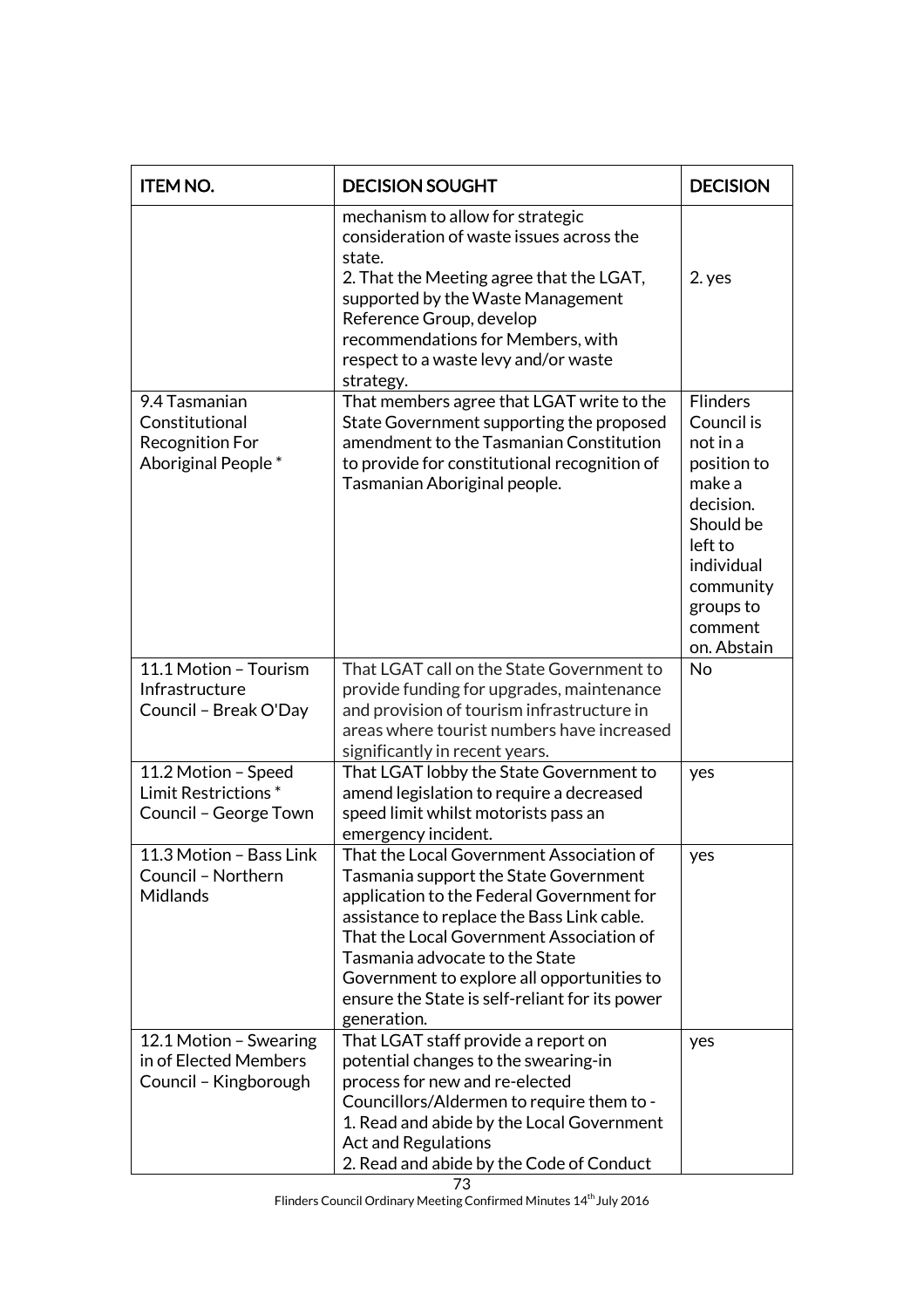| <b>ITEM NO.</b>                                                                                     | <b>DECISION SOUGHT</b>                                                                                                                                                                                                                                                                                                                                                                                                                                                                                                                                                                                                                                                                                    | <b>DECISION</b>                    |
|-----------------------------------------------------------------------------------------------------|-----------------------------------------------------------------------------------------------------------------------------------------------------------------------------------------------------------------------------------------------------------------------------------------------------------------------------------------------------------------------------------------------------------------------------------------------------------------------------------------------------------------------------------------------------------------------------------------------------------------------------------------------------------------------------------------------------------|------------------------------------|
|                                                                                                     | Policy of their Local Government<br>Municipality.                                                                                                                                                                                                                                                                                                                                                                                                                                                                                                                                                                                                                                                         |                                    |
| 12.2 Motion - Elected<br>Member Expenditure<br>Council - City of Hobart                             | That there be state-wide reporting<br>consistency on the disclosure of itemised<br>Aldermanic expenses on a monthly basis.                                                                                                                                                                                                                                                                                                                                                                                                                                                                                                                                                                                | No                                 |
| 12.3 Motion -<br><b>Compulsory Voting</b><br>Council - City of Hobart                               | The Local Government Association of<br>Tasmania urge the State Government to<br>consider making Local Government<br>elections compulsory.                                                                                                                                                                                                                                                                                                                                                                                                                                                                                                                                                                 | No                                 |
| 12.4 Motion - Open and<br>Transparent<br>Governance<br>Council - City of Hobart                     | The Local Government Association of<br>Tasmania develop resource tools to<br>encourage Tasmanian Councils to consider<br>implementation of live-streaming of Council<br>meetings as a means of ensuring open and<br>transparent governance.                                                                                                                                                                                                                                                                                                                                                                                                                                                               | No                                 |
| 12.5 Motion - Elected<br><b>Member Training</b><br>Council - Burnie City                            | That all Councillors undertake an external<br>examination after undertaking training with<br>regard to their role as a planning authority,<br>which will test their competence to deal<br>with planning matters and their knowledge<br>of the planning scheme relating to their<br>municipality.                                                                                                                                                                                                                                                                                                                                                                                                          | ? cost to<br>councils<br><b>No</b> |
| 14.1 Motion - Tyre Levy<br>Council - Northern<br>Midlands                                           | That Members note the issue of waste tyres<br>remains unresolved and seek that<br>LGAT continue to lobby the State<br>Government to develop an effective<br>solution to tyre storage and disposal in<br>Tasmania, which might include the<br>introduction of a regulated tyre levy in<br>Tasmania for end of life tyres.                                                                                                                                                                                                                                                                                                                                                                                  | Yes                                |
| 14.2 Motion - Disposal<br>Of Abandoned/Wrecked<br>Vehicles<br>Council - Southern<br><b>Midlands</b> | That the Local Government Association of<br>Tasmania be requested to consult with the<br>regional waste management bodies (and<br>other relevant bodies) for the purpose of:<br>a. Identifying the extent of problems<br>associated with the disposal of car<br>wrecks/car bodies. This recognises the lack<br>of disposal options given the current steel<br>recycling market (or lack thereof); and<br>b. In conjunction with the regional bodies,<br>determine what cost effective options can<br>be considered to address and manage the<br>issues identified.<br>Note: Consideration should be given to an<br>option for car enthusiasts to access these<br>car wrecks/car bodies for sourcing parts | Yes<br>yes                         |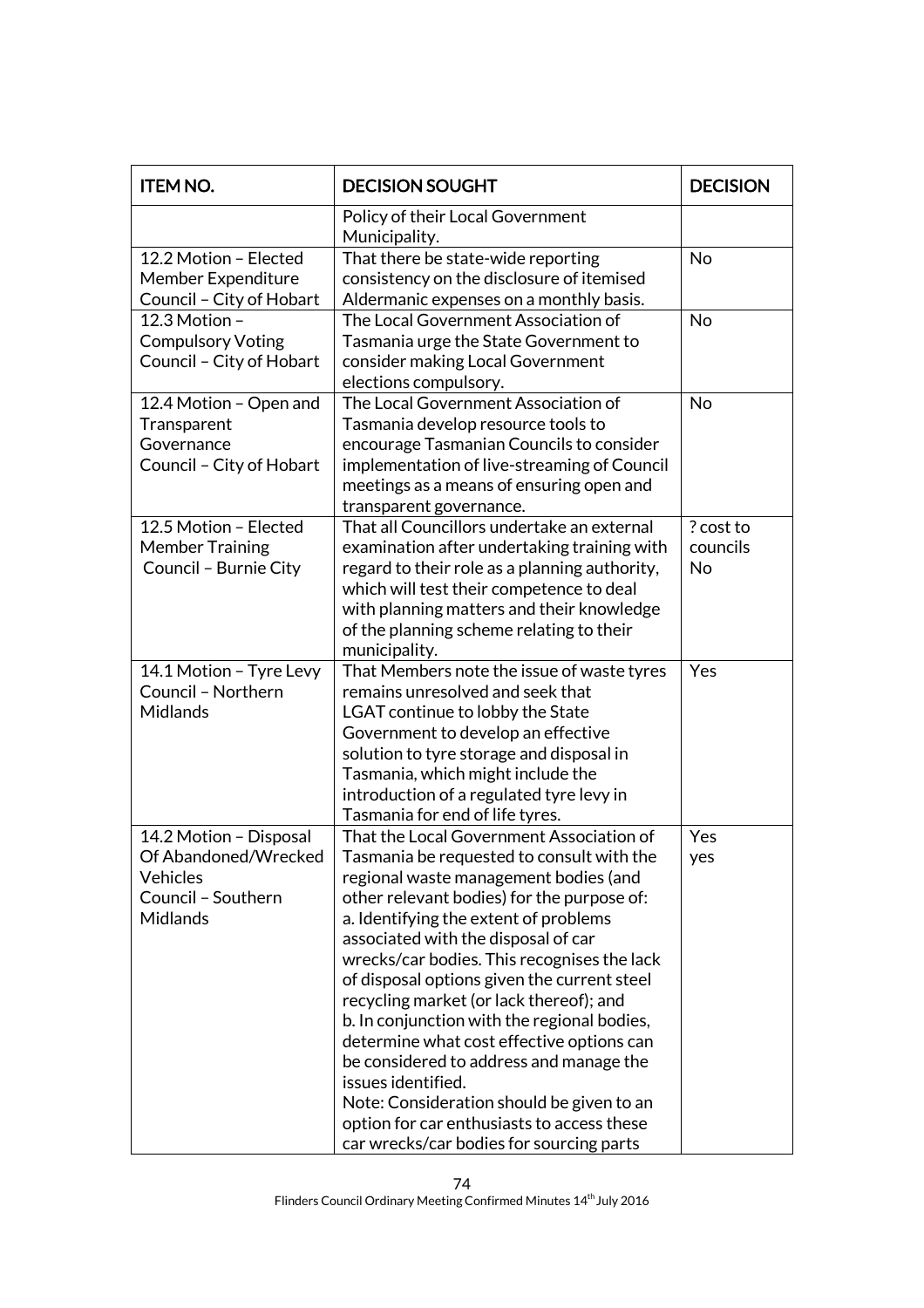| <b>ITEM NO.</b>                                                                                       | <b>DECISION SOUGHT</b>                                                                                                                                                                                                                                                                                                                                                                                                                                                                                                                                                                                                                                                                                                                                                                                                                                                                                                                                             | <b>DECISION</b>                        |
|-------------------------------------------------------------------------------------------------------|--------------------------------------------------------------------------------------------------------------------------------------------------------------------------------------------------------------------------------------------------------------------------------------------------------------------------------------------------------------------------------------------------------------------------------------------------------------------------------------------------------------------------------------------------------------------------------------------------------------------------------------------------------------------------------------------------------------------------------------------------------------------------------------------------------------------------------------------------------------------------------------------------------------------------------------------------------------------|----------------------------------------|
| 15.1 Motion - Funding<br>of Implementation of<br><b>Planning Scheme</b><br>Council - Break O'Day      | and/or bodies for restoration purposes.<br>That LGAT call on the State Government to<br>allocate an ongoing budget to provide legal<br>and staff-time funds to all Tasmanian<br>Councils for all challenges arising from the<br>implementation of the State Planning<br>Scheme.                                                                                                                                                                                                                                                                                                                                                                                                                                                                                                                                                                                                                                                                                    | yes                                    |
| 15.2 Motion - Planning<br><b>Directives</b><br>Council - Break O'Day                                  | That LGAT lobby the Minister for Planning<br>and Local Government to engage in<br>consultation with Councils when issuing<br>planning directives and take a more<br>considered approach to change, specifically<br>more notice of implementation.                                                                                                                                                                                                                                                                                                                                                                                                                                                                                                                                                                                                                                                                                                                  | yes                                    |
| 15.3 Motion -<br>Environmental<br>Management & Pollution<br>Control<br>Council - Southern<br>Midlands | That the State Government be requested to<br>develop an agreed set of clear protocols<br>with Local Government clarifying the split in<br>responsibilities between the two levels of<br>government in regard to enforcement under<br>the Environmental Management and<br>Pollution Control Act 1994.                                                                                                                                                                                                                                                                                                                                                                                                                                                                                                                                                                                                                                                               | yes                                    |
| 15.4 Motion - Wildlife<br><b>Fatalities</b><br>Councils - Latrobe &<br>Kentish                        | That the Local Government Association of<br>Tasmania and member councils;<br>i. Work with the State and Federal<br>Governments and key stakeholders to<br>ensure a coordinated approach to reduce<br>the instances of Tasmanian Devil and native<br>wildlife fatalities on Tasmanian roads<br>through informed projects such as<br>installation of emergent virtual fencing<br>technology and community programs to<br>inspire a change in driver behaviour.<br>ii. Support coordination initiatives such as<br>installation of virtual fencing in Devil<br>roadkill hotspot areas, to assess<br>effectiveness and make informed decisions<br>about the installation pattern. (LGAT<br>support for this could be through promotion<br>of projects/case studies, encouraging<br>councils to engage in projects etc.)<br>iii. Work together to access grant funding to<br>support on the ground projects to reduce<br>native wildlife fatalities on Tasmanian roads. | Not<br>applicable<br>to Flinders<br>No |
| 16.1 Motion - CSIRO<br><b>Job Losses</b><br>Council - City of Hobart                                  | The Federal Government be lobbied to<br>reconsider its position with regard to CSIRO<br>job cuts because of the critical importance<br>of the scientific data needed by Councils to<br>accurately inform their climate adaptation                                                                                                                                                                                                                                                                                                                                                                                                                                                                                                                                                                                                                                                                                                                                  | <b>No</b>                              |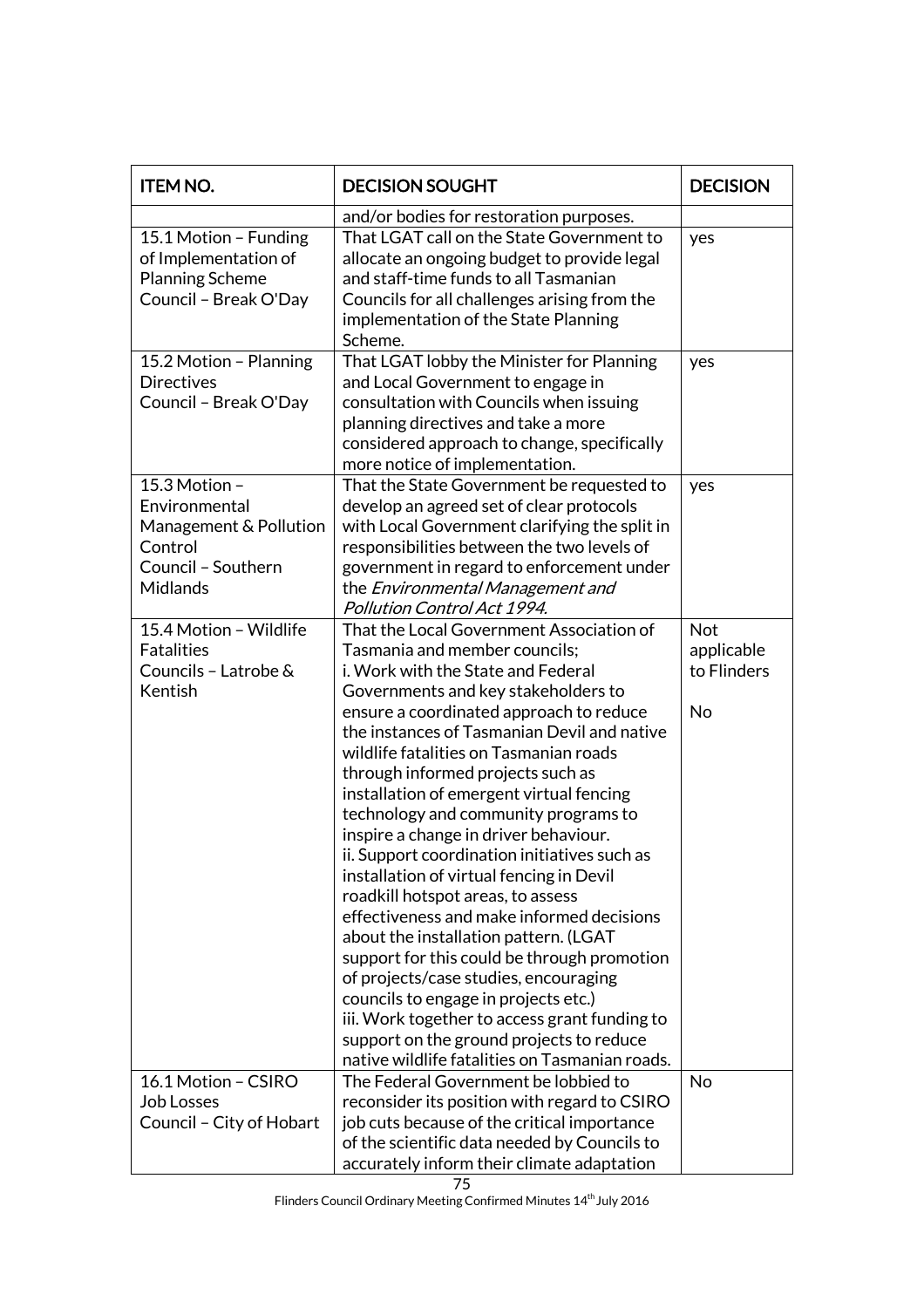| <b>ITEM NO.</b>                                                                     | <b>DECISION SOUGHT</b>                                                                                                                                                                                                                                                                                                                                                                                                                                                                                                                                                                                                                                                                                                             | <b>DECISION</b> |
|-------------------------------------------------------------------------------------|------------------------------------------------------------------------------------------------------------------------------------------------------------------------------------------------------------------------------------------------------------------------------------------------------------------------------------------------------------------------------------------------------------------------------------------------------------------------------------------------------------------------------------------------------------------------------------------------------------------------------------------------------------------------------------------------------------------------------------|-----------------|
|                                                                                     | strategies and to inform their communities.                                                                                                                                                                                                                                                                                                                                                                                                                                                                                                                                                                                                                                                                                        |                 |
| 16.2 Motion - TasRail -<br>Use of Network<br>Council - Northern<br><b>Midlands</b>  | That LGAT lobby the State Government and<br>TasRail to permit a Tasmanian Transport<br>Museum MS steam train to travel from<br>Hobart to Fingal once a year on the Fingal<br>Valley Festival day.                                                                                                                                                                                                                                                                                                                                                                                                                                                                                                                                  | yes             |
| 16.3 Motion - Electronic<br><b>Gaming Machines</b><br>Council - Brighton<br>Council | That LGAT formally take the position that<br>the terms of reference for the State<br>Government's Joint Select Committee<br>Review into gaming in Tasmania be<br>expanded to include whether or not<br>electronic gaming machines should be<br>allowed outside casinos at all and that as<br>part of the Select Committee Review<br>process, the<br>Tasmanian community be polled to<br>determine its view on this critical question.<br>That LGAT formally take the position that<br>the Gaming Act should be reviewed<br>particularly to remove its power to over-<br>ride other acts.<br>That LGAT convey this position to the<br>Government, Opposition and Green parties<br>and to all Members of the Legislative<br>Council. | Yes             |

# CARRIED UNANIMOUSLY (7-0)

For: Mayor Carol Cox, Deputy Mayor Marc Cobham, Cr Chris Rhodes, Cr Peter Rhodes, Cr Ken Stockton, Cr David Williams and Cr Gerald Willis.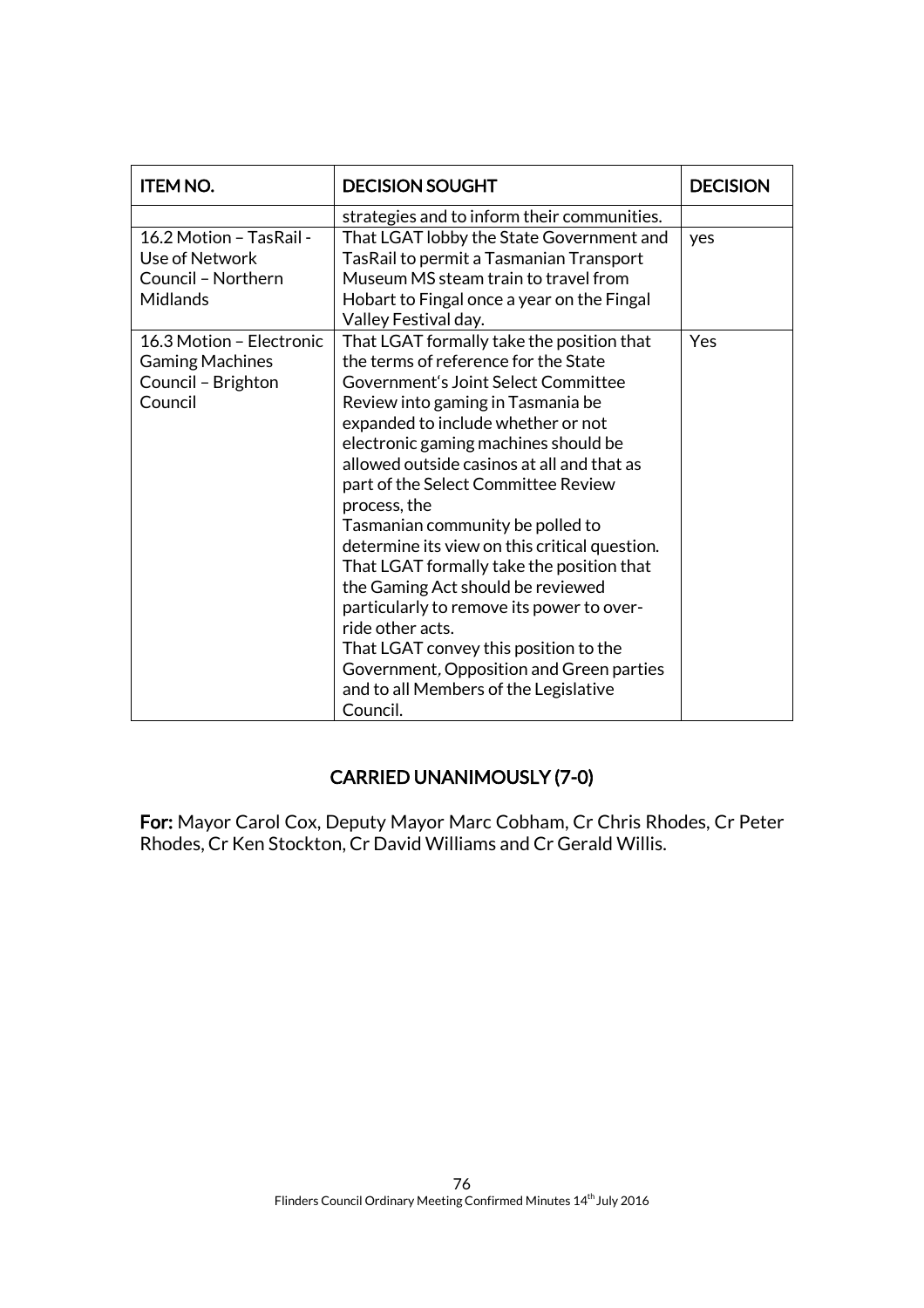# Item F7: Council's 4<sup>th</sup> Quarterly Report

| <b>ACTION</b>            | Information                                             |
|--------------------------|---------------------------------------------------------|
| <b>PROPONENT</b>         | <b>Council Officer</b>                                  |
| <b>OFFICER</b>           | Sophie Pitchford, Acting General Manager                |
| <b>FILE REFERENCE</b>    | COU/0600                                                |
| <b>ASSOCIATED PAPERS</b> | Annexure 17: Council's 4 <sup>th</sup> Quarterly Report |
|                          | (April - June 2016)                                     |

#### INTRODUCTION:

The purpose of this report is to provide Councillors with an update of the various actions taken by the whole of Council for the fourth quarter of the financial year.

#### PREVIOUS COUNCIL CONSIDERATION:

Previously provided as departmental monthly reports then departmental quarterly reports.

## OFFICER'S REPORT:

Please read Annexure 17 - Council's  $4<sup>th</sup>$  Quarterly Report (April - June 2016).

### VOTING REQUIREMENTS:

Simple Majority

## OFFICER'S RECOMMENDATION:

That the Council's  $4<sup>th</sup>$  Quarterly Report (April - June 2016) be received and accepted by Council.

## DECISION:

174.07.2016 Moved: Deputy Mayor M Cobham Seconded: Cr G Willis That the Council's  $4<sup>th</sup>$  Quarterly Report (April - June 2016) be received and accepted by Council.

# CARRIED UNANIMOUSLY (7-0)

For: Mayor Carol Cox, Deputy Mayor Marc Cobham, Cr Chris Rhodes, Cr Peter Rhodes, Cr Ken Stockton, Cr David Williams and Cr Gerald Willis.

Note: Cr Gerald Willis recognised Dianne Walsh's contribution over many years as Funeral Director and thanked Vicki Warden for taking on the role. This Statement was endorsed by all Councillors.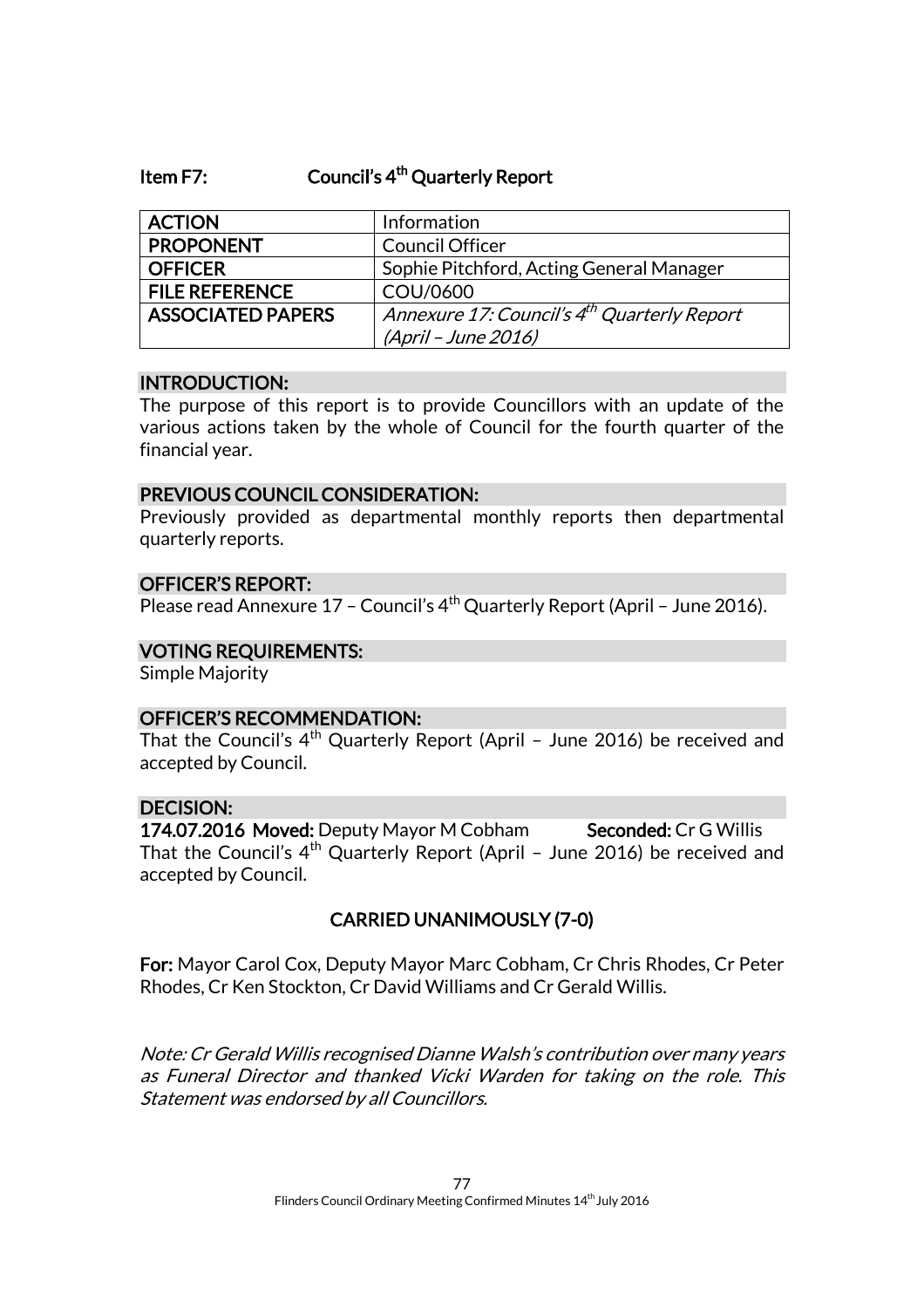### Item F8: Councillor Resolution Report

| <b>ACTION</b>            | <b>Information</b>                             |
|--------------------------|------------------------------------------------|
| <b>PROPONENT</b>         | <b>Council Officer</b>                         |
| <b>OFFICER</b>           | Sophie Pitchford, Acting General Manager       |
| <b>FILE REFERENCE</b>    | COU/0600                                       |
| <b>ASSOCIATED PAPERS</b> | Annexure 18: Councillor Resolution Report July |
|                          | 2016                                           |

#### INTRODUCTION:

This report identifies the actions taken and actual costs associated with implementing resolutions passed by elected members up to July 2016.

## PREVIOUS COUNCIL CONSIDERATION:

The report is presented on a monthly basis.

## OFFICER'S REPORT:

Please read Annexure 18 – Councillor Resolution Report July 2016.

## VOTING REQUIREMENTS:

Simple Majority

## OFFICER'S RECOMMENDATION:

That the Councillor Resolution Report July 2016 be noted.

## DECISION:

175.07.2016 Moved: Deputy Mayor M Cobham Seconded: Cr P Rhodes That the Councillor Resolution Report July 2016 be noted.

# CARRIED UNANIMOUSLY (7-0)

For: Mayor Carol Cox, Deputy Mayor Marc Cobham, Cr Chris Rhodes, Cr Peter Rhodes, Cr Ken Stockton, Cr David Williams and Cr Gerald Willis.

Note: Cr Peter Rhodes noted there had been excellent progress towards completion.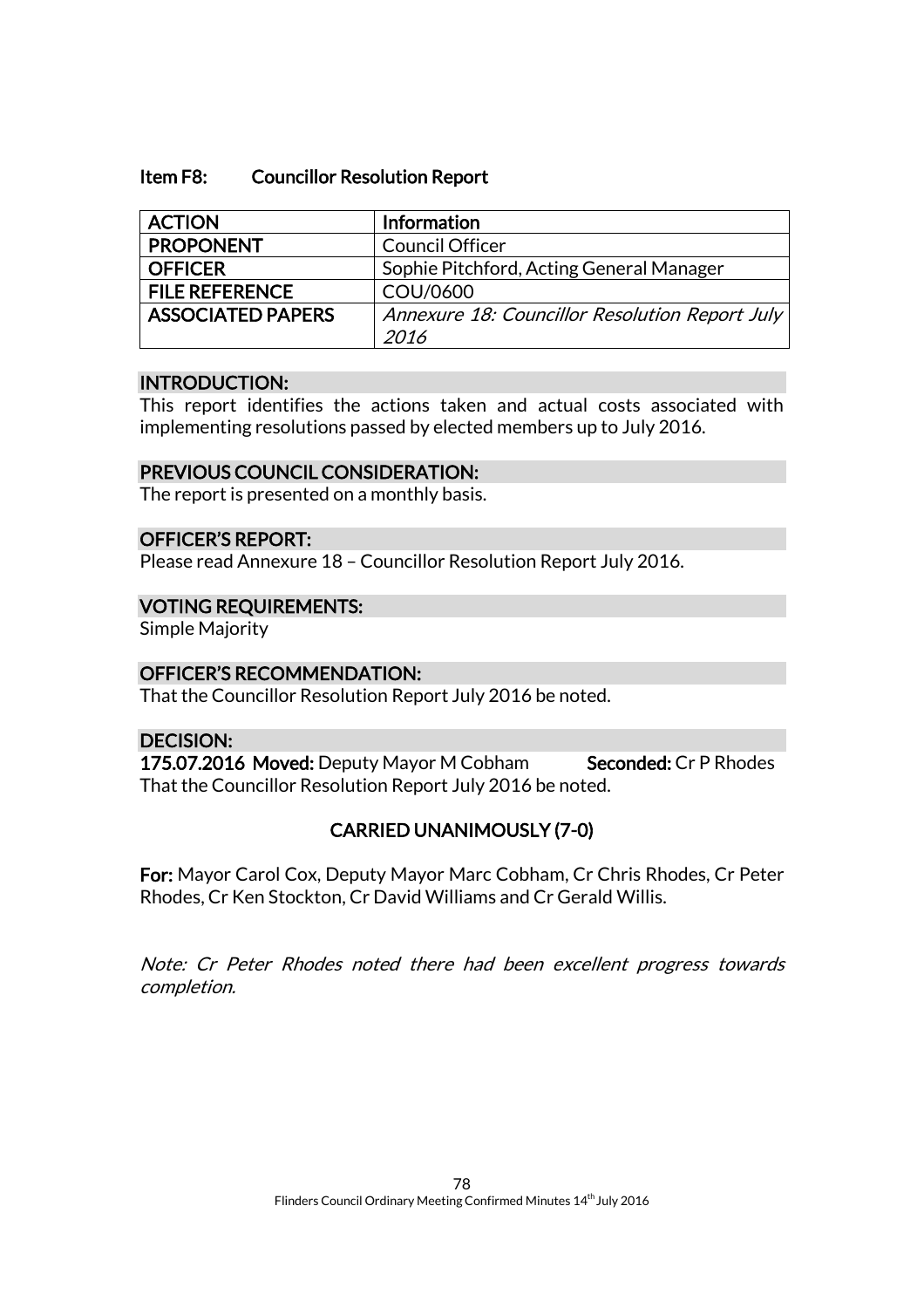# G. CLOSED COUNCIL

# Item G1: Closed Council Item

| <b>ACTION</b>            | <b>Decision</b>                          |
|--------------------------|------------------------------------------|
| <b>PROPONENT</b>         | <b>Council Officer</b>                   |
| <b>OFFICER</b>           | Sophie Pitchford, Acting General Manager |
| <b>FILE REFERENCE</b>    | <b>LEG/001</b>                           |
| <b>ASSOCIATED PAPERS</b> | Nil                                      |

# PREVIOUS COUNCIL CONSIDERATION:

Nil

# REASON FOR CLOSED COUNCIL:

Item G1 is **CONFIDENTIAL** in accordance with Section 15(2) (i) of the *Local* Government (Meeting Procedures) Regulations 2005.

# VOTING REQUIREMENTS

Absolute Majority

# OFFICER'S RECOMMENDATION:

That Council move into Closed Council.

## DECISION:

Item G1 was withdrawn.

176.07.2016 Moved: Cr G Willis Seconded: Cr C Rhodes That Council move into Closed Council to consider the confirmation of the Closed Council Meeting Minutes of the 27<sup>th</sup> June –  $4^{\text{th}}$  July Special Meeting.

# CARRIED UNANIMOUSLY (7-0)

For: Mayor Carol Cox, Deputy Mayor Marc Cobham, Cr Chris Rhodes, Cr Peter Rhodes, Cr Ken Stockton, Cr David Williams and Cr Gerald Willis.

Council moved into Closed Session at 4.18pm

Council moved out of Closed Session at 4.52pm.